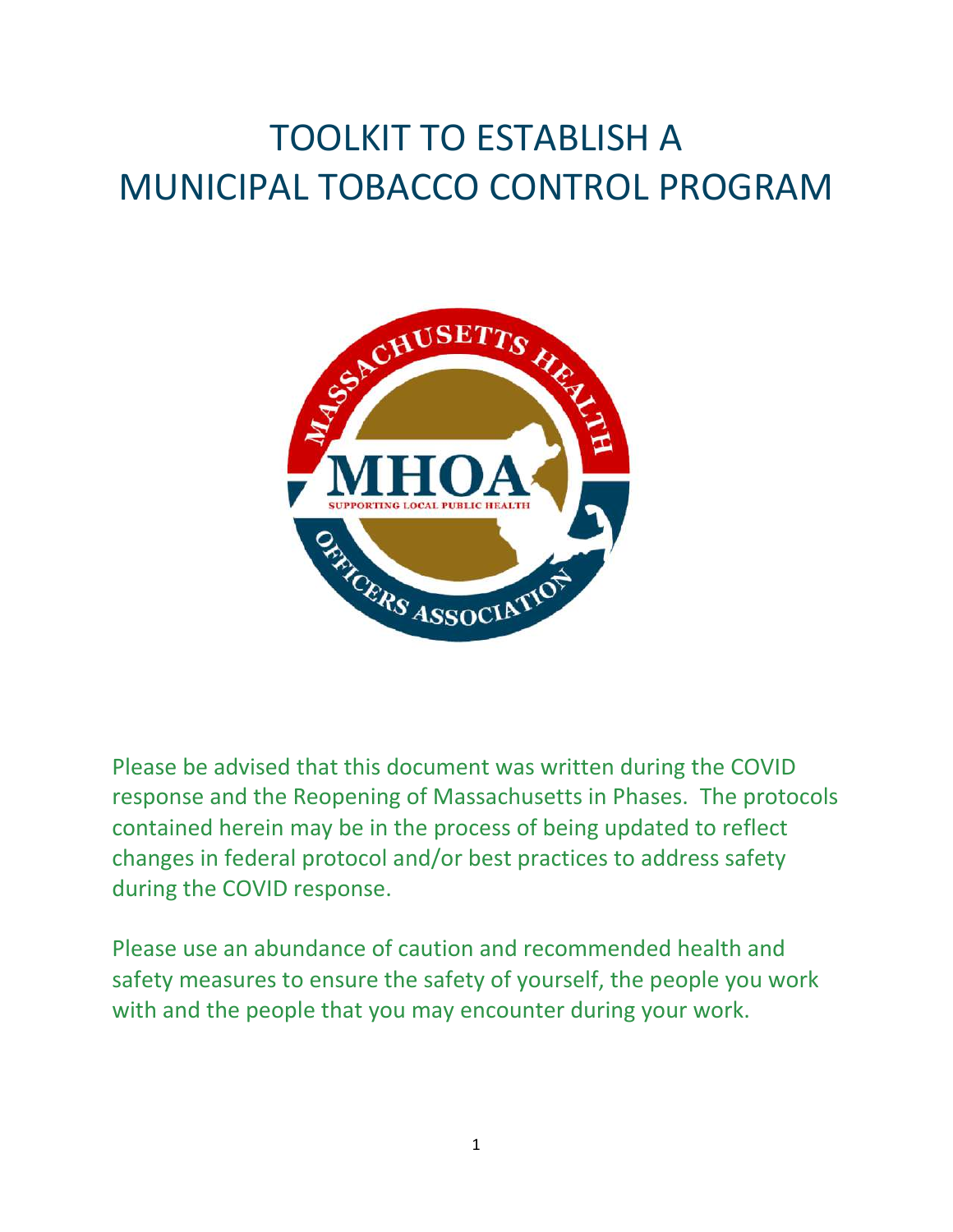### **INFRASTRUCTURE**

| Staff/Contractor/Young Adult Buyer/POST Training | 3 |
|--------------------------------------------------|---|
| Vendors, Permit Applications, Permits            | 6 |
| <b>Municipal Regulations</b>                     |   |
| <b>Budget/Finances</b>                           | Я |

### **PROGRAM COMPONENT**

| <b>Merchant Education/Retail Training</b> | 10 |
|-------------------------------------------|----|
| <b>Retail Tobacco Inspections</b>         | 11 |
| <b>Compliance Checks</b>                  | 12 |

### **APPENDIX**

| A. FY 20 Retail Tobacco Inspection Protocol      | 15 |
|--------------------------------------------------|----|
| <b>B.</b> FY 20 Retail Compliance Check Protocol | 18 |
| C. Tobacco Related/Helpful Websites              | 24 |
| <b>D.</b> Sample Permit Application              | 25 |
| <b>E.</b> Chart of Towns                         | 28 |
| F. Guide to Municipal Fees and Revolving Funds   | 30 |
| <b>G.</b> Store Inspection Form                  | 39 |
| <b>H.</b> Store Enforcement Form                 | 42 |
| <b>I.</b> Underage Buyer Application             | 45 |
| J. Sample Parent/Guardian Consent                | 46 |
| K. Underage Buyer's Agreement                    | 47 |
| <b>L.</b> Medical Authorization                  | 48 |

This guidance was developed by the Massachusetts Health Officers Association Tobacco Control Program, a Technical Assistance Project for cities and towns funded through a Massachusetts Department of Public Health grant.

Thank you to Kathleen Mahoney, of the Hanover Board of Health Collaborative, DJ Wilson of the Massachusetts Municipal Association Tobacco Control Program, Cheryl Sbarra of the Massachusetts Association of Health Boards Tobacco Control Program; and Molly Butler, Jackie Doane and Patti Henley of the Massachusetts Tobacco Control and Cessation Program for their review and contributions.

This document is provided for education purposes only and is not to be construed as legal advice. For legal advice, please contact your city or town attorney.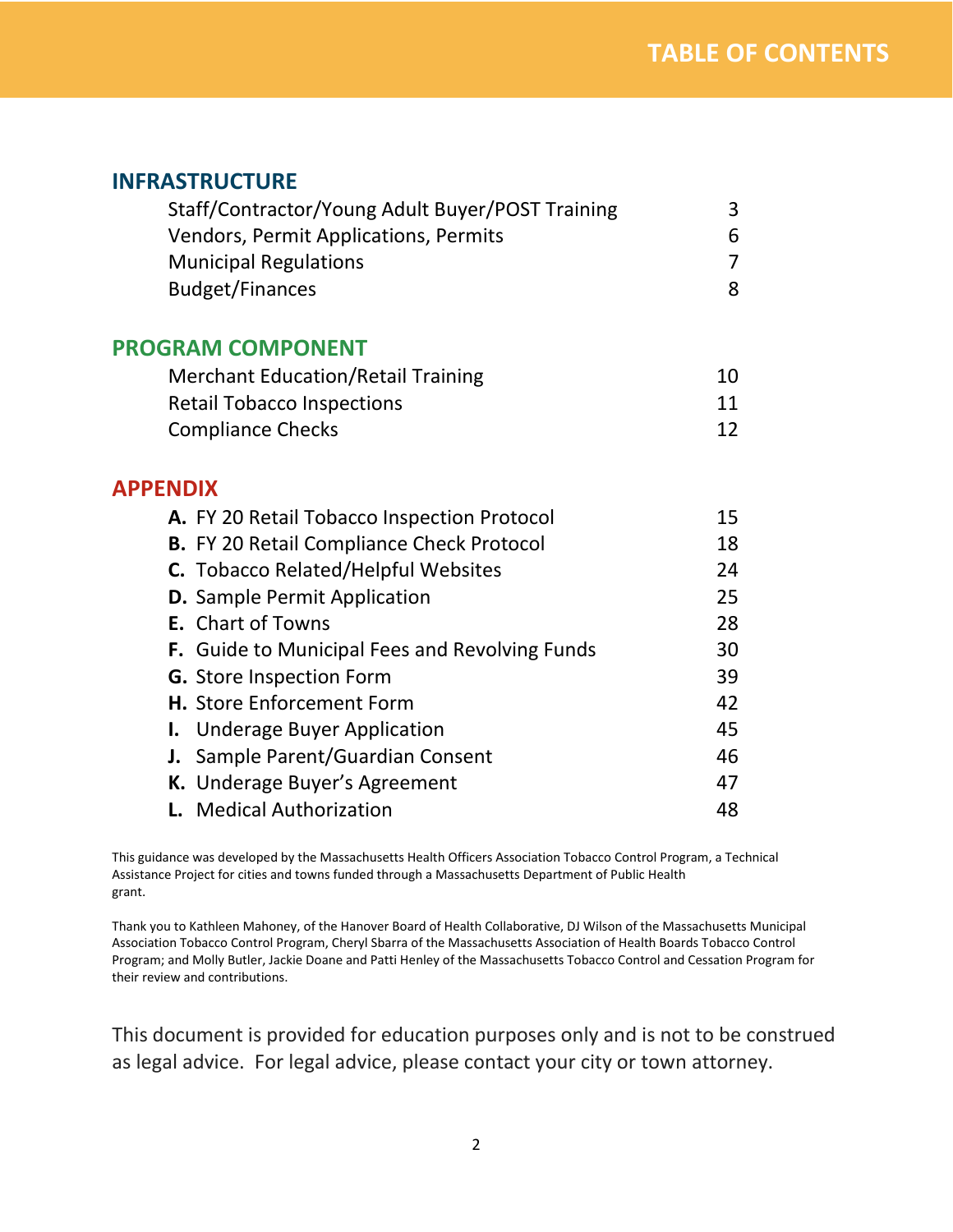### **BOARD OF HEALTH TOBACCO PROGRAM**

### Staff/Contractor/Young Adult Buyer Training

MHOA provides free training for Board of Health staff/independent contractors in conducting retail tobacco inspections and compliance checks. The combined training takes approximately three hours.

A municipal identification should always be carried when conducting in store merchant education, retail tobacco inspections and compliance checks. Consult your Board of Health or lead board (for a collaborative) to determine what identification to carry and how to obtain it.

In addition, inspectors need to be appointed by the board. Consult with the Town Clerk on this process as it varies town by town.

### **I. Retail Tobacco Inspections**

The Retail Tobacco Inspection Training reviews the various documents and tobacco products that you will be taking note during a retail tobacco inspection, along with guidance for resolving situations of non-compliance. The established protocol for conducting retail tobacco inspections is included in this document as **APPENDIX A (Page 15).**

### **II. Compliance Check Training**

The compliance check portion of the training reviews local, state and federal laws, safety for the youth and adult inspectors, state protocol for conducting compliance checks and preparation for Board of Health and court hearings. This training is supplemented by a ride-along with field staff currently conducting these activities. Municipalities that receive funding through the Department of Public Health/Mass. Tobacco Cessation and Prevention Program are not authorized to conduct inspections and compliance checks until they have been trained by MHOA, and are required to follow the approved Compliance Check Protocol, which is included as **APPENDIX B (Page 18)** in this document. To arrange for this training, contact [smccolgan@mhoa.com.](mailto:smccolgan@mhoa.com)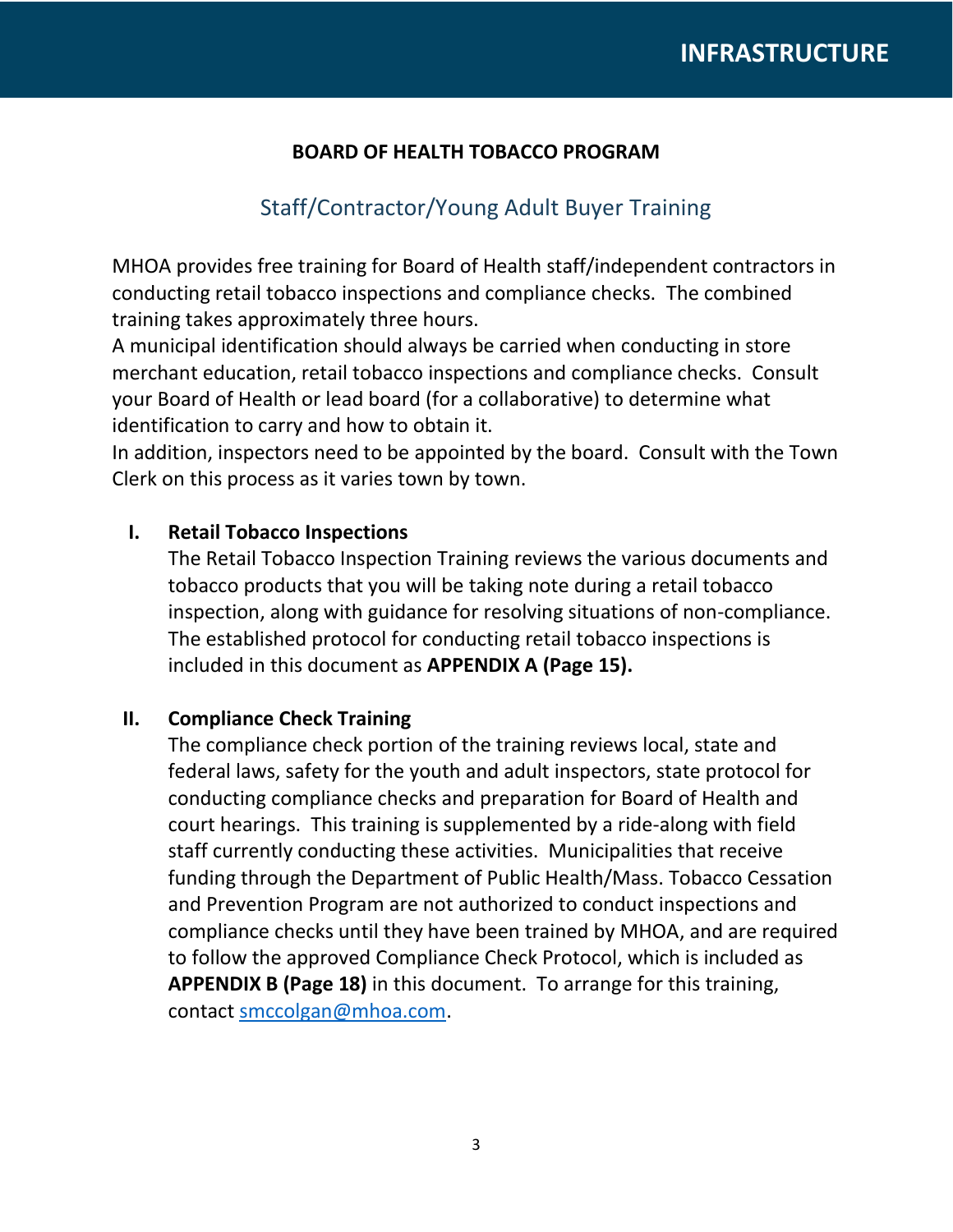### **III. Additional Staff Training/Subject Matter Development**

Staff training should also include familiarizing yourself with a number of websites and documents, including the current local regulations in your municipality(ies). A list of essential websites is **APPENDIX C (Page 24)** in this document.

### **IV. Introductions**

Introduce yourself to your Board(s) of Health by attending one of their regular meetings. Be prepared to discuss current regulations and how they can strengthen them if needed. Be prepared to make recommendations if asked.

Introduce yourself to the Statewide Technical Assistance Providers, who will be prepared to discuss the current regulations in your area and assist you in making the above recommendations. TA providers will also orient you to their roles and how they can each assist you.

### **V. Young Adult Buyer Training for Compliance Checks**

Young adult buyer training is conducted online with an in-person follow-up. To access the online training, contact Molly Butler, FDA State and Synar Coordinator, Molly.Butler@state.ma.us.. Prior to conducting the compliance check, you should conduct on-the-job training for the Buyer and remind them of key points in the Compliance Check Protocol. The protocol also includes a section on recruitment. It will also be helpful to you to contact a neighboring counterpart to see what strategies they have used for Buyer recruitment. The on-the-job training guidance is attached to this document as **APPENDIX B (Page 18)**.

### **IV. POST**

MTCP has entered into a partnership with Counter Tools, out of the University of North Carolina, to provide state-of-the-art software for data collection, synthesis and reporting. While this is a new partnership, data from municipalities that are funded through a regional grant with DPH/MTCP has been entered in real time. We are now able to offer this to municipalities that are not part of a regional grant, along with access to the POST (Point of Sale Toolkit) system and training provided by Counter Tools. POST provides data on store visits (inspections and compliance checks)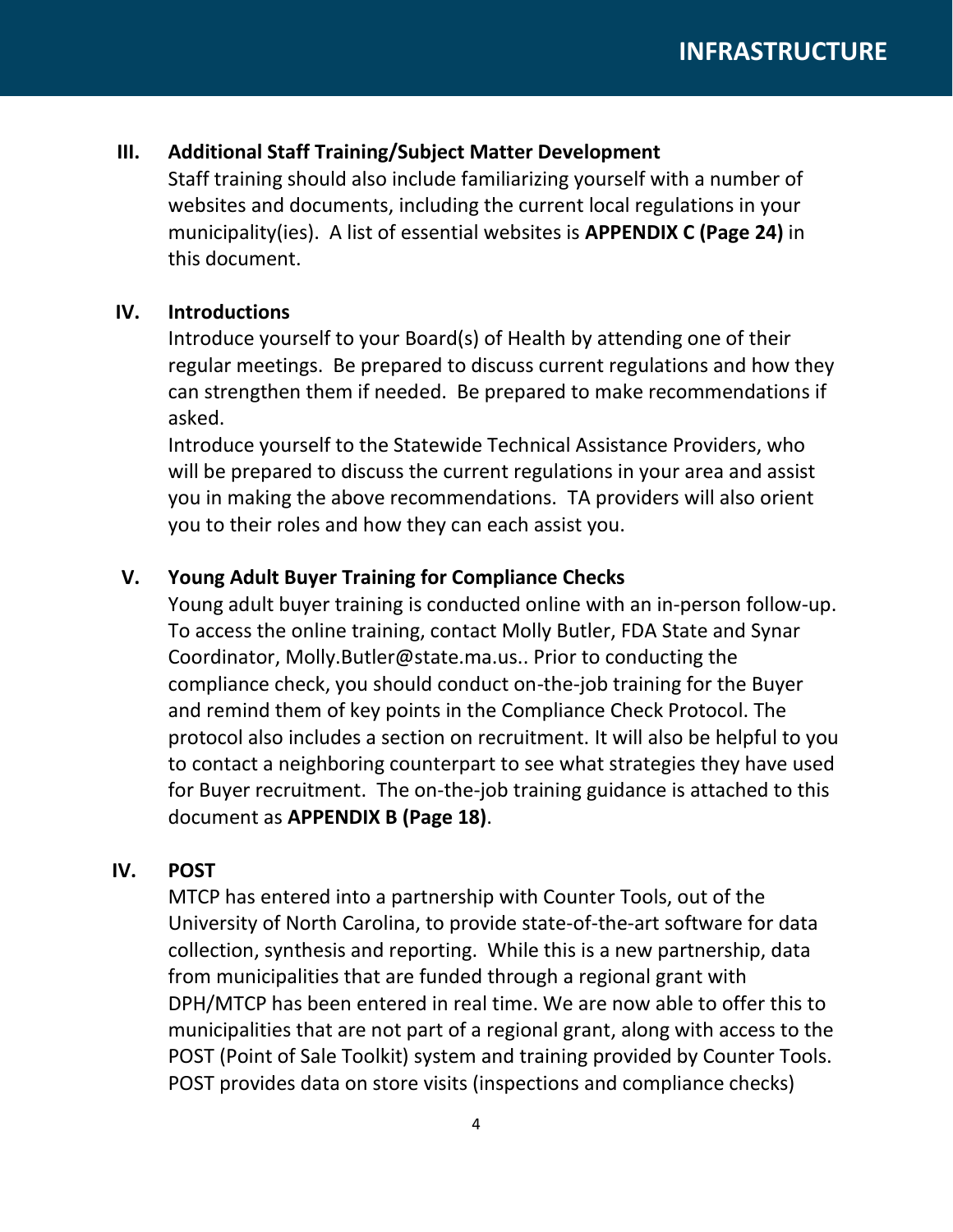### **INFRASTRUCTURE**

including store mapping, and reports which will assist you in informing your key local stakeholders, tracking sales history of establishments and local demographics. There is general and Massachusetts specific training available to assist you in maximizing the use of POST. The information provided to you by way of the various reports will be helpful to you and your municipality. Please visit their site, countertools.org to learn more about the POST system. For information on POST training and access to the site for your municipality contact [smccolgan@mhoa.com.](mailto:smccolgan@mhoa.com)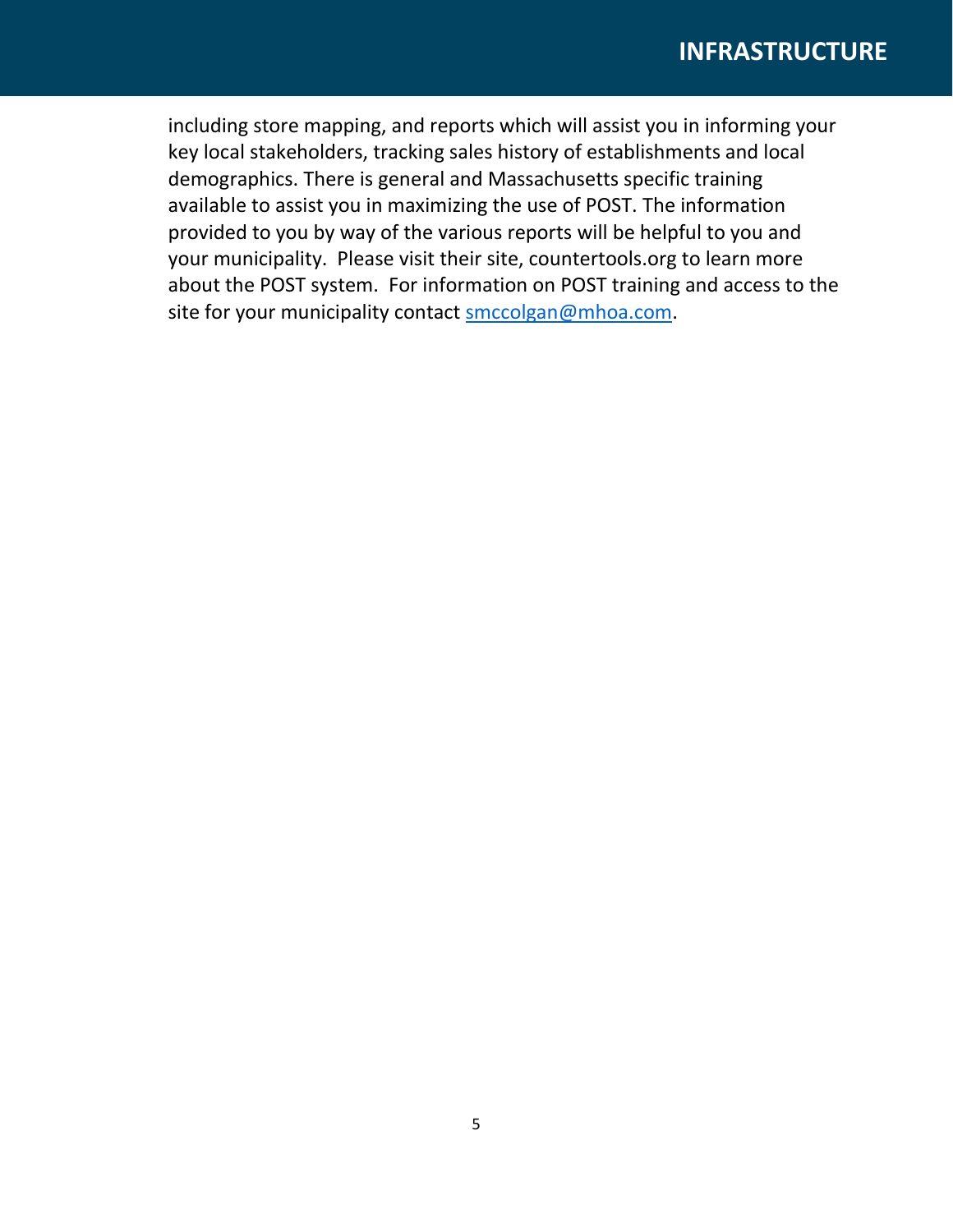### Vendors/Permit Applications/Permits

### **I. Vendor Lists**

Obtain current tobacco/vape vendor lists from the board of health(s). This list should be compared to the lists used by the FDA: <http://www.fda.gov/ICECI/EnforcementActions/WarningLetters/Tobacco/default.htm> and the DOR permit list: [https://www.mass.gov/info-details/dor-cigarette-tobacco-and-vaping-excise-tax#licensed](https://www.mass.gov/info-details/dor-cigarette-tobacco-and-vaping-excise-tax#licensed-cigarette-retailers,-distributors,-and-minimum-retail-price-lists-)[cigarette-retailers,-distributors,-and-minimum-retail-price-lists-](https://www.mass.gov/info-details/dor-cigarette-tobacco-and-vaping-excise-tax#licensed-cigarette-retailers,-distributors,-and-minimum-retail-price-lists-)The FDA site has some very informative training videos.

### **II. Vendor Database**

Create a database of vendors and their pertinent information frequently found on their permit applications. If there is information not contained in the permit application that would be helpful in the future, make a note to collect that information on the next visit to the establishment. Email addresses of the owner/manager have become increasingly helpful and important to collect.

#### **III. Permit Applications and Permits**

Determine when each municipality permit renewal process takes place. Consider providing each municipality with a different color of paper for the permit, which could be switched on an annual basis. Like a car's annual inspection sticker, this will allow you to quickly identify the tobacco sales permit in the establishment, as they receive a number of permits annually from state and municipal government. The mailing of permit applications is also a good opportunity to send out any recent/relevant merchant education. You may want to consider hand delivering some of the applications and/or permits and use this opportunity to educate the retailer and or do an inspection*.* Prior to applications being sent out, provide the board of health with any recommended changes to the application. See a sample template application as **APPENDIX D (Page 25)** to this document.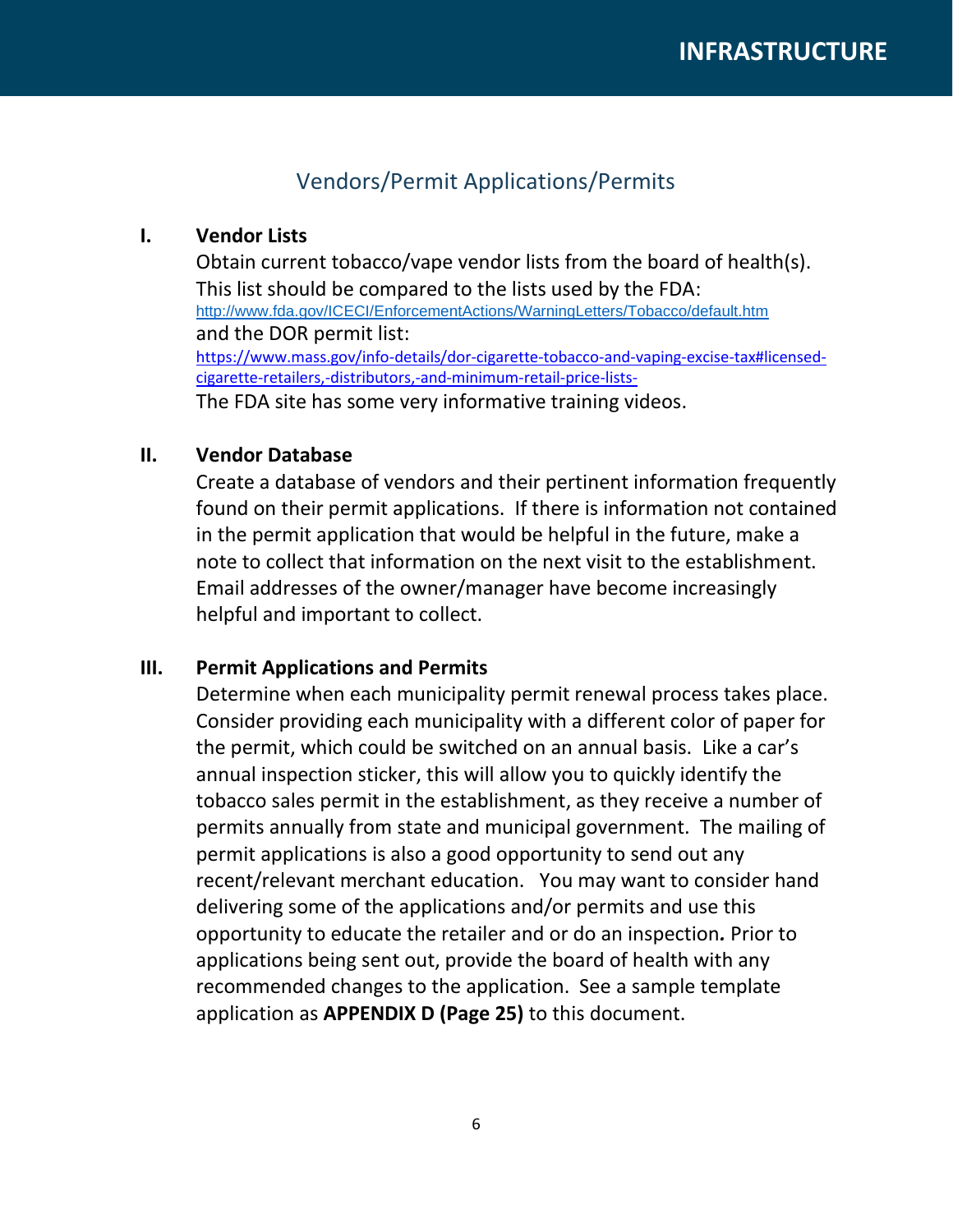### Municipal Regulations

### **I. Current Regulations**

Obtain and review all current tobacco sales and second hand smoke regulations for your municipality(ies). For the most part these will be health regulations check to see if any of these policies are contained in either city ordinances or town bylaws. Do they at least meet the current state law/federal law/State Attorney General regulations? Take note of what areas the regulations may exceed the state law. It will be helpful to make a chart for each town to refer to while in the field. A sample chart is included as **APPENDIX E (Page 28)** to this document.

### **II. Enforcement**

Does the board have a history of enforcement of the regulations as enacted? Does the municipality use non-criminal disposition (civil ticketing) or issue a health order or a combination of the two (i.e. noncriminal disposition fine for an unacceptable sale price for a cigar and state required fining amount for a sale to minor)? How will fines be issued in each municipality?

### **III. Court**

In case of a fine non-payment or a legal challenge from a retailer who has been issues a fine, is your local district court aware of the current regulations? Do they support the enforcement of them? Will you be attending any resulting court hearings or will the health director be representing the health department? What is the protocol for the city/town attorney to attend?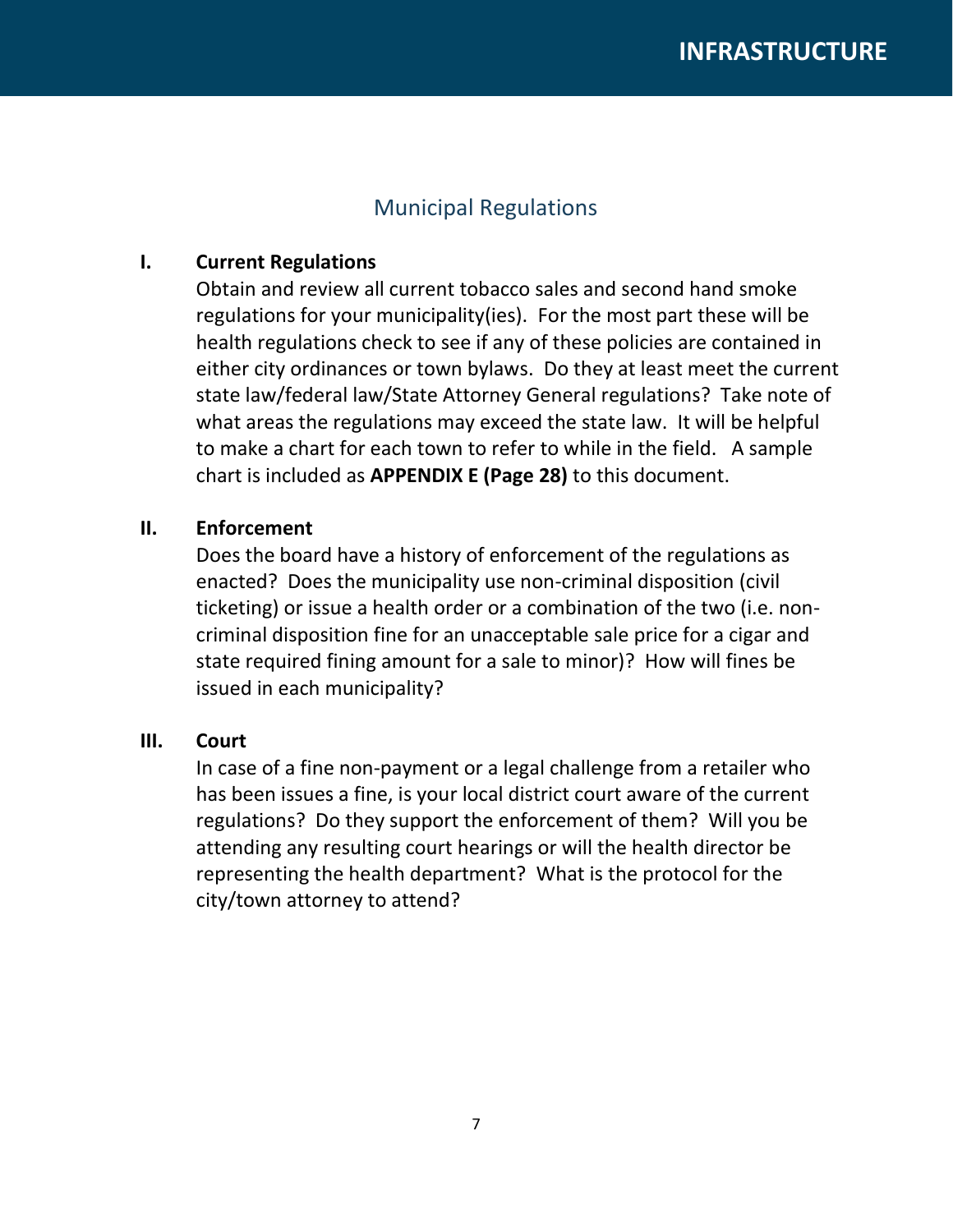### BUDGET/FINANCES

A large group of cities and towns in Massachusetts are part of regionally funded tobacco control programs. Some single large cities also receive funding individually. The funding is received through state and federal appropriation to the Department of Public Health/Massachusetts Tobacco Cessation and Prevention Program. Funding, always contingent on legislative approval, is sent to a collaborative's "lead municipality". Other member municipalities of a collaborative receive the services of their tobacco control program, but not the funding. A workplan outlining deliverables is required as a condition to accepting MTCP funding. A typical workplan includes conducting compliance checks, retailer inspections, policy development and responding to second-hand smoke complaints.

There are several cities and towns that are not funded by MTCP for tobacco control. Some of these municipalities receive funding in their municipal budget for tobacco control activities and some do not.

A toolkit has been developed to guide a municipality through the process of obtaining a revolving fund to finance tobacco control efforts with local funds. The toolkit is attached to this document as **APPENDIX F (Page 30)**.

There are a number of questions that must be answered at the inception of a program, including but not limited to:

- a. Is the program staff going to be paid as a municipal employee or an independent contractor?
	- 1. **Employee:** Will benefits be offered?
	- 2. **Contractor:** Will they be reimbursed for mileage or is that included in their hourly rate? Is there an established mechanism in the municipality to pay independent contractors?
	- 3. **Both:** How much per hour will this person be paid? (MTCP has hourly guidelines). How many hours per week will this person work? Who will supervise this person?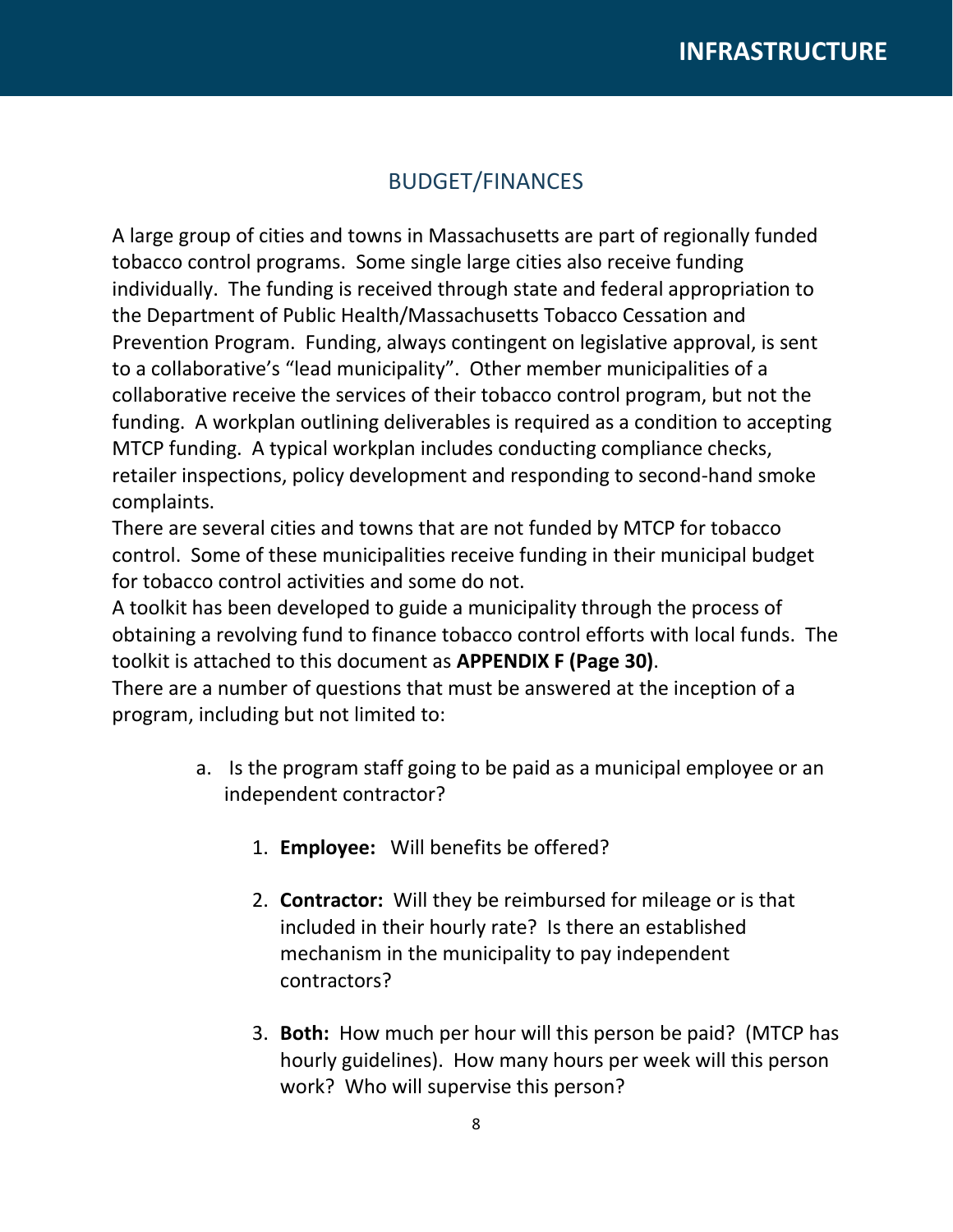- b. Funds to conduct compliance checks petty cash needs to be available to the field staff. How is this money accessed and accounted for?
- c. How will the young buyers be paid? Most municipalities pay the young adults as independent contractors, within MTCP's recommended hourly guidelines. All young buyers must be paid at least minimum wage. These guidelines can be found in the Compliance Check Protocol, which is **APPENDIX B (Page 18)** to this document.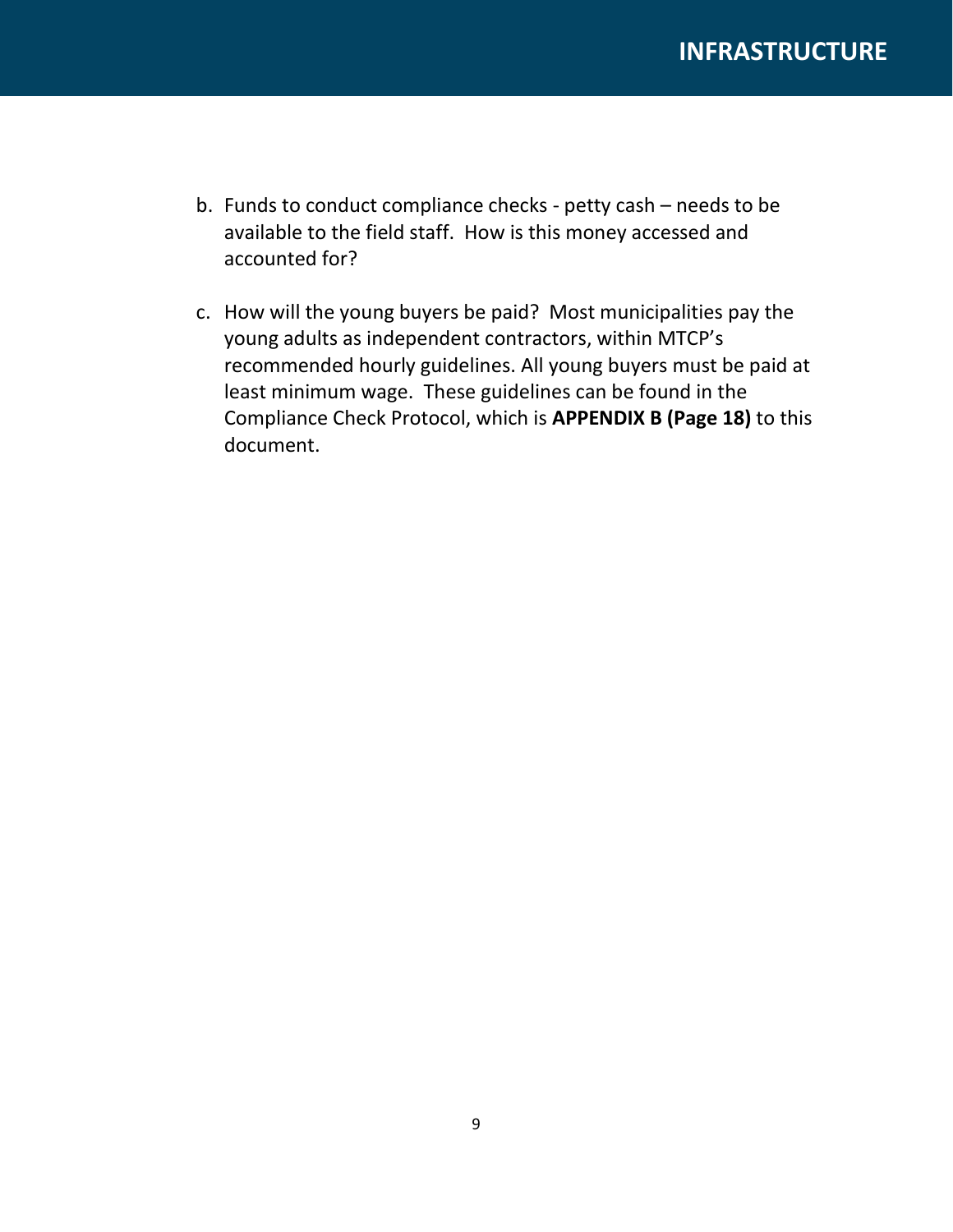### Merchant Education/Retail Training

### **I. Education Visits**

One of the purposes of education visits is to give establishment owners/managers new information regarding regulations/laws. Just as important, it gives the opportunity for program staff to see what products are being sold in this establishment, and in this municipality, often introducing new products to you. If you are able, purchase any new products to share with your co-workers on the local and state level.

### **II. Mailings**

New product advisories, legal notices regarding hearings and draft regulations are the types of education that can be mailed or emailed to establishments to keep the chain of communication open. A word on snail mail, sending a document by first-class mail is considered "legally sufficient". If you send certified mail a retailer could choose to not accept it so also send a copy by first-class mail.

### **III. Manager Training**

MHOA conducts live group training for managers and owners. The training takes 1.5 hours, and attendees are provided with the power point and useful handouts. This training is free. To conduct a group training in your municipality or as a group of municipalities, contact [smccolgan@mhoa.com.](mailto:smccolgan@mhoa.com)

### **IV. On-Line Training**

MHOA hosts on-line training on their website, [www.mhoa.com,](http://www.mhoa.com/) for retail clerks. This takes approximately 20 minutes, is free and is anonymous. It is recommended that you visit the site and take the training to enhance your own knowledge of tobacco retail issues.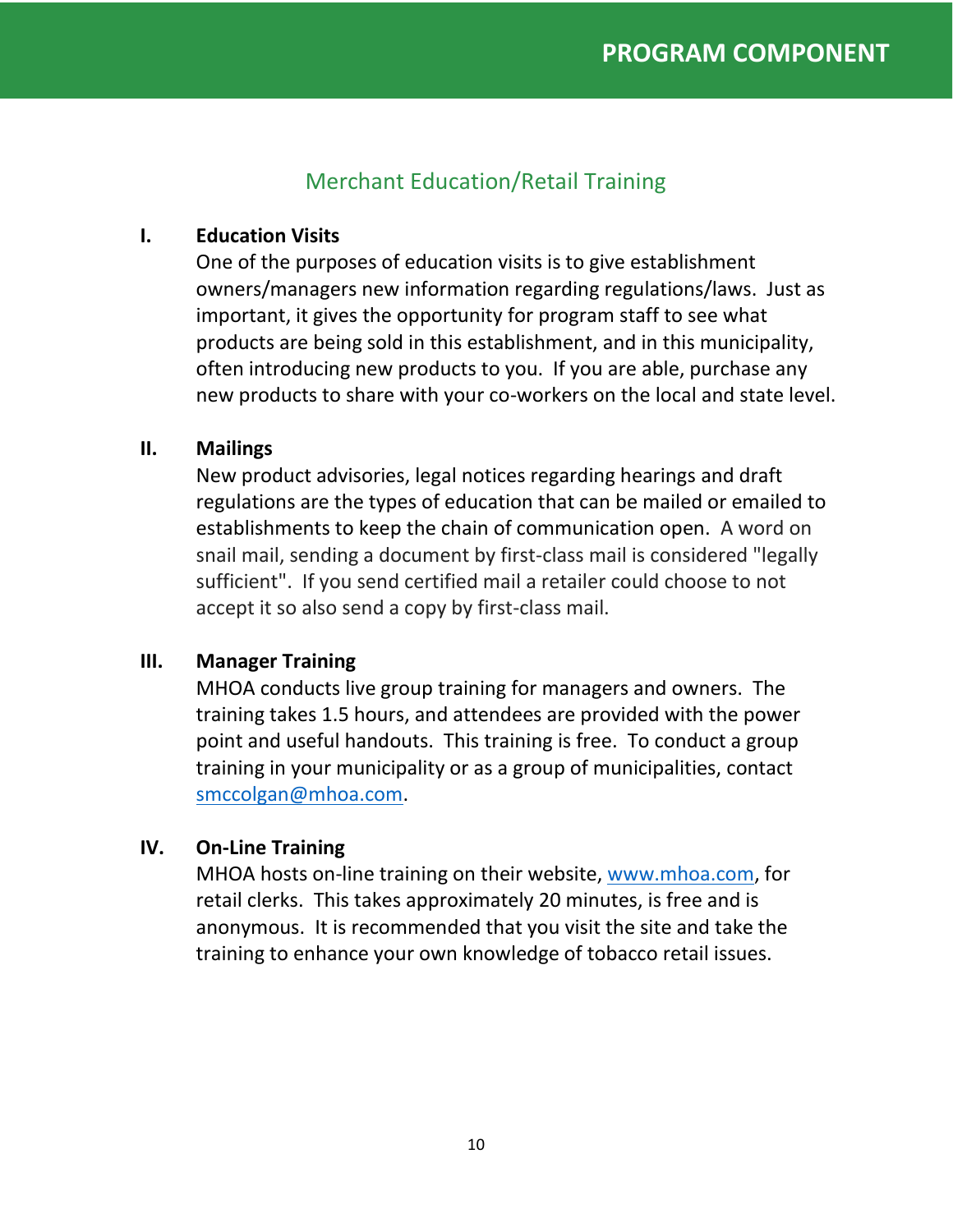### **Retail Tobacco Inspections**

### **I. Inspections**

During a retail tobacco inspection, you have the opportunity to remedy on the spot some of the situations that are out of compliance (i.e. missing signs, self-service display). Sometimes this non-compliance calls for the issuance of a fine, sometimes all that is called for is to provide the owner/manager with education/material, like signs, that will lead to their establishment coming into compliance. It is important to note to that retailer's file what was missing or what was given to the merchant so you have documentation for the future, as you may need to issue a fine on a subsequent visit. The data sheet for retail tobacco inspections is **APPENDIX G (Page 39)** to this document.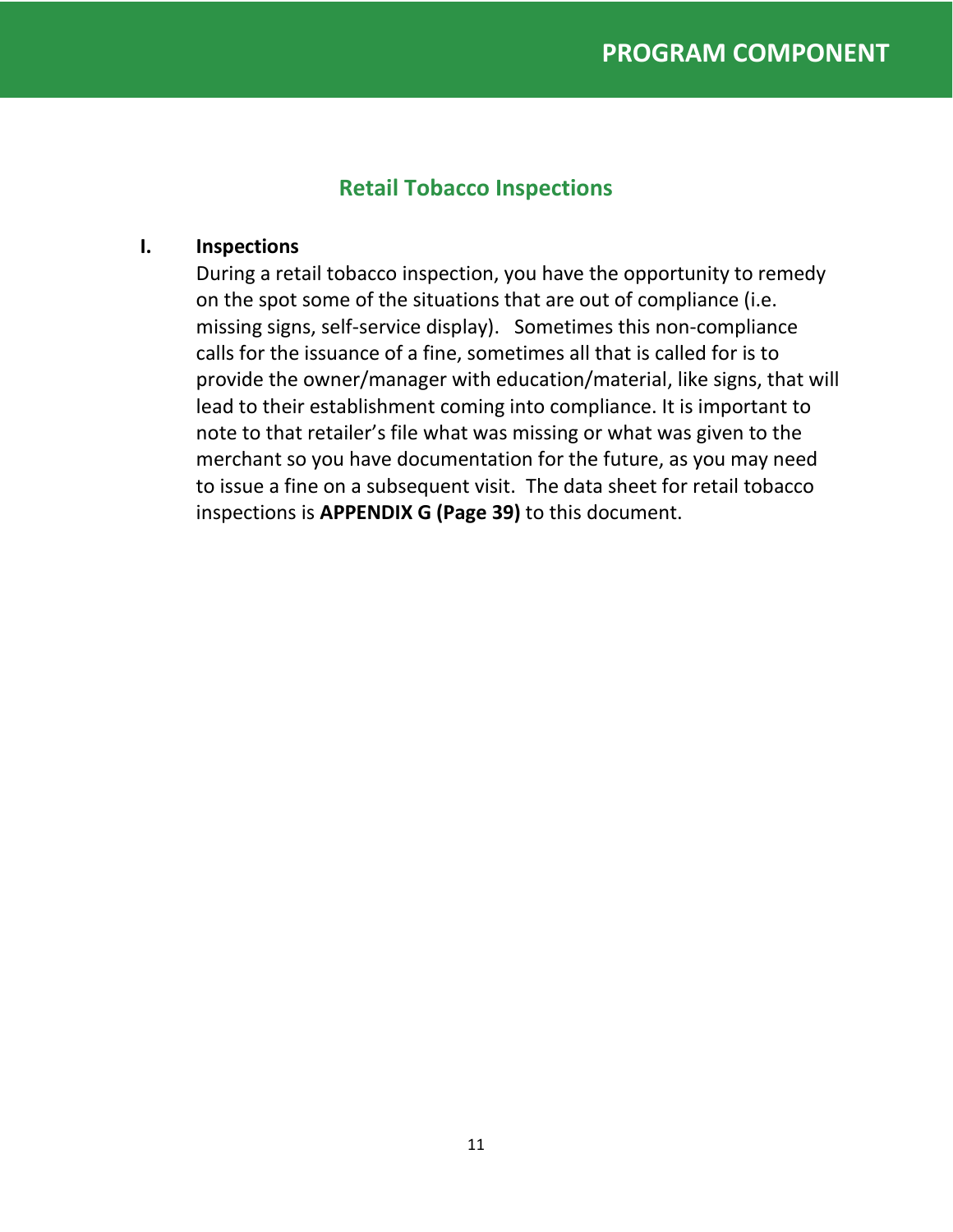### **Compliance Checks**

### **II. Compliance Checks**

A compliance check is an unannounced, structured inspection of a permitted retail tobacco establishment where a trained young person, under the supervision of a trained adult, attempts to purchase a tobacco/vape product. Municipalities funded through MTCP are required to conduct specific compliance checks during specific times of the year, asking for specific products during those checks. During unspecified checks, the type of product is at the discretion of the adult supervisor. The data sheet for compliance checks is **APPENDIX H (Page 42)** to this document.

Check with your municipality as to what their requirements are for insurance coverage. Program funds can be utilized to pay for additional required insurance coverage.

Your municipality will need a physical location to safeguard purchased tobacco/vape products as evidence. A locked desk, file cabinet or safe will provide the needed safeguards.

### **III. Required Consent Forms**

Prior to conducting a compliance check with young adults, you must obtain consent signed by the youth's parent/guardian, if the young person is under 18 years old; and a buyer's agreement, signed by the young person. Prior to using either of these documents, please have them reviewed by your Town Counsel/City Solicitor. Samples are attached as **APPENDIX I, J, K, & L (Page 45-48)** to this document. An application and medical release are also included but are not required.

### **IV. Data Collection for Retail Inspections and Compliance Checks**

The Commonwealth of Massachusetts utilizes a data system called POST (Point of Sale Toolkit) which has been developed by Counter Tools, out of the University of North Carolina [\(www.countertools.org](http://www.countertools.org/) and www.countertobacco.org).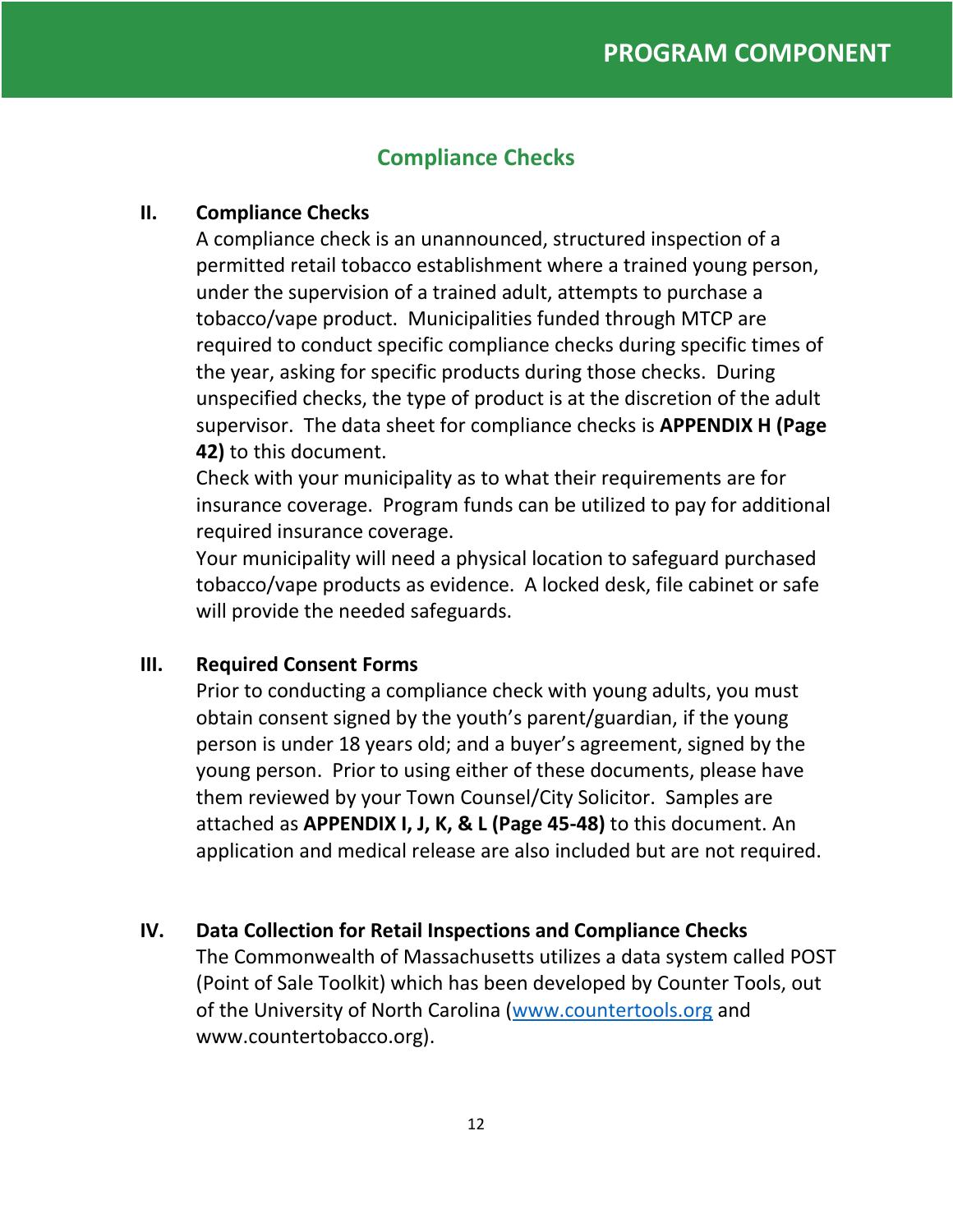#### **V. Independent Contractors**

As an alternative to training existing board of health staff, MHOA works with local boards of health to identify independent contractors that can engage in agreements with municipalities to conduct a variety of services, including merchant education, retail tobacco inspections and compliance checks, as needed by individual boards. For the most part, these contractors are people who work in tobacco control, have been trained in conducting these activities, and have access to trained young adults to assist with compliance checks. Financial negotiations and renumerations to these contractors are the responsibility of the contracting municipality.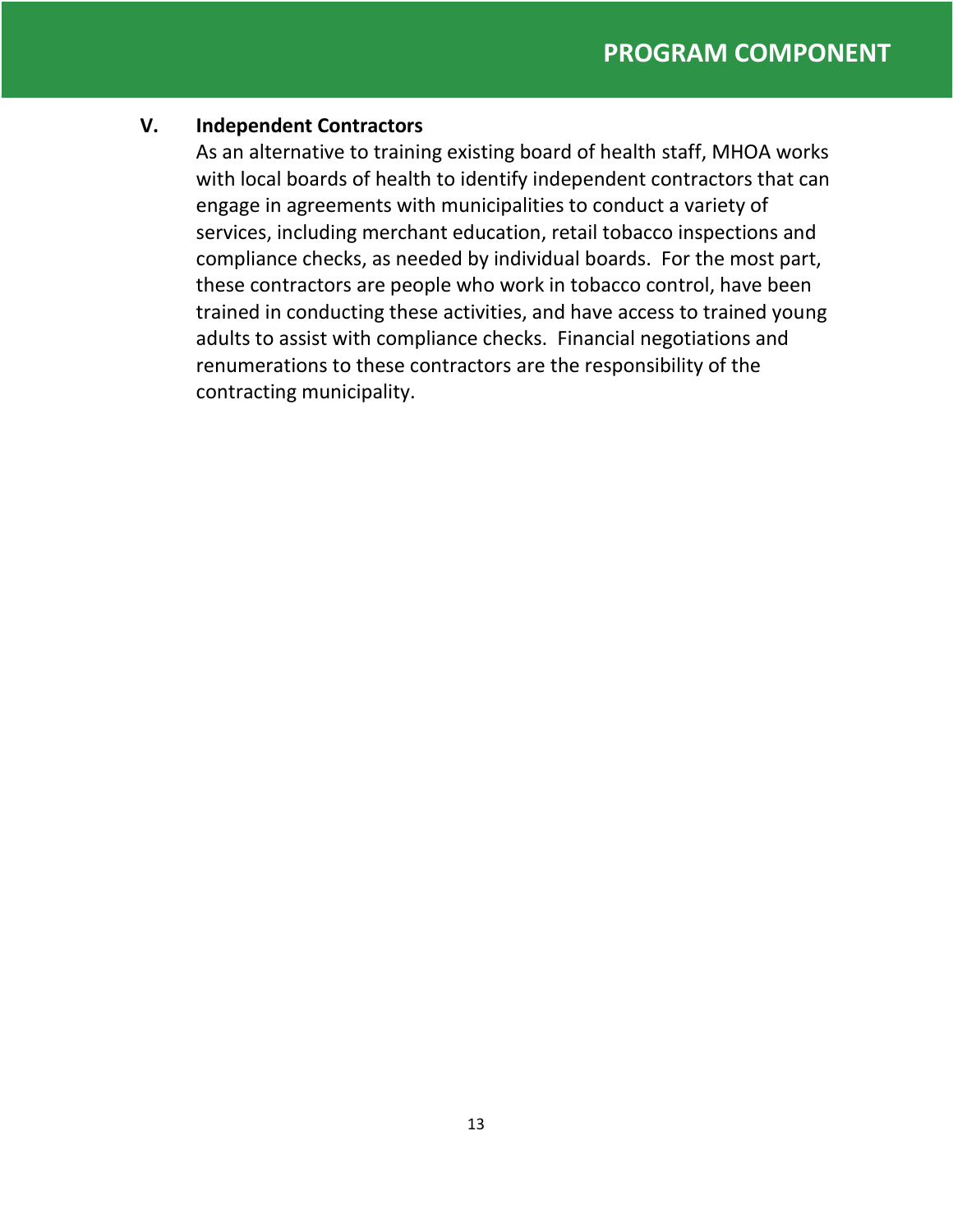**To obtain electronic copies of any/all of these documents contact Sarah McColgan at [smccolgan@mhoa.com](mailto:smccolgan@mhoa.com)**

**Please be advised that this document was written during the COVID response and the Reopening of Massachusetts in Phases. The protocols contained herein may be in the process of being updated to reflect changes in federal protocol and/or best practices to address safety during the COVID response.** 

**Please use an abundance of caution and recommended health and safety measures to ensure the safety of yourself, the people you work with and the people that you may encounter during your work.**

### **APPENDIX**

| A. FY 20 Retail Tobacco Inspection Protocol      | 15 |
|--------------------------------------------------|----|
| <b>B.</b> FY 20 Retail Compliance Check Protocol | 18 |
| C. Tobacco Related/Helpful Websites              | 24 |
| <b>D.</b> Sample Permit Application              | 25 |
| <b>E.</b> Chart of Towns                         | 28 |
| F. Guide to Municipal Fees and Revolving Funds   | 30 |
| <b>G.</b> Store Inspection Form                  | 39 |
| H. Store Enforcement Form                        | 42 |
| <b>I.</b> Underage Buyer Application             | 45 |
| J. Sample Parent/Guardian Consent                | 46 |
| K. Underage Buyer's Agreement                    | 47 |
| <b>L.</b> Medical Authorization                  | 48 |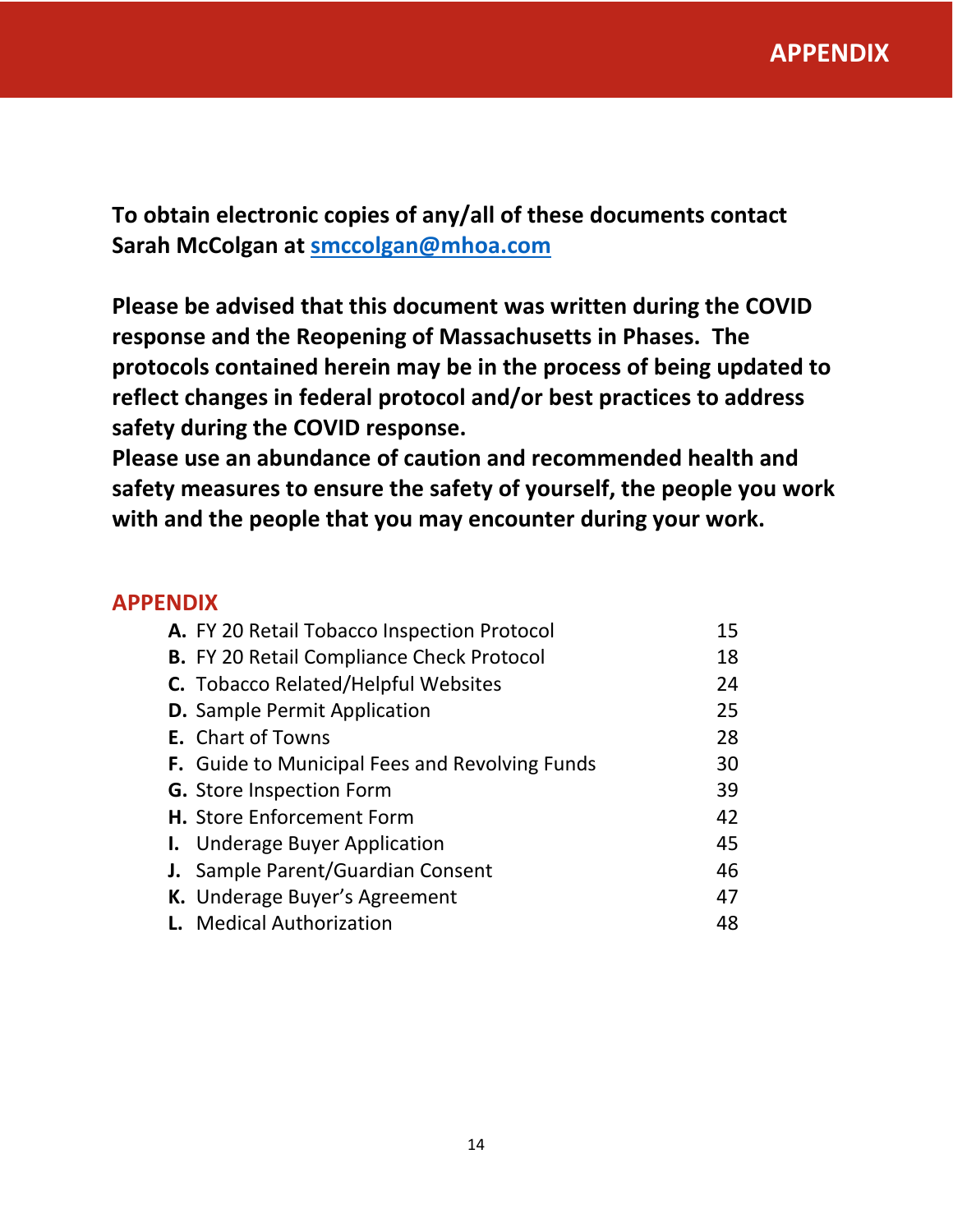**President Sigalle Reiss, MPH, RS Norwood Vice President Rae Dick, CP-FS Westford**



**Comptroller Jeffrey Stevens, RS, CP-FS Westford**

**Secretary Steven Baccari, RS, CHO Westborough**

### **FY 20 Retail Inspection Protocol**

#### **Protocol for Conducting a Retail Tobacco Inspection**

- **I. Importance of Conducting a Retail Tobacco Inspection**
	- a. Maintain presence in the retail environment
	- b. Visiting a new store provides you the opportunity to collect information needed that should be entered into POST.
	- c. Determine if the establishment is complying with the local, state, federal tobacco regulations.
	- d. Develop or continue to develop a positive working relationship with the retailer.

#### **II. When to Conduct a Retail Inspection**

- a. This may vary by city/town, but generally when the store is not at its busiest. You want the owner's/manager's attention during the inspection.
- b. If the store becomes busy step aside. Do not interfere with business. Ask the owner/manager when is the best time to complete the inspection and keep notes for the following year or for follow-ups.

#### **III. Identification**

- a. Identify yourself as an agent for the Board of Health/Health Dept. Do not identify yourself as an employee of MTCP, the state or federal government.
- b. Show your credentials.
- c. Ask to speak to the owner/manager/person in charge and state the purpose of your visit.
- d. Explain the components of the inspection (what you are looking for: permits, signs, tax stamps, etc.). Explain that you may have to go behind the counter to check for tax stamps, single sale of cigarettes, or cheaper single cigars (than the regulation allows).

#### **IV. If you are refused entry or the opportunity to inspect:**

- a. Leave without confrontation
- b. Document the incident with as much information as possible, including date, time, and name of the person who refused the inspection (if you have it).
- c. Notify the Board of Health/Health Dept. as soon as possible, both verbally and with a copy of the documentation you have completed.

#### **V. What to look for during Inspections**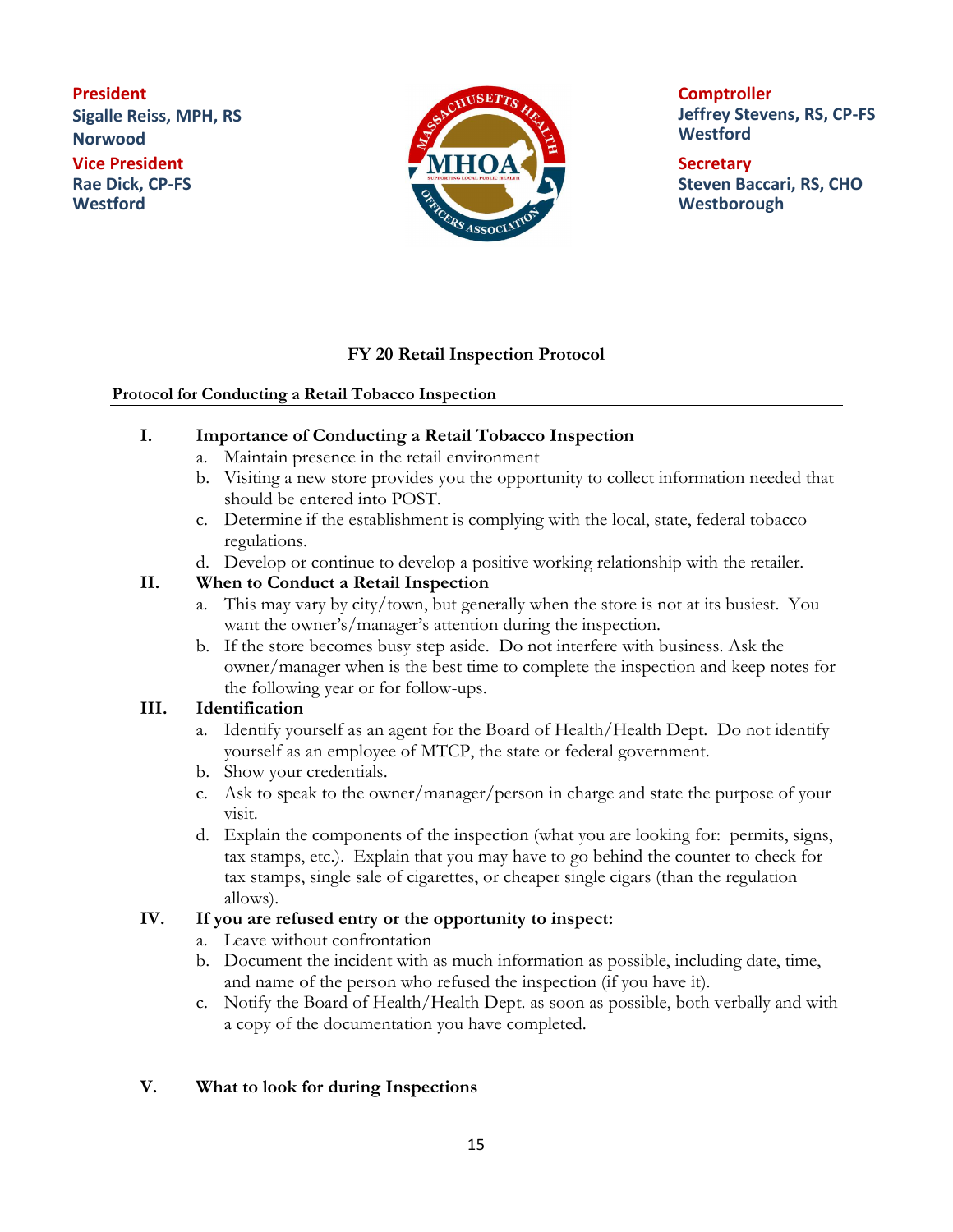- a. If you are doing an initial inspection for a new store, complete the Profile, noting the products available at the store (i.e. do they sell electronic devices, liquid nicotine, blunts wraps, little cigars).
- b. Ask to see the local Board of Health and Department of Revenue permits for the current year. Some regulations state that these must be posted conspicuously.
- c. Signs:
	- State law sign (all permits)
	- Cigar Warning Sign if cigars are sold (all permits)
	- Referral Information for Smoking Cessation Resources (all permits)
	- Health Warning for E-Cigarettes (all permits)
	- Sale of Flavored Tobacco Products is Prohibited (non-age restricted vendors and adult-only retail tobacco stores)
	- Must be  $21 =$  to Enter (adult-only retail tobacco stores and smoking bars)
	- Exterior notice of smoking/vaping inside (adult-only retail tobacco stores where not prohibited and smoking bars)
	- Other signs as required locally
- d. Local Board of Health permit
- e. Department of Revenue Permits
- f. Self-service displays
- g. State tax stamp
- h. Evidence of loose cigarette sales (open packs of cigarettes behind or under the counter)
- i. Advertising, "storage", or sale of prohibited tobacco products

#### **VI. Dealing with Issues of Non-Compliance**

- a. No permits
	- sale of tobacco should stop until all necessary permits are obtained. DOR permits can be applied for on-line.
- b. Self-service displays, unlocked humidor
	- determine a reasonable amount of time for the violation to be corrected
	- state that you will come back to re-inspect after that reasonable time period
- c. No tax stamp
	- Report all unstamped cigarettes to the Department of Revenue by filing the Cigarette Complaint Referral Form:

[https://www.mass.gov/doc/form-ccrf-cigarette-complaint-referral](https://www.mass.gov/doc/form-ccrf-cigarette-complaint-referral-form/download)[form/download](https://www.mass.gov/doc/form-ccrf-cigarette-complaint-referral-form/download)

- d. Restricted products
	- All restricted products must be removed immediately
- e. Missing signs
	- provide the owner/manager necessary signs so that they can be displayed immediately.
	- Make suggestions as to where to put the sign. Do not put signs on the power wall as it is generally the property of the wholesaler.
- f. Loose cigarette sales
	- Issue a ticket for the violation

#### **VII. Documentation of Non-Compliance**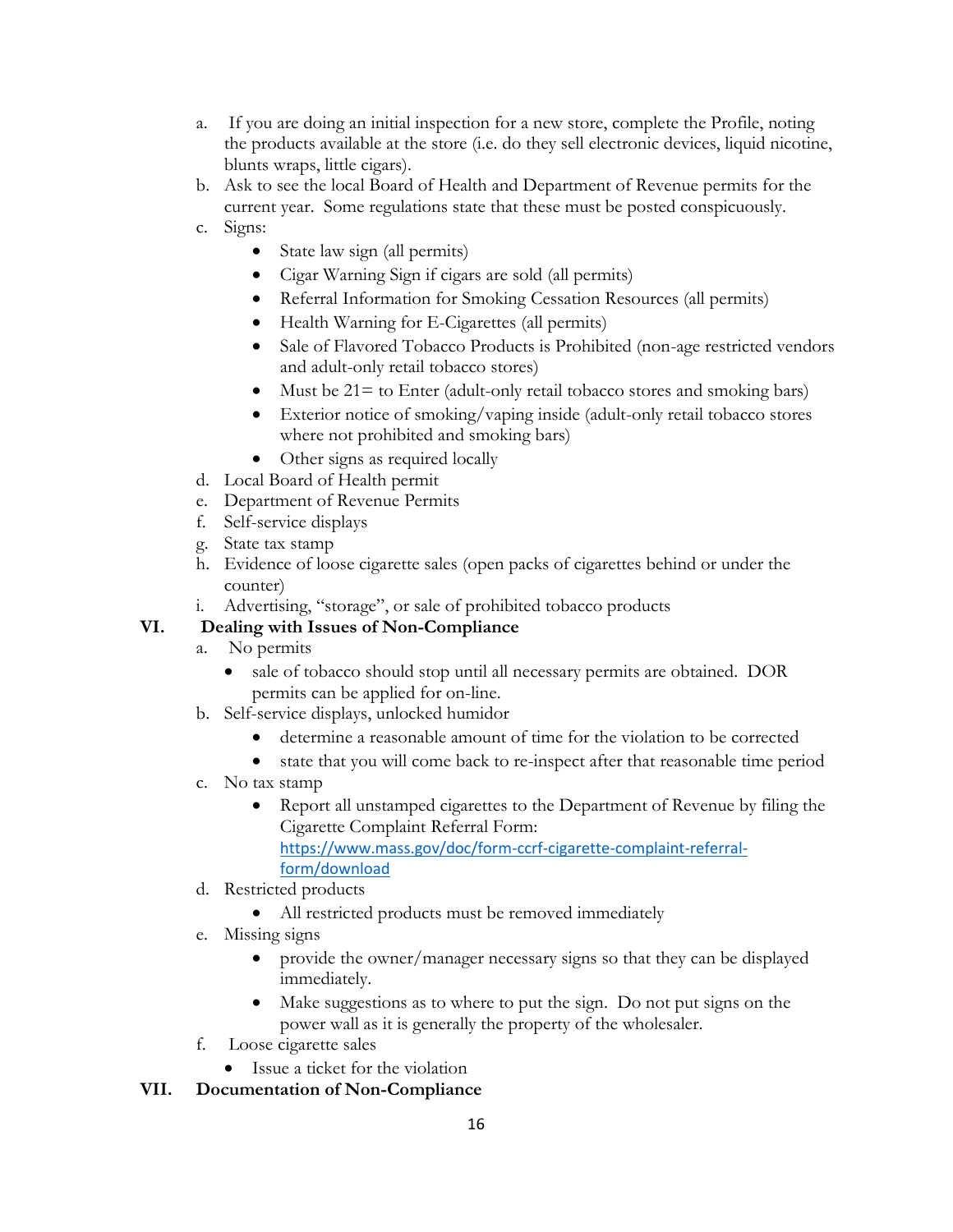- a. Report all violations to the owner or designee.
- b. Document all violations on a multi-part form whenever possible so that a copy can be left with the owner/manager. A 21D ticket can be used.
- c. Provide the owner/manager with a copy of the municipal regulations so that you can reference them regarding the violation.
- d. Record inspection results in POST.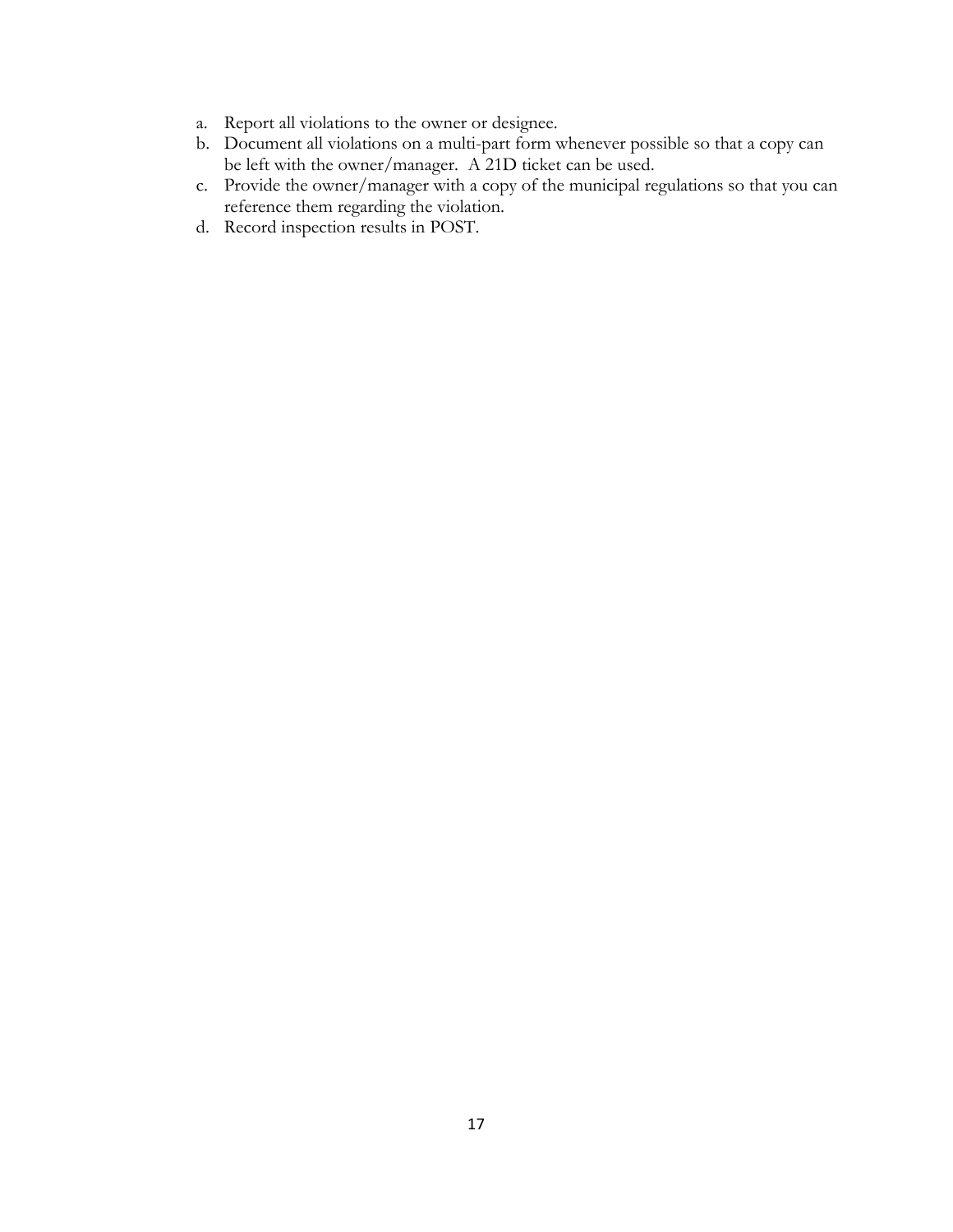**President Sigalle Reiss, MPH, RS Norwood Vice President Rae Dick, CP-FS Westford**



**Comptroller Jeffrey Stevens, RS, CHO Westborough**

**Secretary Steve Baccari, RS, CHO Westborough**

#### **FY 20 Retail Compliance Check Protocol**

This protocol serves as guidance for funded tobacco control programs conducting enforcement of youth access regulations. The following protocol is meant for you and your program to follow and to offer ways to perform such activities in a manner that we deem acceptable and effective. Please contact MHOA if you have questions related to these protocols.

#### **Retail Compliance Checks**

- **I. Before conducting compliance checks, the following issues must be addressed:**
	- **Young Adult Buyer recruiting:** If you do not already have a pool of available trained young buyers you can check to see if there are trained in your area being used by the FDA. Please contact Molly Butler at [molly.butler@state.ma.us](mailto:molly.butler@state.ma.us) to inquire about trained young buyers. If trained buyers are not available, you can begin by reaching out to recruit from peer leadership programs, schools, community colleges, churches, friends and neighbors, YMCA/YWCA.
	- **Parental consent:** Programs must obtain parental consent prior to working with young buyers. If you do not have consent forms developed, MHOA can assist you with a template to present to your collaborative.
	- **Adult Supervisors:** Have adult supervisors been selected? Have the adult supervisor(s) attended an MTCP Compliance Check Training? MTCP funds may only be used to reimburse adult supervisors that have attended an MTCP compliance check training.All programs are required to conduct a criminal offender record check (CORI) with the Criminal History Systems Board for all persons who are candidates to work with minors conducting compliance checks. Such check shall comply with the requirements of 101 CMR 15.00.
	- **Identifying Tobacco Retailers:** Each year, programs must obtain current lists of permitted tobacco retailers and use that information to update store lists in POST. POST store lists must also be updated regularly by adding new retailers found while in the field.

#### **II. Requirements of Youth Buyers:**

- Buyers must be 16 or 20 years old.
- Buyers must be willing and able to ask for tobacco products
- Buyers must be willing and able to provide descriptions of clerks who sell tobacco
- Buyers must complete MTCP/FDA training prior to conducting compliance checks
- Buyers must be willing and able to testify if necessary (enforcement use only)

#### **III. Enrolling Young Adult Buyers:**

A. Prior to the completion of any compliance check, it is mandatory that programs have a signed Parental Consent Form on file for each Buyer if they are under 18. This form should include:

Date of birth of minor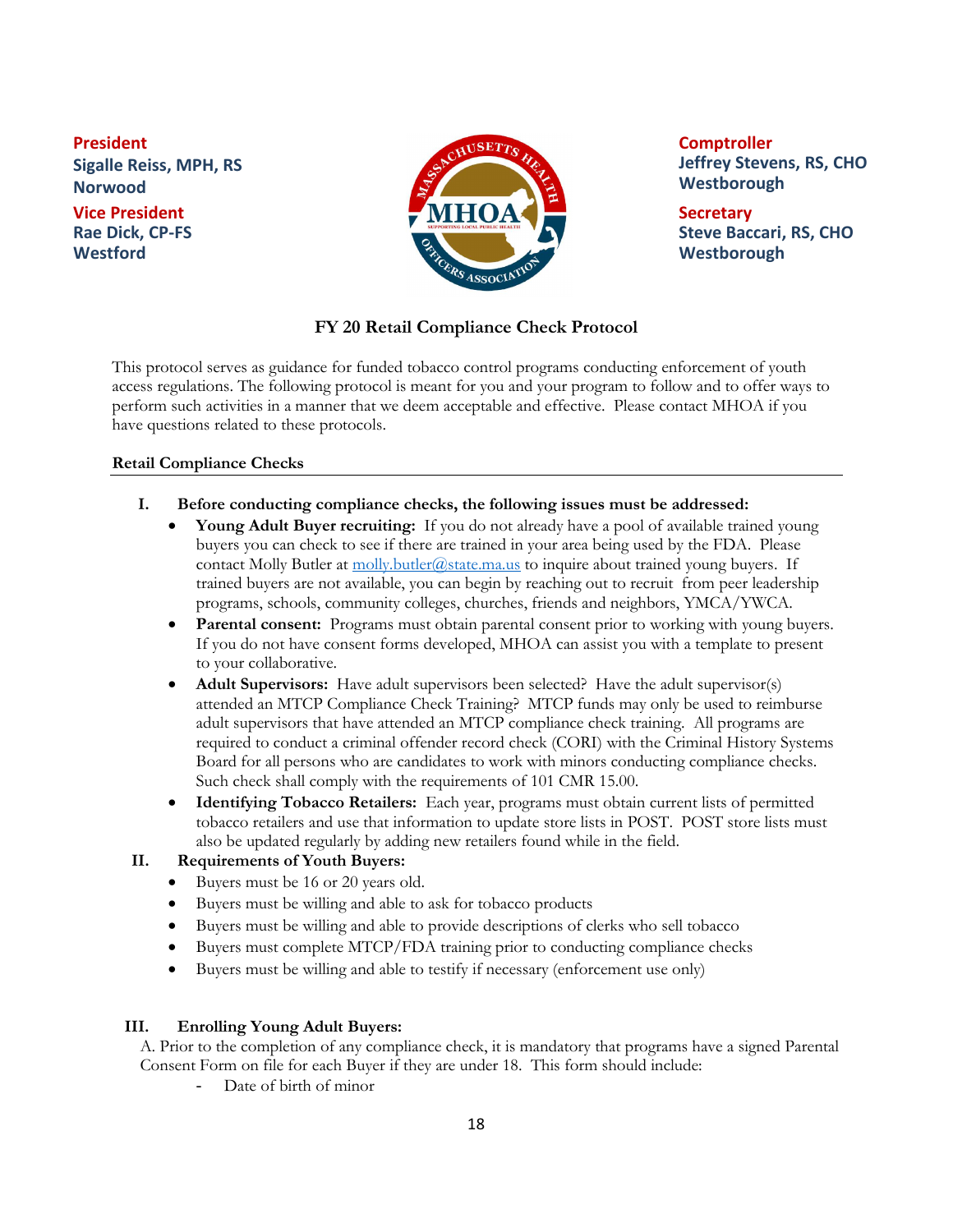- Signature of parent confirming date of birth or copy of birth certificate
- Last four digits of social security number of minor
- Permission for youth to testify if needed (enforcement checks only)
- Signature of parent giving permission for youth to participate
- Proof of social security number is needed for programs to pay youth

B. All Buyers **must** complete an MTCP/FDA online and in person training using the outline provided prior to conducting a compliance check.

#### **IV. Conducting Compliance Checks - Adult Supervisor Checklist**

#### **Items to Bring If Using Paper Compliance Check Forms:**

- Bag for Buyer to place personal items from pockets
- Cash to purchase product and possible co-buys **(low denomination bills and change for vending machines)**
- Evidence labels for purchased product
- Cash tracking form
- Timesheet or receipt form for Buyer to be paid
- List of stores/addresses including zip codes and route map
- Most up-to-date compliance check forms

#### **Items to Bring If Using Handheld Device for Electronic Forms: (preferred)**

- Bag for Buyer to place personal items from pockets
- Cash to purchase product and possible co-buys **(low denomination bills and change for vending machines)**
- Evidence labels for purchased product
- Cash tracking form
- Timesheet or receipt form for Buyer to be paid
- Route map
- Tablet
- Car Charger for tablet
- A few backup compliance check forms (most up-to-date)

#### **V. Conducting Compliance Checks- Rules for Youth Buyers:**

- While conducting a compliance check, Buyers should dress the way that they would normally. Buyers should not try to make themselves look older by wearing excessive makeup, dresses, suits, etc.
- If asked, Buyers may never lie about their age. If asked their age, they must tell the truth or avoid answering the question. Buyers should not plead or threaten during the conversation.

**A. Prior to conducting the compliance check:** The Buyer should empty his/her pockets to ensure that he/she does not have any tobacco products. The Buyer should place any money or any other items from his/her pockets in a separate bag. This ensures that the Buyer has only the money you gave him or her for the compliance check. The only other item allowed in the Buyer's pocket during a check is their cell phone. Buyer must be given money from your agency for all purchases. Cash must be kept in his/her pockets. W**e encourage youth NOT to carry identification for safety reasons.** 

**B. Conducting the Compliance Check:** When you arrive at a location, the driver should park out of the view of the clerk if possible. The Buyer should enter the establishment. The Adult Supervisor must be able to see the youth enter and leave the establishment. If necessary, the Adult Supervisor should leave the car and discretely follow youth to the establishment. The Adult Supervisor should not enter the establishment unless his/her anonymity can be assured.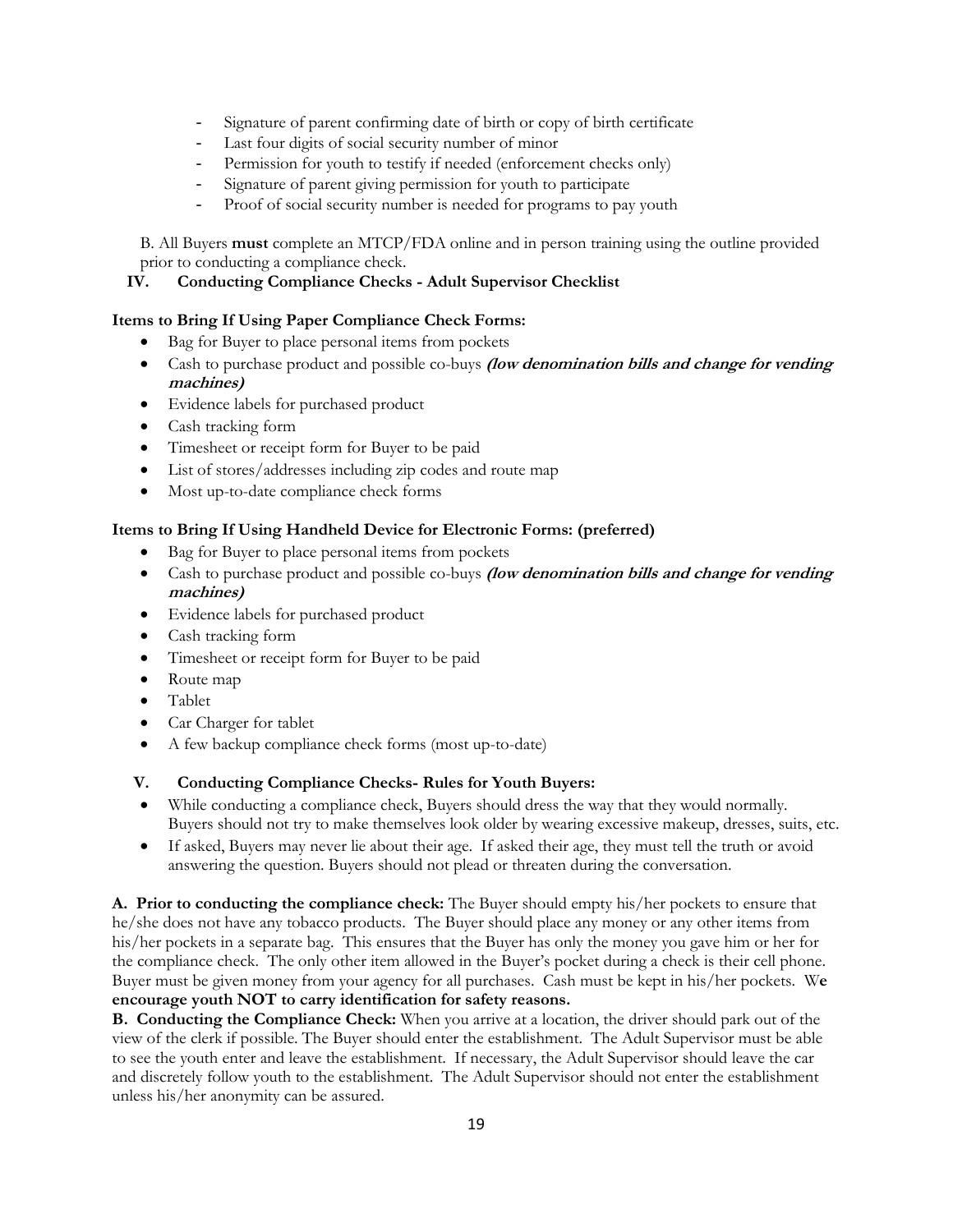#### **Purchase steps for Buyers:**

- 1. Buyer stands in shortest line.
- 2. Buyer attempts the purchase.
- 3. Buyer should ask for the product requested by adult supervisor. If Buyer is asked for age, always state correct age or avoid answering the question. Always tell the truth.
- 4. All e-cigarette checks performed should follow the e-cigarette check protocol outlined in Section VI below.
- 5.If Buyer is asked for ID, Buyer must tell the clerk that he/she does not have one.
- 6.If the clerk does not sell: Buyer must simply leave the store and go directly to the car. Buyer must not plead with or threaten the clerk.
- 7.If a sale is made:
	- a. Buyer pays for the product and takes a receipt if given. Buyer should **never** ask for a receipt.
	- b. Buyer leaves the store and goes directly to the car.

8. If the cigarettes are in a vending machine, the Buyer should enter the establishment with small bills and change, and go directly to the vending machine to see if he/she can purchase the cigarettes. If a lock-out device prevents the sale from occurring, the Buyer should go to the cash register/bartender and request that the machine be unlocked.

9. When the Buyer returns, have him/her report what happened.

10. If there is NOT a sale, simply fill out the compliance check form with input from Buyer. The Adult Supervisor must collect all of the information on the MTCP Compliance Check Form. Please complete the form before you leave the site to ensure it is accurate. **Under no circumstances can Buyer complete the form or enter data on a handheld device.**

11. If there is a sale, please follow the following procedure:

- When Buyer returns to the car, all items are to be given immediately to the Adult Supervisor. This includes the tobacco product, the receipt (if any), and change.
- Count the change to make sure sale price is correct.
- Label the front of the product (or evidence bag) with store data and write time/date of purchase and cost of the product. Time of purchase should be the instant the Buyer leaves the store.
- If your Board of Health or Clerk Magistrate requires a more detailed description of the clerk, make sure you have an accurate description of the clerk from the Buyer. Complete any necessary documentation regarding description of the clerk or chain of custody of evidence.
- Evidence must remain in Adult Supervisor's possession until returning to the office.
- Evidence should be placed in a locked area/cabinet until the fine is paid, the permit suspension hearing or court action has been held.
- If the sale is made, co-buys must also be given to the adult supervisor as part of the evidence.

12. Continue with the same procedure for each store. The minor should return to report to the Adult Supervisor after every attempt so that an accurate form can be filled out for each store.

#### **VI. E-Cigarette Compliance Check Protocol:**

The following guidelines are to be followed when conducting compliance checks for electronic cigarettes. Buyers should be trained and know how to identify e-cigarettes, e-hookah and liquid nicotine prior to conducting a check.

Purchase steps for Buyers are as follows:

• Provide Buyer with information about the product – where it may be located in the store – or on the counter, behind the counter.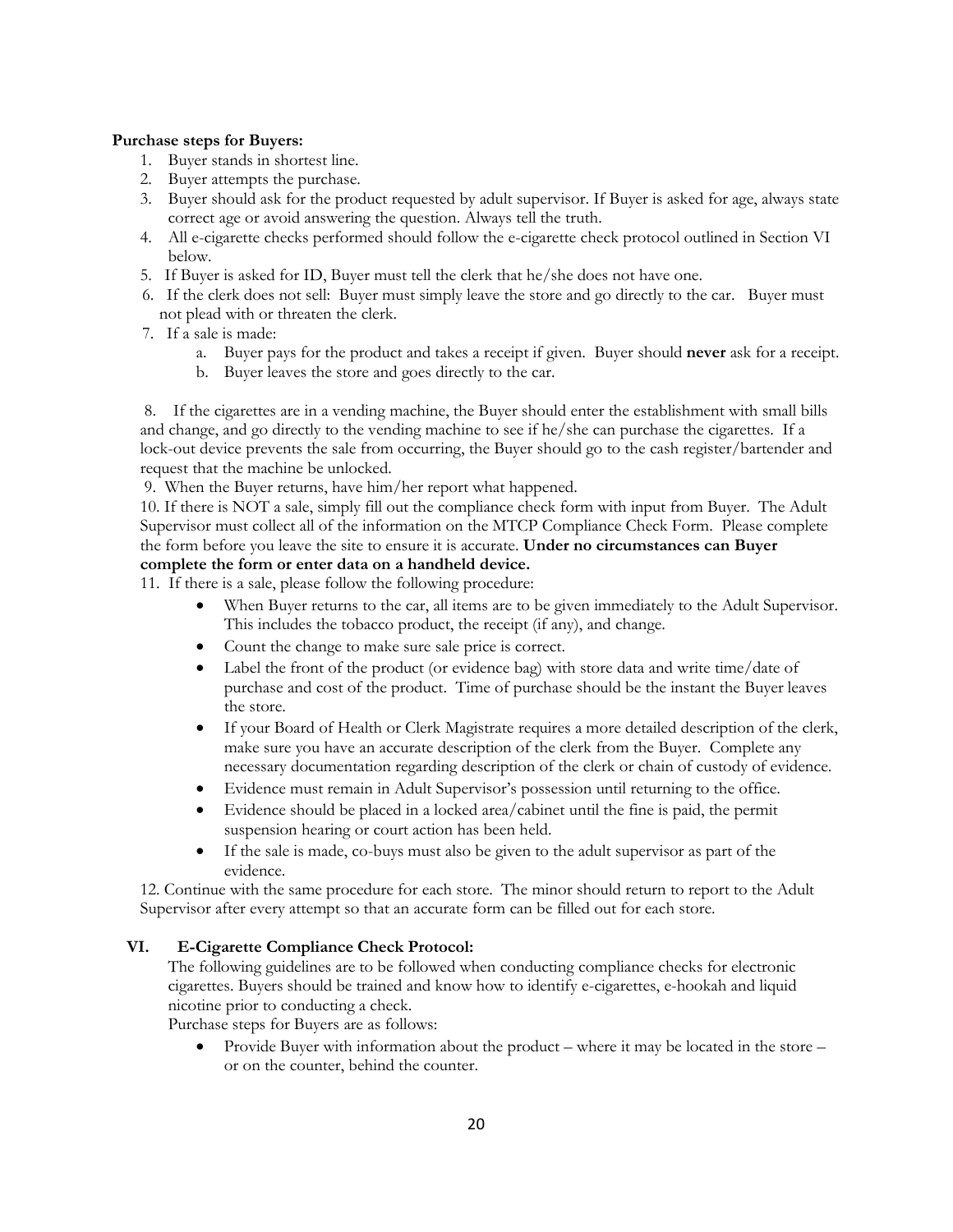- Buyer should request a specific type of electronic cigarette, electronic hookah or specific flavor of liquid nicotine from the cashier (JUUL, NJoy, Blu or Logic).
- If product is on the counter, instruct the Buyer to pick up the product and hand it to the cashier for purchase. Buyer should report to adult supervisor if the product is found on counter and this information should be noted on the Compliance Check Form.

#### **VII. Quality Assurance Issues:**

- The time and day of the week of the compliance checks must be rotated. Some checks must occur on weekends, evenings and school vacation days.
- Checks should be done as consistently as possible throughout the fiscal year. Checks should not be done just in certain months every year. Inspection patterns can be easily identified by retailers.
- If possible, vehicle should be rotated. Do not use a marked municipal or police vehicle.
- Use an equal mixture of 16 and 17 year-old males and females if possible.
- The Buyers should be trained to ask for the products in a realistic manner.
- Buyers should not attempt to purchase tobacco if they know anyone inside the store. If this occurs, send another Buyer into the store if available or go back to the store later. To minimize the chances of this occurring, have Buyers check stores outside of their hometowns.

#### **VIII. Buyer Safety:**

- If a clerk becomes verbally abusive, the Buyer should leave the store immediately and report the interaction to the adult supervisor.
- The safety of the Buyer comes first. The Buyer must always feel safe entering an establishment. If the Buyer does not feel comfortable, s/he should leave the store. That store should not be checked at that time. Simply record that information on the compliance check form. Please note that Buyer should be advised to walk out of the store and directly into the Adult Supervisor's car if they feel unsafe.
- Buyers must be picked up and dropped off for compliance checks at a location convenient to the Buyer. Please take into account the time of day and location when dropping off Buyers to commute home.

#### **IX. MTCP Ticketing Protocol:**

It is MTCP's protocol to issue fines/tickets at the end of a round of compliance checks later the same day of the check or to mail/deliver the tickets within 24 hours of the sale and place a phone call to the retailer to give notice of non-compliance. These protocols reduce the risk of "phone trees" that could potentially bias subsequent checks. These procedures also help to protect the safety and anonymity of the Buyer. MTCP has adopted this protocol as a result of the strong recommendation of the federal government (SAMHSA), who oversees the Synar block grant.

Notification immediately after the sale is NOT recommended. Nationwide, SAMHSA has found that issuing tickets immediately after the sale of tobacco has a strong potential of biasing subsequent compliance checks performed that same day.

#### **If an MTCP funded Board of Health requires that tickets be issued immediately after a sale, a letter from the Board of Health must be sent to the MTCP Contract Manager explaining the rationale. The Contract Manager must issue a waiver for this deviation from MTCP protocol.**

**X. Fiscal Expenditures:**

#### **Payment of Adult Supervisors of compliance checks**

MTCP funded staff may be paid regular salary to conduct compliance checks. All job descriptions must clearly indicate that evening and weekend hours are expected. MTCP funds cannot be used to pay funded program staff or other municipal staff (inspectors, police, etc.) for overtime.

Independent contractors can be employed following municipal or agency procedures. MTCP funds may be used to pay independent contractors. Independent contractors may be paid in either of the following ways: **By the hour:** 

- Contractors may be paid an hourly rate for their services.
- The MTCP recommended hourly rate range for independent contractors is \$25 to \$30.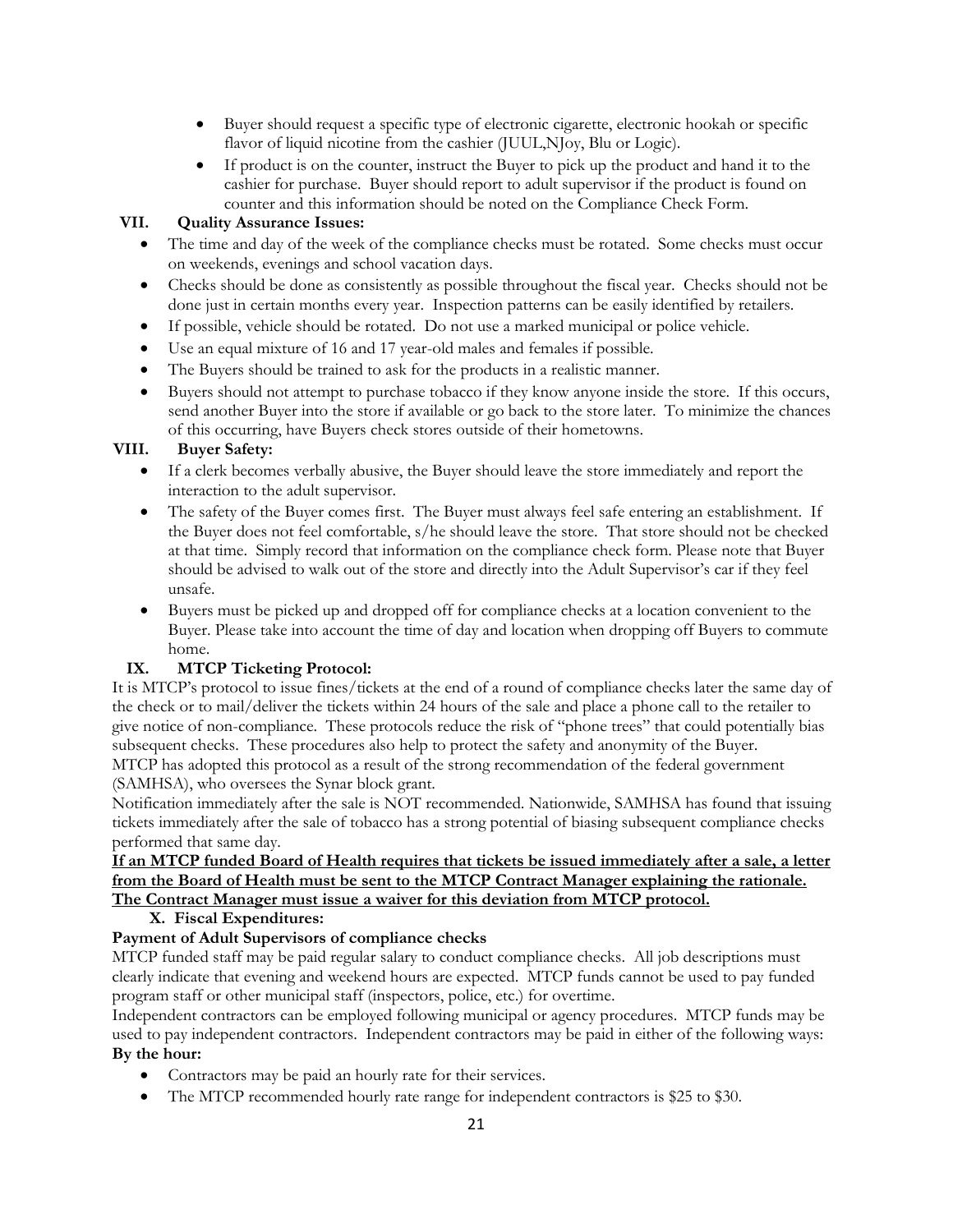- Contractors may only be paid for actual hours worked, including time for preparation for a compliance check, time conducting compliance checks, ticketing and hearings (if applicable).
- Contractors may only be paid from the time that they arrive at their agency/health office to the time they return to the agency/health office after the check is complete. Contractors may not be paid from the time that they leave home to the time that they return home.
- Timesheets must be submitted to agency/health office for contractor payment. Timesheets must be available for MTCP audit.
- Hourly pay rates cannot include mileage.

#### **Mileage reimbursement:**

Staff and hourly independent contractors may also be reimbursed for mileage if using a personal vehicle. Mileage must be reimbursed following municipal or agency procedures.

- Mileage must be reimbursed separately.
- If there is no municipal or agency policy in place regarding the starting point for mileage reimbursement, mileage must be paid starting from the agency/health office until the return to the office immediately after the checks are completed.
- It is not an appropriate use of MTCP funds to reimburse staff and consultants for mileage from their home to an agency/health office or from their home to perform a compliance check. Mileage must be based on the round-trip distance from the agency/health office to the location (s) of the compliance checks.

#### **Reimbursement for business use insurance rider:**

MTCP funds may be used to reimburse staff or independent contractors for the cost of adding a rider to their vehicle insurance policy to cover business use. The use of business insurance riders is strongly recommended by MTCP.

#### **Payment of Young Adult Buyers:**

Buyer's must be paid at least minimum wage.

1. Young people participating in compliance checks can be paid as municipal employees or independent contractors at a reasonable rate. For fiscal year 2021, a typical rate is \$12-\$15 per hour including travel time.

#### **Purchase of tobacco products:**

MTCP funds can be used to obtain the petty cash necessary to purchase tobacco products during a compliance check. A cash log must be maintained in addition to documenting the cost of all tobacco products on compliance check forms. Petty cash may also be used to purchase small items (gum, mints, and beverage) as a co-buy with tobacco. In fiscal year 2020, co-buys should not exceed \$1.50 per buy.

#### **Purchase of food items:**

If a compliance check lasts longer than 2 hours, in fiscal year 2020, it is appropriate to use petty cash to purchase food for the Buyer(s) at a rate of no more than \$10 per Buyer. This should be documented on the cash log and reasonable efforts should be made to obtain a receipt.

#### **You May Want to Consider:**

- Having two Adult Supervisors so that one can concentrate on driving and one can concentrate on paperwork.
- In initial training of a new Buyer, having a less experienced Buyer watch an experienced Buyer perform the compliance check. However, only one Buyer can execute the purchase attempt. The second Buyer cannot be involved with any interaction with the clerk or do anything to make the clerk suspicious.
- Using two Buyers for Compliance Checks, so that Buyers can alternate going into stores. Or, both Buyers can enter store so the other can observe while not taking part in the check.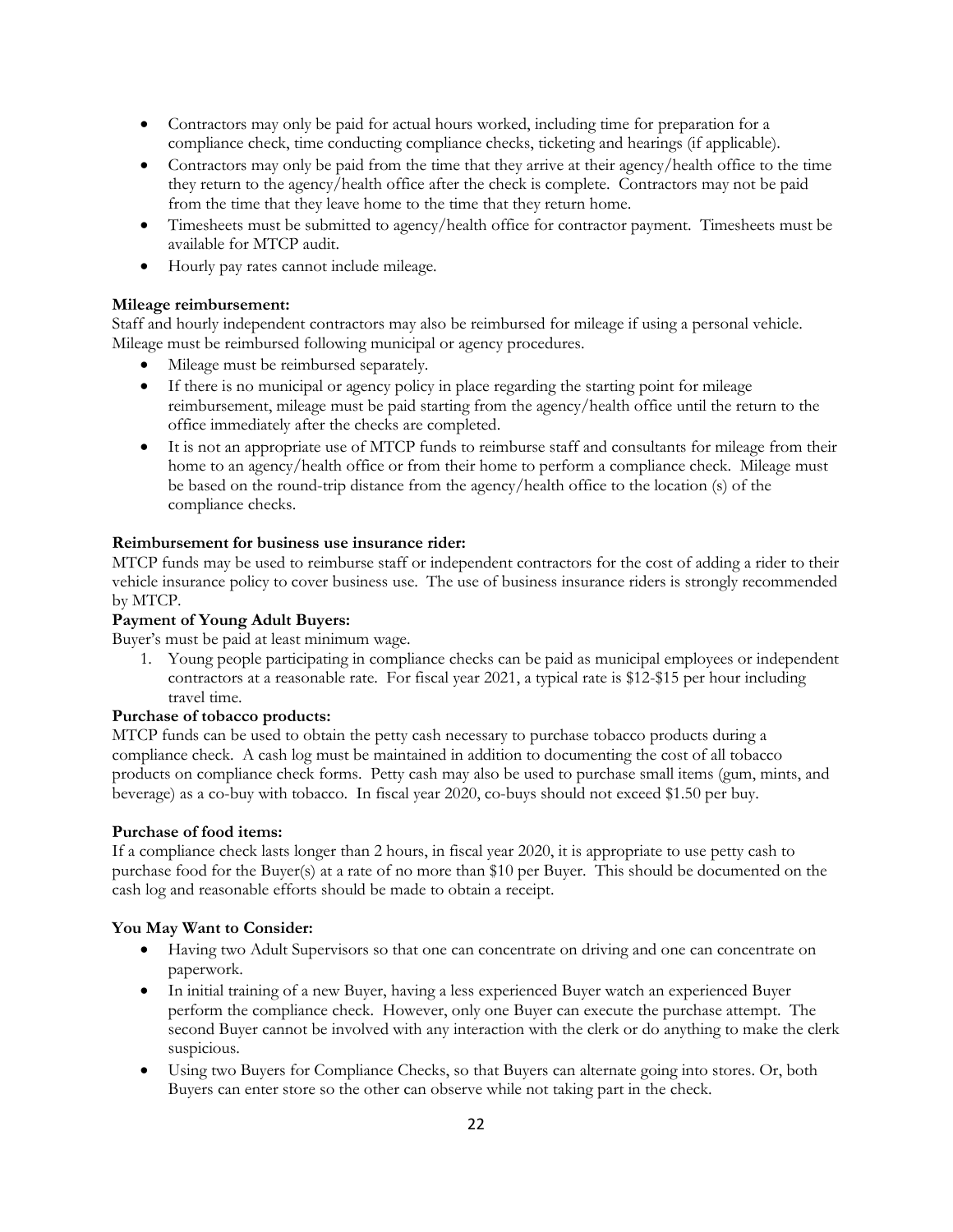Samples of all forms are available from the Massachusetts Health Officers Association Tobacco Program.

The Massachusetts Health Officers Association Tobacco Control Program is a technical assistance program for cities and towns funded by the Massachusetts Department of Public Health/Massachusetts Tobacco Control Program.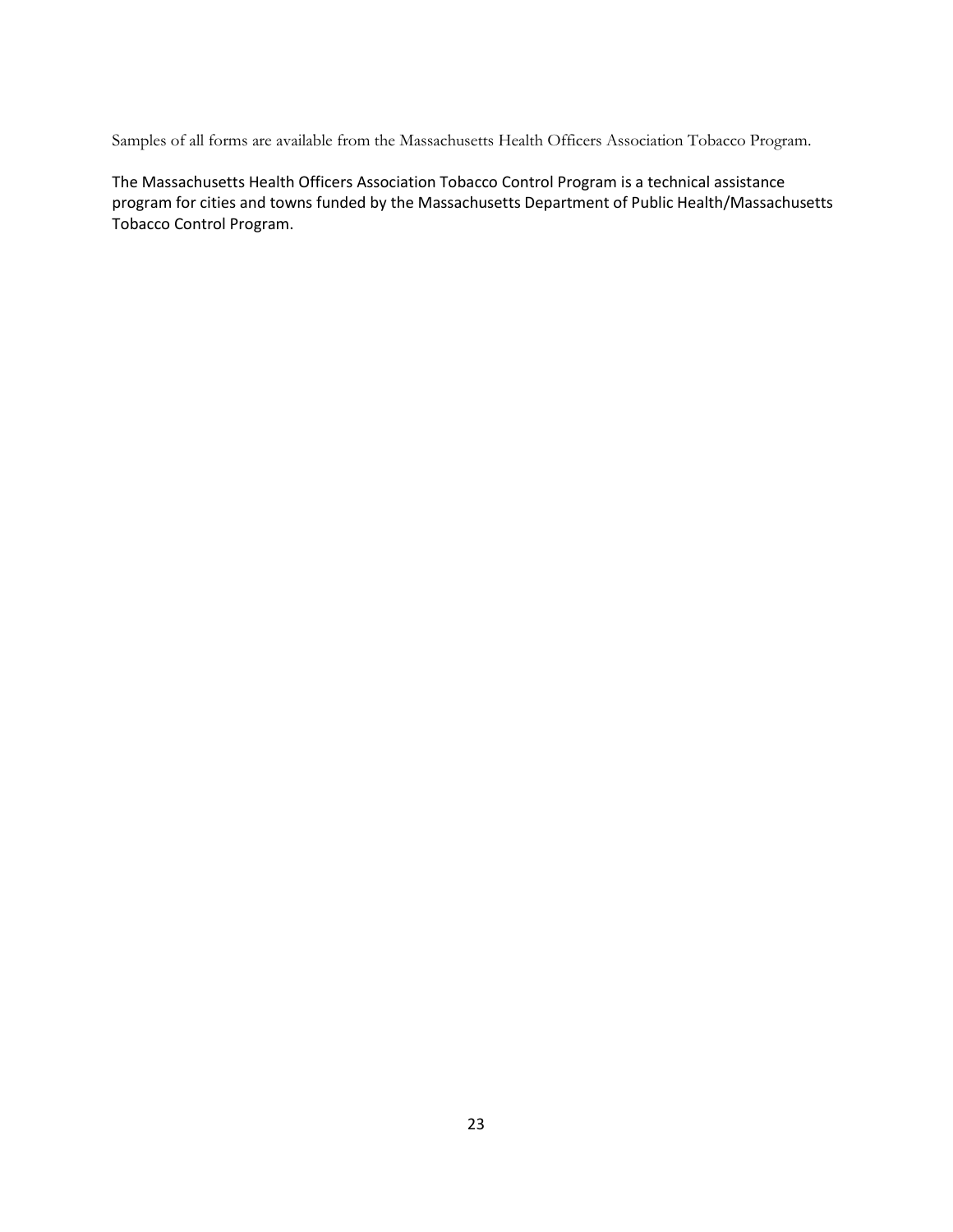### **TOBACCO RELATED/HELPFUL WEBSITES**

FDA Tobacco Violations:

The FDA conducts compliance checks in all Massachusetts retailers. The results are posted on the FDA website approximately 8 weeks after the compliance check:

[https://www.accessdata.fda.gov/scripts/oce/inspections/oce\\_insp\\_searching.cfm](https://www.accessdata.fda.gov/scripts/oce/inspections/oce_insp_searching.cfm)

Mass.gov

The Department of Public Health/Massachusetts Tobacco Cessation and Prevention Program show health indicators related to tobacco use, tobacco sale rates to minors and current local tobacco policy. <https://www.mass.gov/massachusetts-tobacco-cessation-and-prevention-program-mtcp> makesmokinghistory.org

Tobacco Free Mass and Tobacco Free Kids

Tobacco Free Mass is an important statewide advocacy group, working to ensure that the Massachusetts legislature enacts progressive statewide tobacco policy and provides funding for the Massachusetts Tobacco Control Program.

Tobacco Free Kids works on a national level to advocate and educate for state and national policy on tobacco control.

<https://www.tobaccofreekids.org/> <https://tobaccofreema.org/>

Massachusetts Health Officers Association

MAHB is the trade association for the board of health members in 351 communities, providing health related legal guidance to its members.

<https://www.mahb.org/>

Massachusetts Health Officers Association MHOA is the trade association for the health department staff in 351 communities in Massachusetts, providing training and resources to its members. <https://mhoa.com/>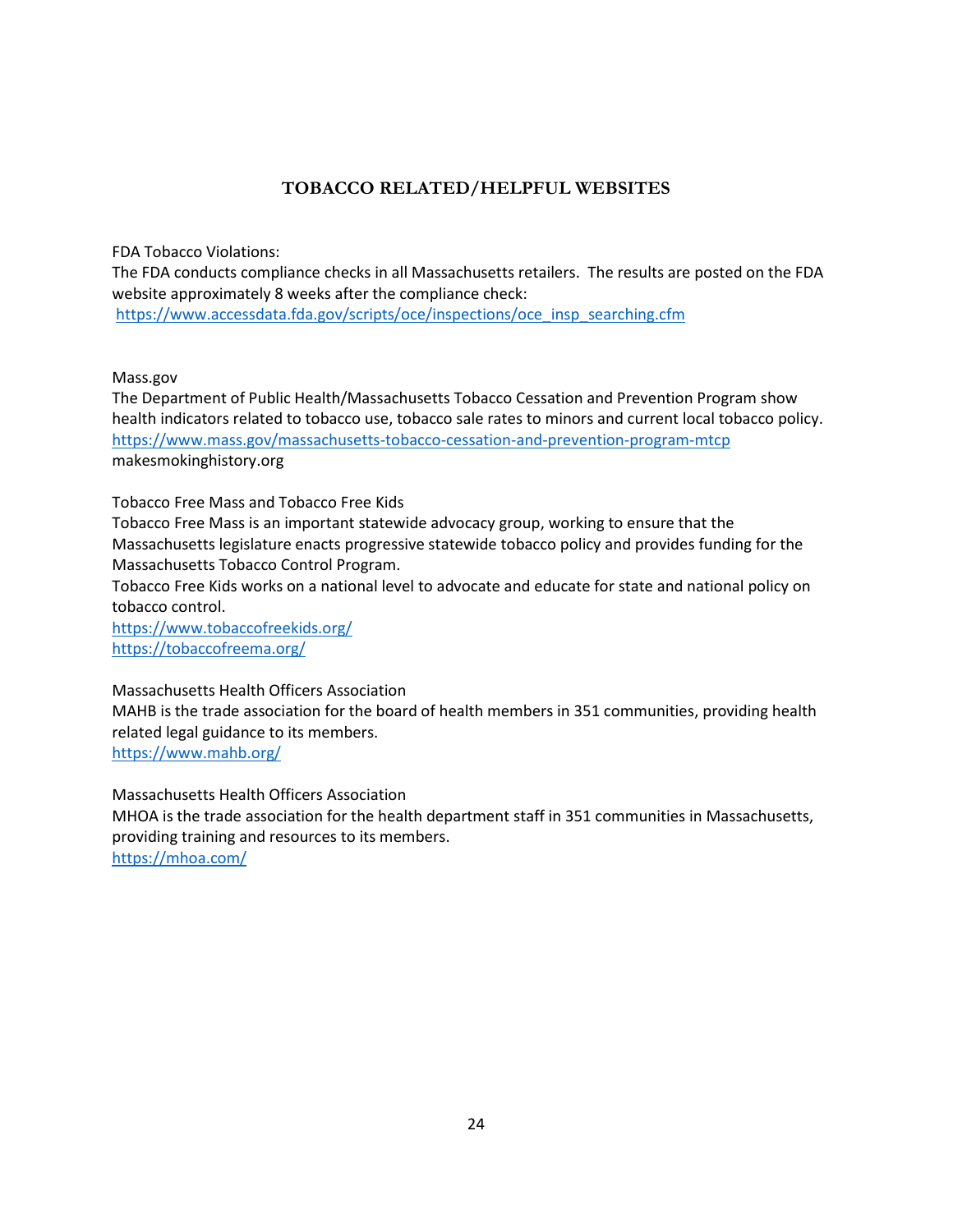#### **INSTRUCTIONS FOR USE OF THE SAMPLE PERMIT APPLICATION**

- 1. Fill in the name of the town in the header.
- 2. Make sure the name of your permit is correct in the header, #14, #15 and #17.
- 3. On page 2, if you do not have the following policies, delete them: #7, #8, #9, #10, #11, #12 and #20.
- 4. Adjust the time on the penalties in #13, if needed.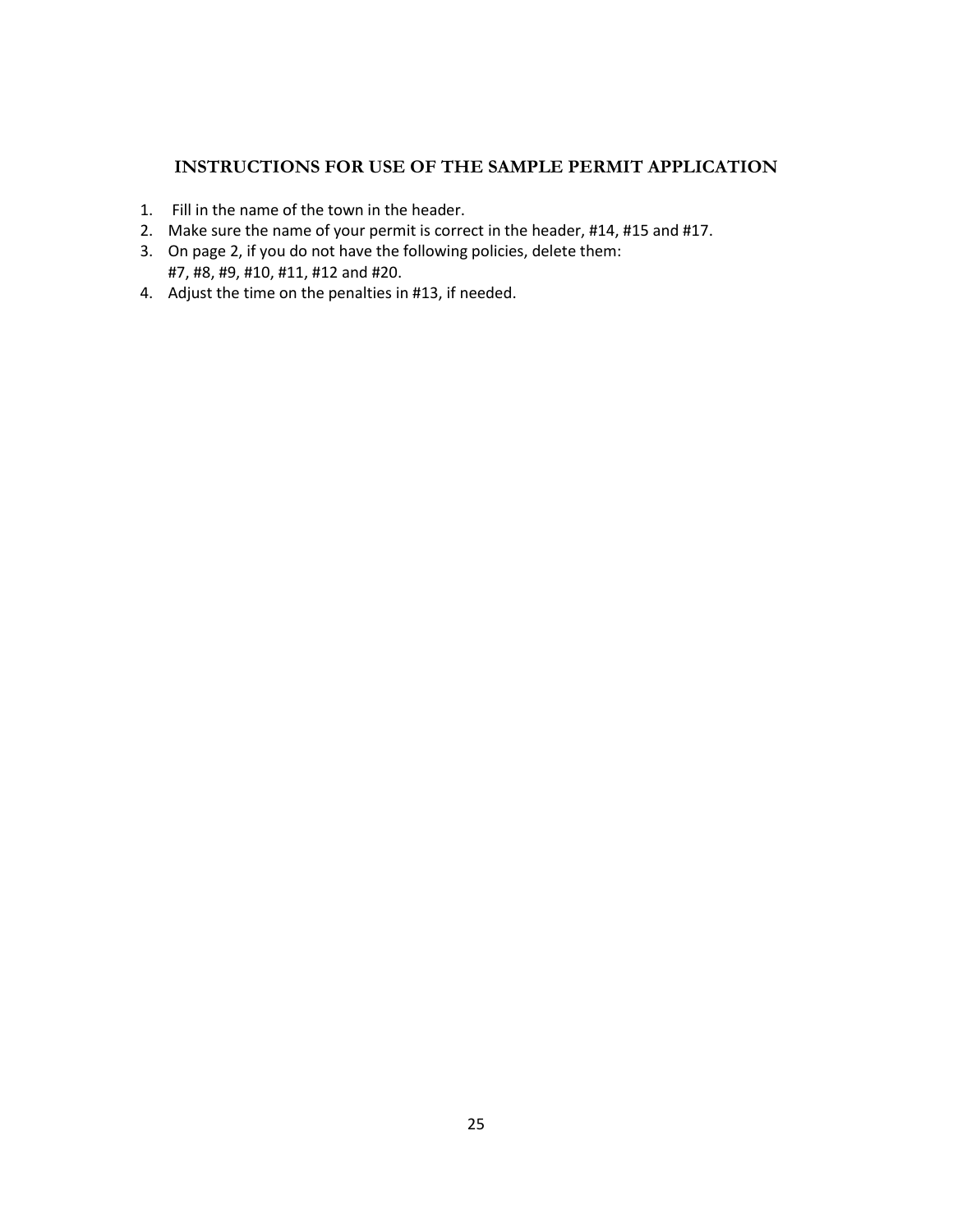|                                                            | Town of XXX Tobacco Product Sales Permit Application 2020                                       |                                  |                                                                                                                              |  |  |  |  |
|------------------------------------------------------------|-------------------------------------------------------------------------------------------------|----------------------------------|------------------------------------------------------------------------------------------------------------------------------|--|--|--|--|
|                                                            | signatures are received. All permits must be approved by the Board of Health/Health Department. |                                  | The owner must complete both sides of this form. A permit may be issued only after all required information, attachments and |  |  |  |  |
| Establishment Name (listed on DOR Business License)        |                                                                                                 | Owner Name                       |                                                                                                                              |  |  |  |  |
| DBA ("Doing Business As" Name)/                            | <b>Store Front Name</b>                                                                         |                                  |                                                                                                                              |  |  |  |  |
|                                                            |                                                                                                 |                                  |                                                                                                                              |  |  |  |  |
| Phone                                                      | Mobile Phone                                                                                    | <b>Owner Phone</b>               | <b>Owner Mobile Phone</b>                                                                                                    |  |  |  |  |
| Establishment<br>Address                                   | (Street, Community, ZIP)                                                                        | <b>Owner Address</b>             | (Street, Community, ZIP)                                                                                                     |  |  |  |  |
| <b>Establishment Email</b>                                 |                                                                                                 | Owner Email                      |                                                                                                                              |  |  |  |  |
| Manager Name                                               |                                                                                                 |                                  |                                                                                                                              |  |  |  |  |
|                                                            |                                                                                                 | <b>Establishment Information</b> |                                                                                                                              |  |  |  |  |
| Is this a chain store?                                     |                                                                                                 | Yes                              | □ No                                                                                                                         |  |  |  |  |
| Is this an adult only retail tobacco store?                |                                                                                                 | $\Box$ Yes                       | No                                                                                                                           |  |  |  |  |
| Is the establishment within 500 ft. of a school?           |                                                                                                 | $\Box$ Yes                       | No                                                                                                                           |  |  |  |  |
| Is the establishment within 500 ft. of a playground?       |                                                                                                 | Yes                              | No                                                                                                                           |  |  |  |  |
| Check other restricted products sold in the establishment. |                                                                                                 | $\Box$ Keno<br>$\Box$ Liquor     | $\exists$ Other<br>Lottery                                                                                                   |  |  |  |  |
| Check the establishment type                               |                                                                                                 |                                  |                                                                                                                              |  |  |  |  |
| Gas Station Only                                           | Supermarket                                                                                     | Grocery                          | Convenience Store                                                                                                            |  |  |  |  |
| Gas Mini-mart                                              | Liquor Store                                                                                    | Tobacconist                      | Pharmacy                                                                                                                     |  |  |  |  |
| $\Box$ Restaurant                                          | Private Club                                                                                    | Other: List                      |                                                                                                                              |  |  |  |  |
| Check any products sold in your establishment              |                                                                                                 |                                  |                                                                                                                              |  |  |  |  |
|                                                            |                                                                                                 |                                  | Electronic Nicotine Delivery Systems                                                                                         |  |  |  |  |
| Cigarettes Packs                                           | Small Cigars/Cigarillos                                                                         | Roll Your Own                    | cigarettes)                                                                                                                  |  |  |  |  |
| <b>Cigarette Cartons</b>                                   | Little Cigars (Omega, Winchester)                                                               | Chewing Tobacco                  | $\overline{\phantom{a}}$ E-Liquids                                                                                           |  |  |  |  |
| Single Cigars <\$5                                         | Tipped Cigars (Black and Mild)                                                                  | Loose Tobacco                    | <b>Bunt Wraps</b>                                                                                                            |  |  |  |  |
| Single Cigars >\$5                                         | <b>Rolling Papers</b>                                                                           | Smokeless Tobacco                | <b>Flavored Tobacco Products</b>                                                                                             |  |  |  |  |
| $\Box$ Other: List                                         |                                                                                                 | <b>Permit Information</b>        |                                                                                                                              |  |  |  |  |
|                                                            |                                                                                                 |                                  | License / Permit #                                                                                                           |  |  |  |  |
| Does the establishment have a liquor license?              | $\Box$ Yes                                                                                      | ∣∣No                             |                                                                                                                              |  |  |  |  |
| Department of Revenue Tobacco Sales Permit(s)              | $\Box$ Yes                                                                                      | ∣No<br>Please attach.            |                                                                                                                              |  |  |  |  |
|                                                            |                                                                                                 |                                  |                                                                                                                              |  |  |  |  |
|                                                            |                                                                                                 |                                  |                                                                                                                              |  |  |  |  |
|                                                            |                                                                                                 | <b>Signatures</b>                |                                                                                                                              |  |  |  |  |
| Permit Applicant Signature                                 |                                                                                                 |                                  | Date                                                                                                                         |  |  |  |  |
| Board of Health/Health Department Signature                | Date                                                                                            |                                  |                                                                                                                              |  |  |  |  |
|                                                            |                                                                                                 | For Internal Use                 |                                                                                                                              |  |  |  |  |
| Approved: □ Yes<br>Permit Fee: \$<br>$\Box$ No             | Permit#:                                                                                        | Fee Paid I Yes<br>Date:          | ∣No<br>Other:                                                                                                                |  |  |  |  |
|                                                            |                                                                                                 |                                  |                                                                                                                              |  |  |  |  |
|                                                            | 26                                                                                              |                                  |                                                                                                                              |  |  |  |  |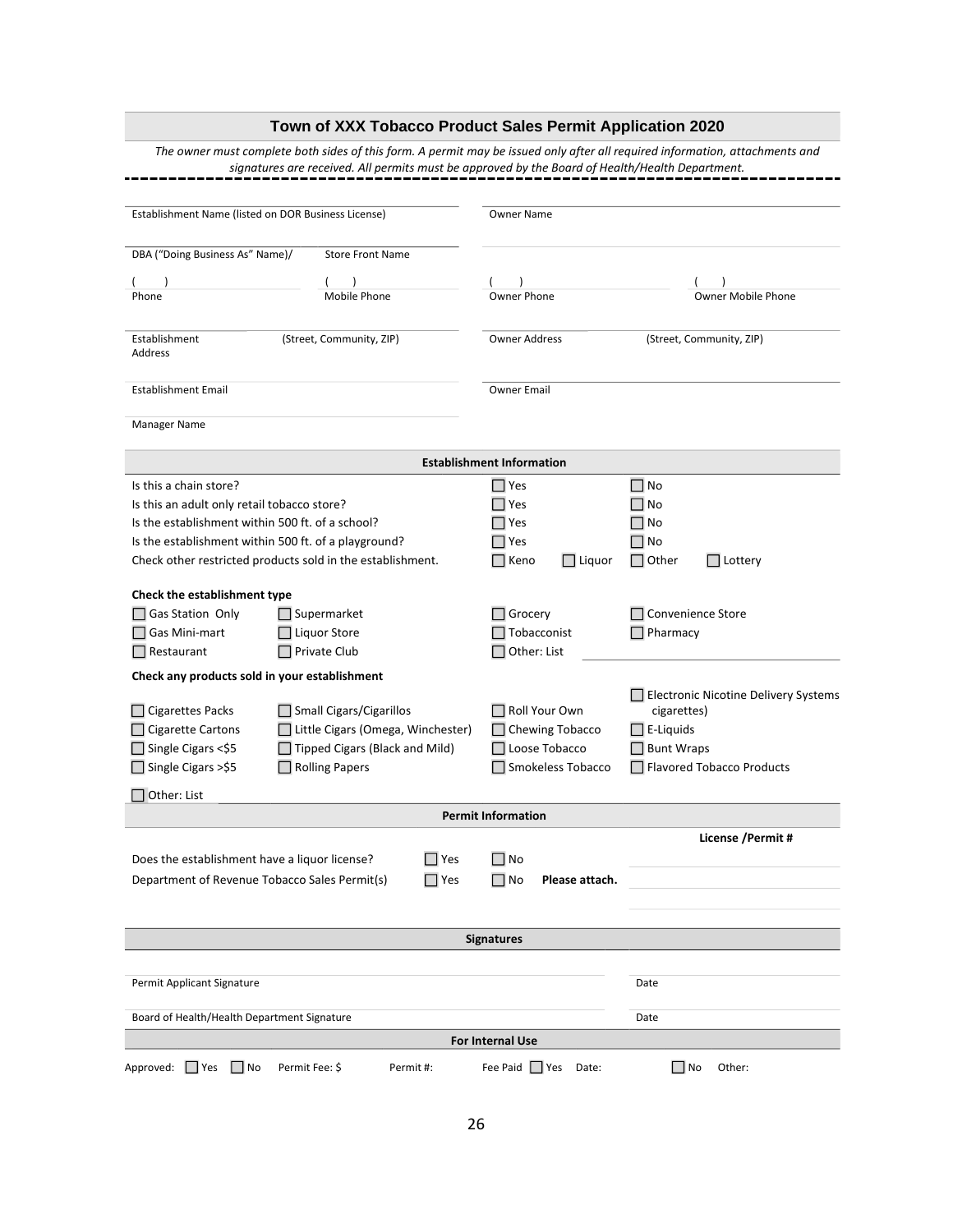|    | A check mark signifies your understanding and agreement. I understand and agree that:                                                                                                                                                                                                                                                                                     |
|----|---------------------------------------------------------------------------------------------------------------------------------------------------------------------------------------------------------------------------------------------------------------------------------------------------------------------------------------------------------------------------|
| 1. | It is against the law to sell any tobacco product including electronic nicotine delivery systems (e.g. e-cigarettes) to anyone under 21<br>years old regardless of how old the person looks.                                                                                                                                                                              |
| 2. | Anyone selling tobacco products including electronic nicotine delivery systems must conclusively establish the customer's age as over<br>21 years old by means of government-issued photographic ID.                                                                                                                                                                      |
| 3. | Anyone selling tobacco products including electronic delivery systems must check and verify official government issued photo ID for<br>anyone less than 27 years of age.                                                                                                                                                                                                  |
| 4. | I consent to unannounced, periodic inspections and compliance checks of the permitted retail establishment.                                                                                                                                                                                                                                                               |
| 5. | Self-service tobacco product including electronic nicotine delivery system displays from which the customer may select products are<br>prohibited.                                                                                                                                                                                                                        |
| 6. | The sale of single or loose cigarettes or cigarettes in packages of fewer than 20 cigarettes is prohibited.                                                                                                                                                                                                                                                               |
| 7. | I may not sell or distribute a single cigar with a retail value of under \$2.50, or a package of two or more cigars for less than \$5.00 or<br>more.                                                                                                                                                                                                                      |
| 8. | I may not distribute any free samples of tobacco products including electronic delivery products (e.g. e-cigarettes) and I may not accept<br>any means, instruments or devices that allow for the redemption of tobacco products for free or cigarettes at a price below the<br>minimum retail price determined by the Massachusetts Department of Revenue.               |
| 9. | Tobacco vending machines are prohibited.                                                                                                                                                                                                                                                                                                                                  |
|    | 10. Non-residential Roll-Your-Own machines are prohibited                                                                                                                                                                                                                                                                                                                 |
|    | 11. Flavored tobacco products and vape products can only be sold in licensed smoking bars, for on-site consumption only.                                                                                                                                                                                                                                                  |
|    | 12. Unflavored e-cigarettes with nicotine content over 35 mg/ml can only be sold in adult-only retail tobacco stores and licensed smoking<br>bars. Flavored e-cigarettes with any strength of nicotine content can only be sold in licensed smoking bars, for on-site consumption<br>only.                                                                                |
|    | 13. Blunt wraps are prohibited.                                                                                                                                                                                                                                                                                                                                           |
|    | 14. Penalties for violation of the regulation include monetary fines and/or suspension of this Permit.                                                                                                                                                                                                                                                                    |
|    | 15. If I sell the permitted establishment, the buyer will be unable to receive this Permit unless any outstanding fines have been paid and<br>any permit suspensions have been served.                                                                                                                                                                                    |
|    | 16. This Permit will not be renewed if the permit holder has failed to pay all fines and served all permit suspension issued and the time<br>period to appeal has expired.                                                                                                                                                                                                |
|    | 17. I may not allow any employee to sell tobacco products including electronic nicotine delivery systems (e.g. e-cigarettes) until such<br>employee reads this regulation, state and federal laws regarding the sale of tobacco and signs a statement, a copy of which will be<br>placed on file, that he/she has read the regulation and applicable state laws.          |
|    | 18. I must prominently display a copy of this Permit.                                                                                                                                                                                                                                                                                                                     |
|    | 19. I must provide the Board of Health with proof of all current applicable licenses from the Massachusetts Department of Revenue (DOR)<br>and my DOR business permit (Attach a copy of each permit/license).                                                                                                                                                             |
|    | 20. I must display Department of Public Health signs stating, "It is Illegal to Sell or Give Tobacco Products (Including E-Cigarettes) to Anyone<br>Under 21", the State Law sign; Health Warning Sign for E-cigarettes; Sale of Flavored E-cigarettes is Prohibited sign. Adult-only Retail<br>Tobacco Stores must also display a sign stating you must be 21+ to enter. |
|    | 21. I must display signs provided by the Board of Health that discloses referral information about cessation.                                                                                                                                                                                                                                                             |
|    |                                                                                                                                                                                                                                                                                                                                                                           |

**I have received, read and understand the Board of Health regulation "Restricting the Sale of Tobacco Products" and agree to abide by it.**

| Signature         | Date |  |
|-------------------|------|--|
| <b>Print Name</b> |      |  |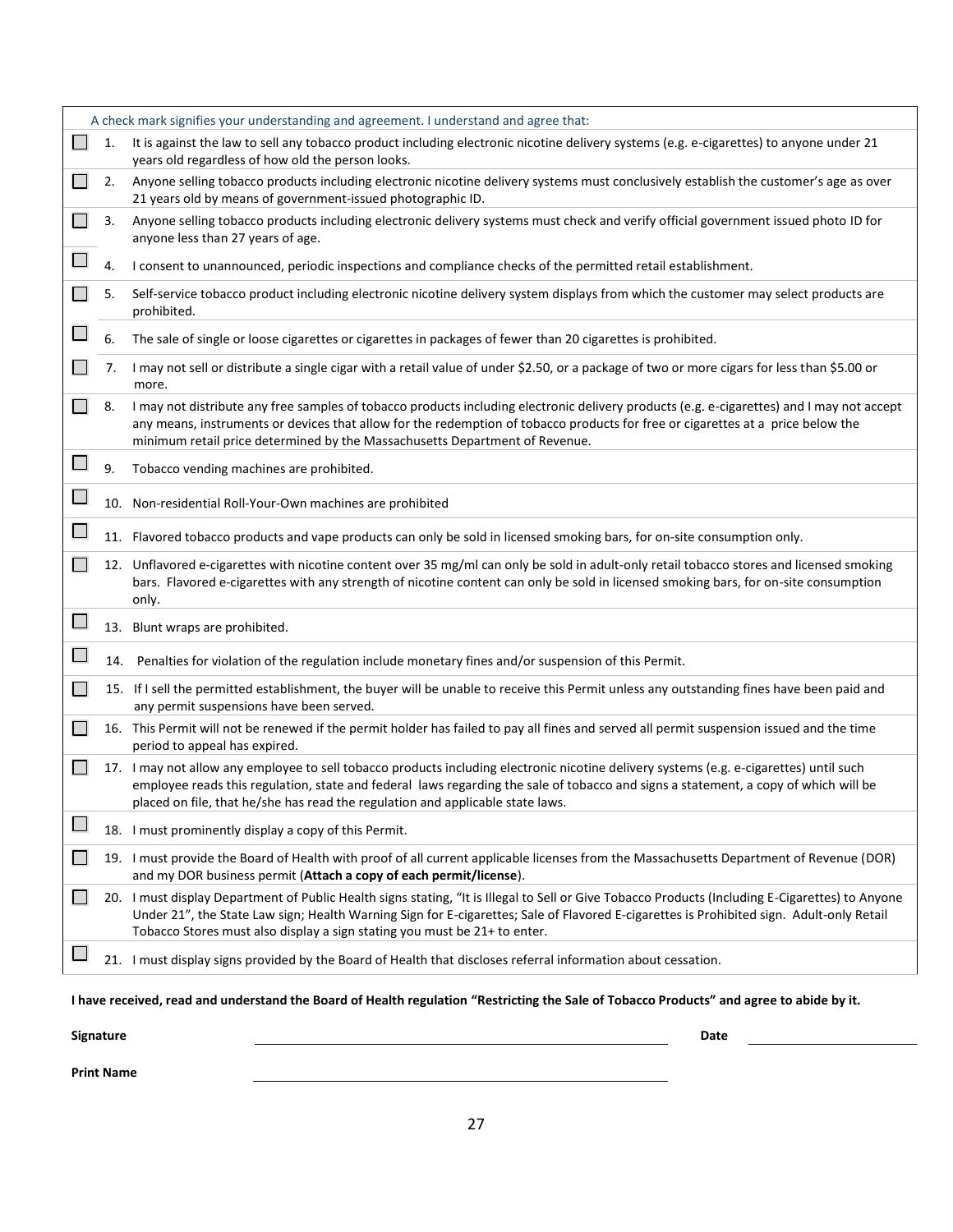#### **Chart of Towns**

| <b>SALES REGULATIONS</b>                                |                                                   |                  |                 |                                |                      |
|---------------------------------------------------------|---------------------------------------------------|------------------|-----------------|--------------------------------|----------------------|
|                                                         | <b>Hanover</b>                                    | <b>Norwell</b>   | <b>Pembroke</b> | <b>Rockland</b>                | Weymouth             |
| <b>Number of Retailers</b>                              | 22                                                | 8                | 21              | 22                             | 66                   |
| <b>Expanded Definition of tobacco product</b>           | N                                                 | ٧                | ٧               | γ                              | Ν                    |
| Must have cessation sign-                               | Ÿ                                                 | ٧                | Y               | ٧                              | Ý                    |
| Sale of Cheap Cigars/minimum package and price          | N                                                 | ٧                | N               | N                              | ۷                    |
| No permit renewal if outstanding fines exist            | N                                                 | ٧                | ٧               | 7                              | N?                   |
| No permit renewal if there is 3 sales to MLSA           | N                                                 | Ν                | N               | N 4th sale                     | $N$ 4th ?            |
| <b>Capping # of Retail License</b>                      | N                                                 | Ν                | N               | N                              | ٧                    |
| No sales within 500 feet of a school                    | N                                                 | ٧                | ٧               | N                              | N                    |
| No new permits with in so many feet of existing one     | N                                                 | Ν                | N               | N                              | N                    |
| <b>Flavored Tobacco-Adults Only</b>                     | N                                                 | ٧                | N               | N                              | N                    |
| <b>MLSA 21</b>                                          | 21                                                | 21               | 21              | 21                             | 21                   |
| <b>Ban of Blunt Wraps</b>                               | N                                                 | ٧                | N               | N                              | ٧                    |
| Ban of free tobacco products and coupons                | Y                                                 | ٧                | ٧               | N                              | ۷                    |
| No less than 20 cigarettes /Out of package              | Y                                                 | ٧                | ٧               | ٧                              | ۷                    |
| Self Service Displays (only allowed for 21)             | Y                                                 | ٧                | ٧               |                                | ۷                    |
| Vending Machines-Lock out and Bar                       | ٧                                                 | ٧                | Υ               | N                              | ۷                    |
| <b>Ban RYO machines</b>                                 | N                                                 | ٧                | Ν               | N                              | v                    |
| <b>Pharmacies</b>                                       | Y                                                 | Ÿ                | ٧               |                                | v                    |
| Ban of tobacco product sales in educational institution | N                                                 | ٧                | Y               | N                              |                      |
| Fining structure mirrors state law                      | 100/200/300                                       | 300/300/300      | 100/200/300     | 100/300/500                    | 100/200/300          |
| Tolling period for violations                           | 36 Months                                         | <b>36 Months</b> | 24 Months       | 12 Mnth revoke 1 yr            | <b>36 Months</b>     |
| <b>Suspension Periods</b>                               | 3,21,90                                           | <b>7/30 days</b> | 7/30/ days      | 3/10 no more than 30           | 7/30 days            |
| <b>Shall vs May</b>                                     | <b>Neither</b>                                    | <b>Both</b>      | May             | <b>Shall</b>                   | <b>Shall</b>         |
| <b>E-cigarettes to Minors</b>                           | Y                                                 | ٧                | Υ               | N                              |                      |
| <b>Violations</b>                                       |                                                   |                  |                 |                                |                      |
| No permit-                                              | \$50/day                                          |                  |                 |                                |                      |
| <b>1st Violation</b>                                    | 3 days \$100                                      | \$300            | \$100           | \$100                          | \$100                |
| 2nd Violation within a 12 or 24month period             | 21 days \$200                                     | 7 Days \$300     |                 | 7 days 24/\$200 3 days12/\$300 | 7 days/36\$200       |
| 3rd Violations within 12 or 24 month period             | 90 days \$300                                     | 30 Days \$300    | 30 d 24/\$300   | 10-30 days 12 \$500            | 30days/36/\$30       |
| 4th Violations with in a 24 or 36 month period          | 12-36 mths revocation 36/may revoke 24 revocation |                  |                 | 12 revocation                  | <b>36 revocation</b> |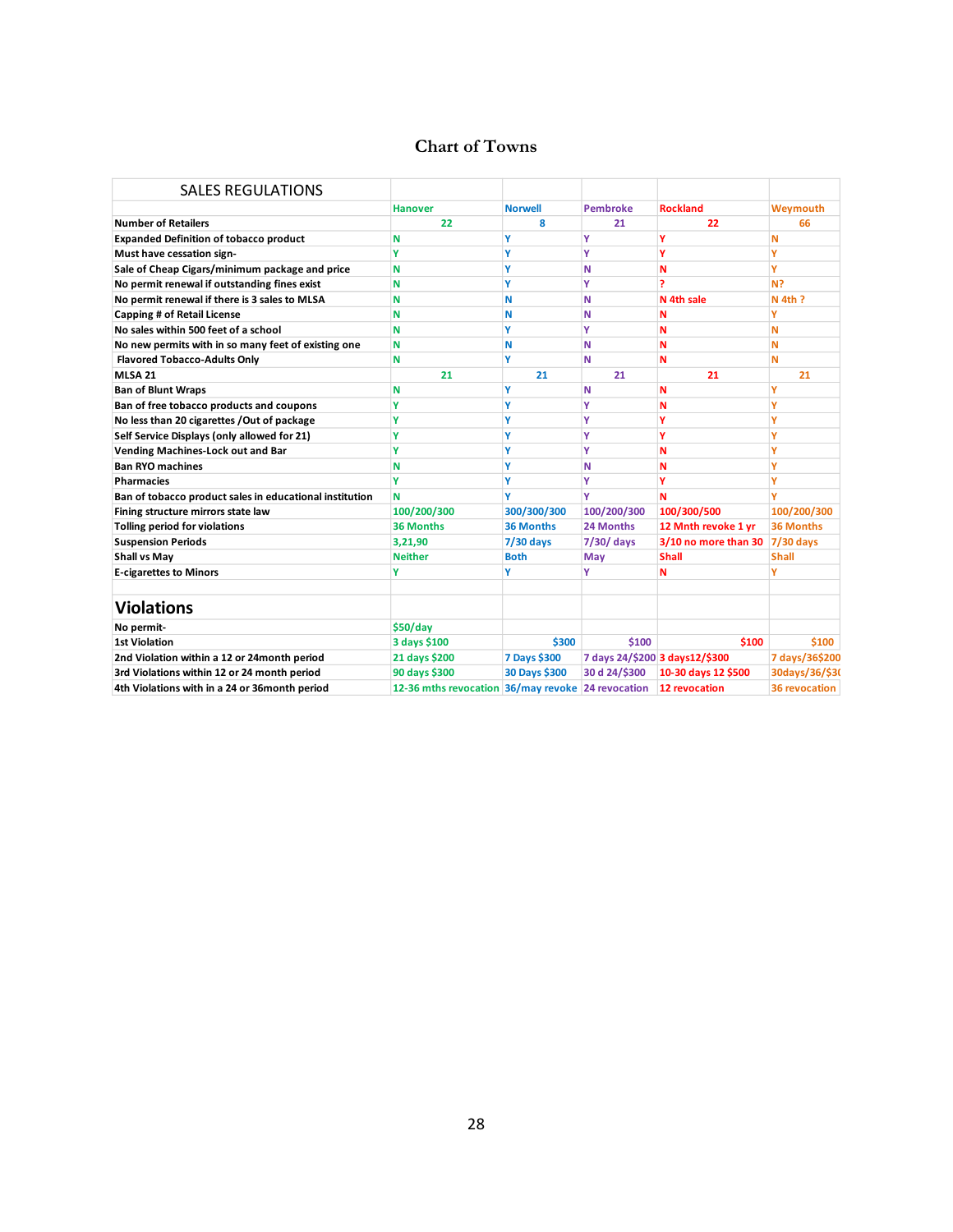| <b>ETS REGULATIONS</b>                                      |                      |                |                 |                 |           |
|-------------------------------------------------------------|----------------------|----------------|-----------------|-----------------|-----------|
|                                                             | <b>Hanover</b>       | <b>Norwell</b> | <b>Pembroke</b> | <b>Rockland</b> | Weymouth  |
| <b>Number of Retailers</b>                                  | 22                   | 8              | 21              | 22              | 66        |
| <b>Ban Smoking Locally In:</b>                              |                      |                |                 |                 |           |
| <b>Smoking Bars (cigar bars and hookah bars)</b>            | N                    | N              | Ν               | N               | Υ         |
| <b>Retail Tobacco Stores (Tobacconists and smoke shops)</b> | N                    | N              | Ν               | N               | Ÿ         |
| Buffer Zones around municipal Blds _____ feet               | N                    | N              | Ν               | ${\bf N}$       | Y-25 FEET |
| Municipal-owned parks and playgrounds                       | N                    | N              | Ν               | N               | Ÿ         |
| Municipal-owned athletic fields                             | N                    | N              | Ν               | N               | Ÿ         |
| <b>Municipal -owned beaches</b>                             | N                    | Ν              | Ν               | N               | Υ         |
| <b>Membership Assoc (private clubs)</b>                     | N                    | Ν              | Ν               | N               | N         |
| <b>Nursing Homes</b>                                        | N/A                  | N              | 5               | N               | N         |
| Hotels, motels and B&B Rooms                                | N/A                  | Ν              | 5               | N               | N         |
| <b>Outdoor Rest/Bar Locations</b>                           | N                    | N              | N               | $\mathbf N$     | N         |
| Public transportation, bus and taxi waiting areas           | Ÿ                    | N              | Ν               | N               | Ÿ         |
| Expanded the smoking ban to include e-cigs                  | Y                    | N              | N               | N               | Ÿ         |
| <b>Violations</b>                                           |                      |                |                 |                 |           |
| <b>1st Violation</b>                                        | \$100/each violation | \$20           |                 | \$100           | \$100     |
| 2nd Violation                                               |                      | \$50           |                 | \$200           | \$200     |
| 3rd Violation                                               |                      | \$200          |                 | \$300           | \$300     |
|                                                             |                      |                |                 |                 |           |
|                                                             |                      |                |                 |                 |           |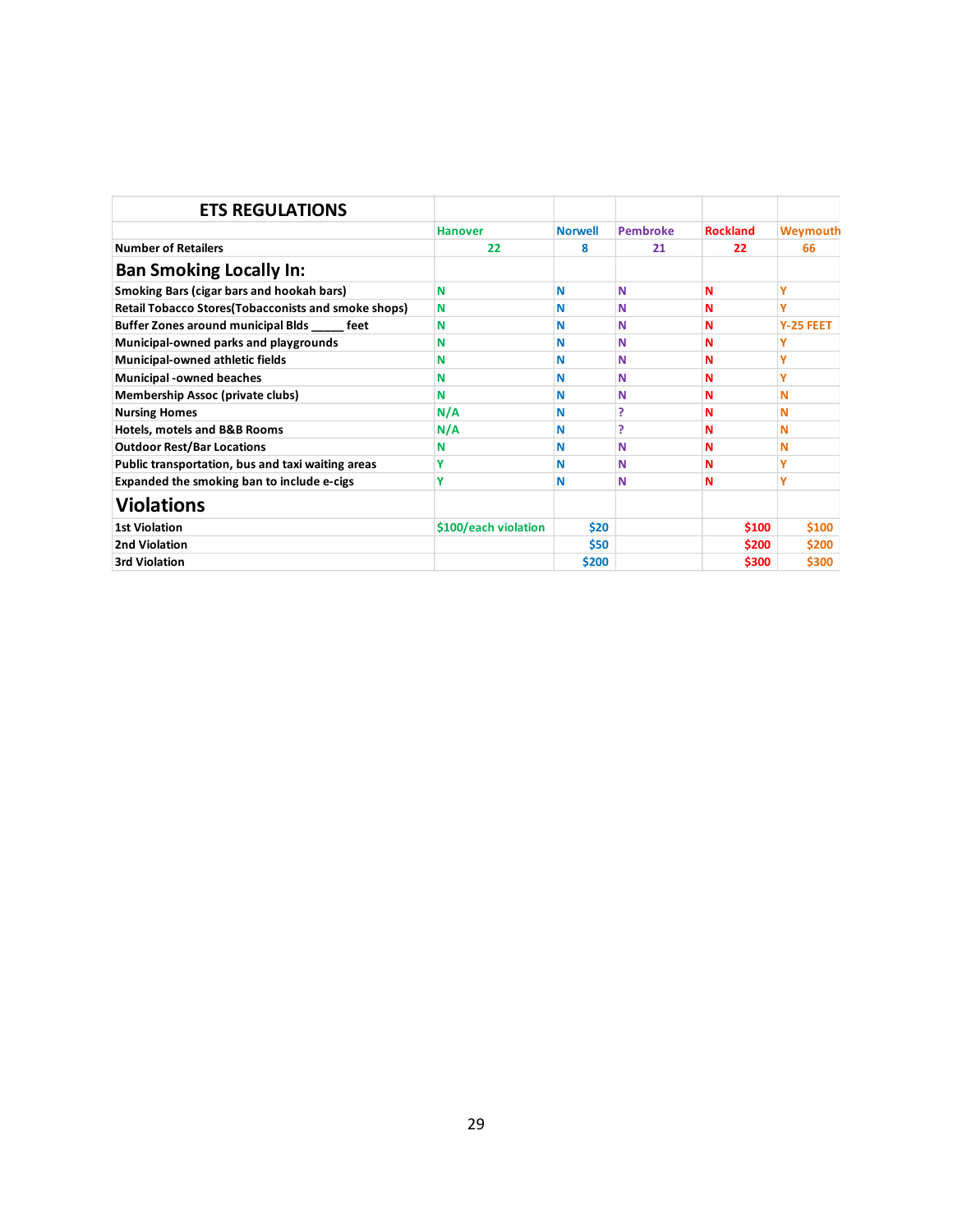## **A BRIEF GUIDE FOR LOCAL HEALTH DEPARTMENTS TO MUNICIPAL FEES AND REVOLVING FUNDS**



**A Technical Assistance Project for cities and towns funded through a MA DPH grant to the Massachusetts Health Officers Association**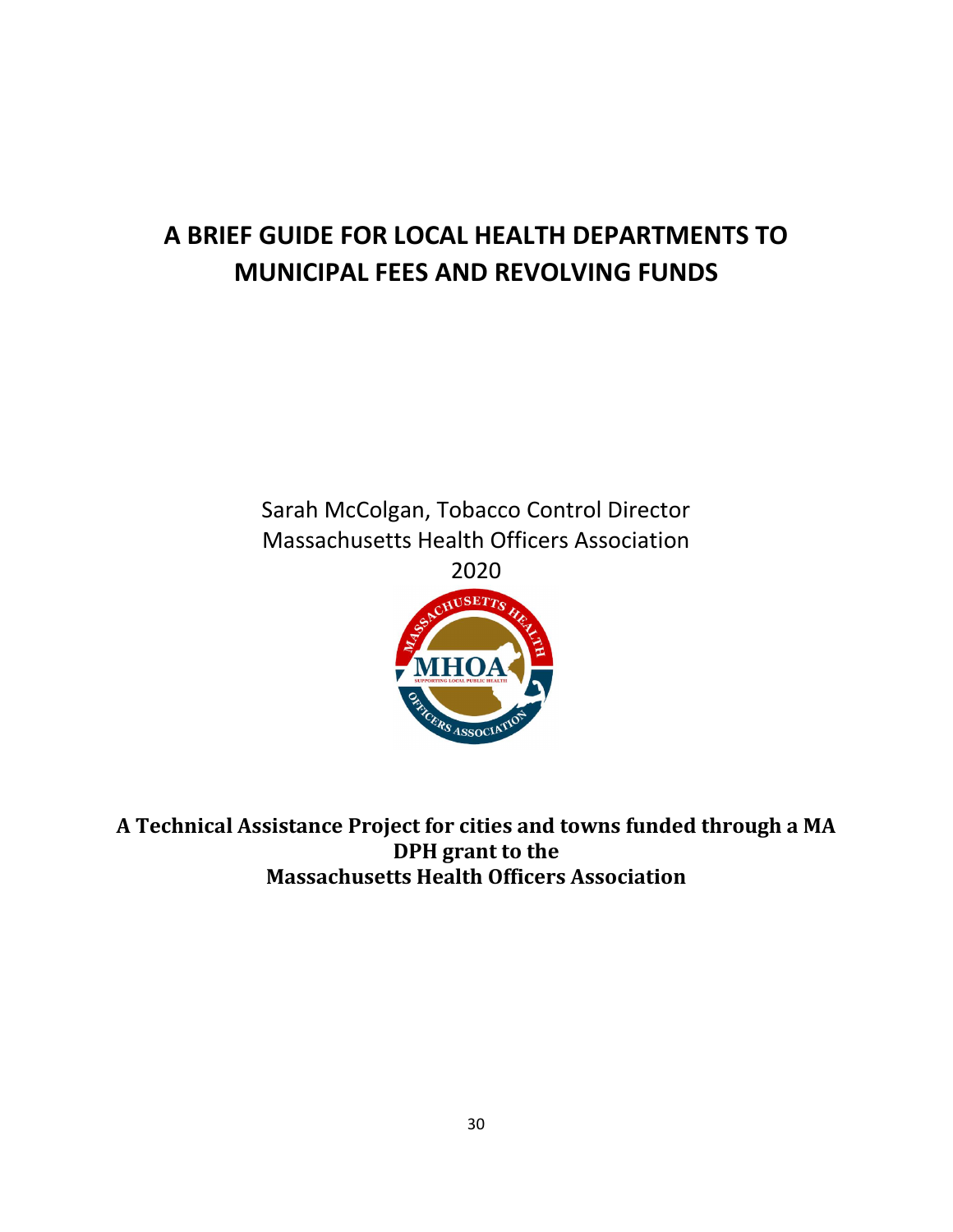### ESTABLISHING A REVOLVING FUND FOR TOBACCO

The purpose of establishing a revolving fund within the Health Department to be dedicated to tobacco control efforts is to provide the health department with a source of income to sustain activities which will provide the community with education and enforcement. Regardless of whether or not a community is part of a collaborative funded through the Department of Public Health/Massachusetts Tobacco Control Program, state and municipal funding for tobacco control activities have frequently been insufficient and inconsistent over the last 20 years. A dedicated revolving fund will provide the health department with resources to conduct retail tobacco inspections and compliance checks in tobacco retailers; and continue to educate the community of the effects of tobacco use, including vaping, and the resources available to assist with cessation.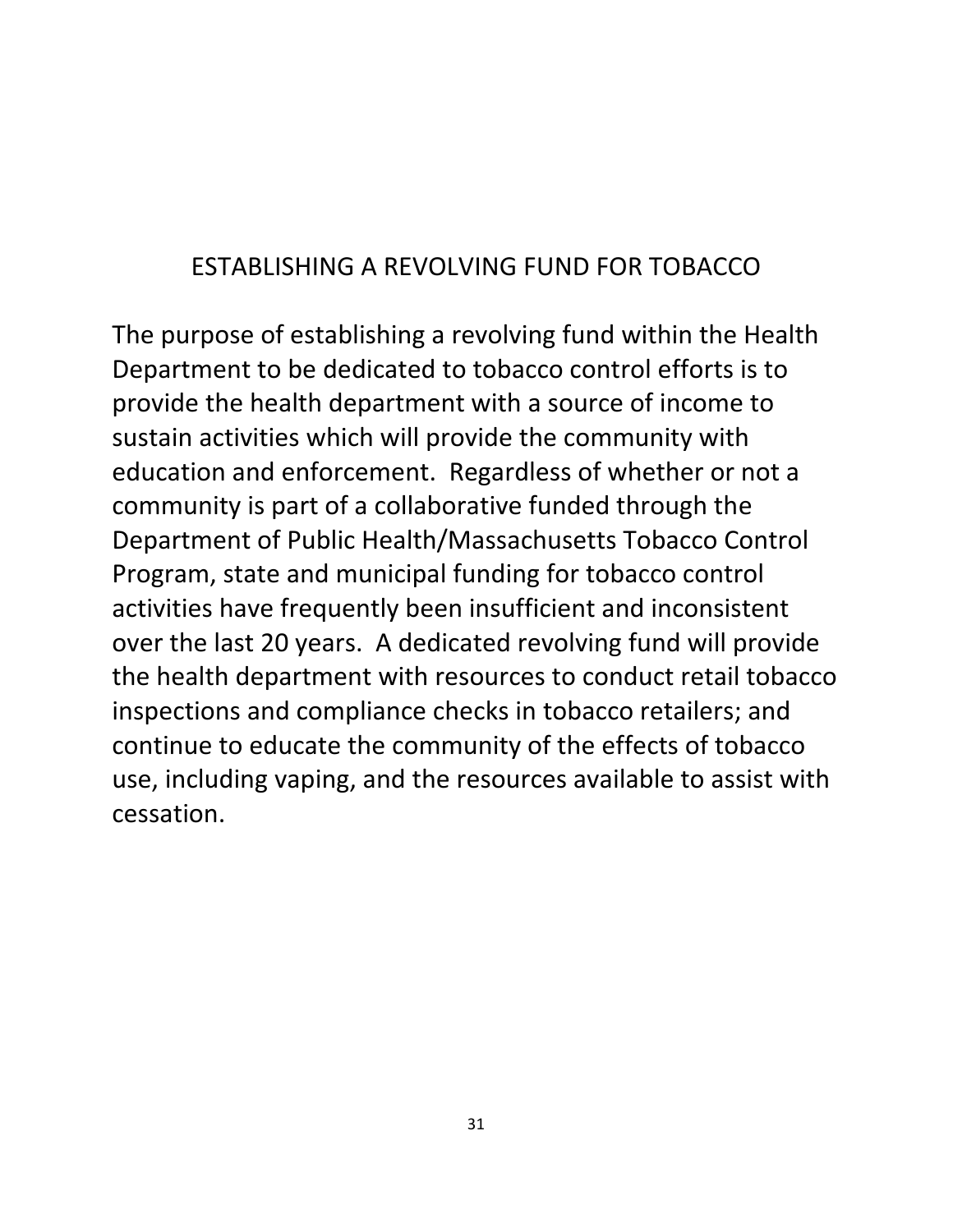Here is some information that may be helpful in efforts to establish a revolving fund:

**PURPOSE:** The purpose of establishing a municipal revolving fund is to provide a department with the financial resources outside of the municipal budget to conduct specified activities. These resources can originate from fees, charges or other receipts from that department.

**BOH AUTHORITY:** Chapter 111, Sec. 31 of M.G.L. states, "Boards of Health may make reasonable health regulations." **FEES:** Chapter 40, Section 22F states "Any municipal board or officer empowered to issue a license, permit, certificate, or to render a service or perform work for a person or class of persons, may, from time to time, fix reasonable fees for all such licenses, permits, or certificates issued pursuant to statutes or regulations wherein the entire proceeds of the fee remain with such issuing city or town …" Municipalities are allowed to recover 100% of the cost of providing fee-based services including direct and indirect costs.

**DETERMINING COST:** To determine a reasonable fee, considerations include, but are not limited to: (1) staff time to conduct and inspection; (2) staff time to document the inspection, write reports; (3) mailing and filing charges; (4) follow-up time; (5) keeping of records.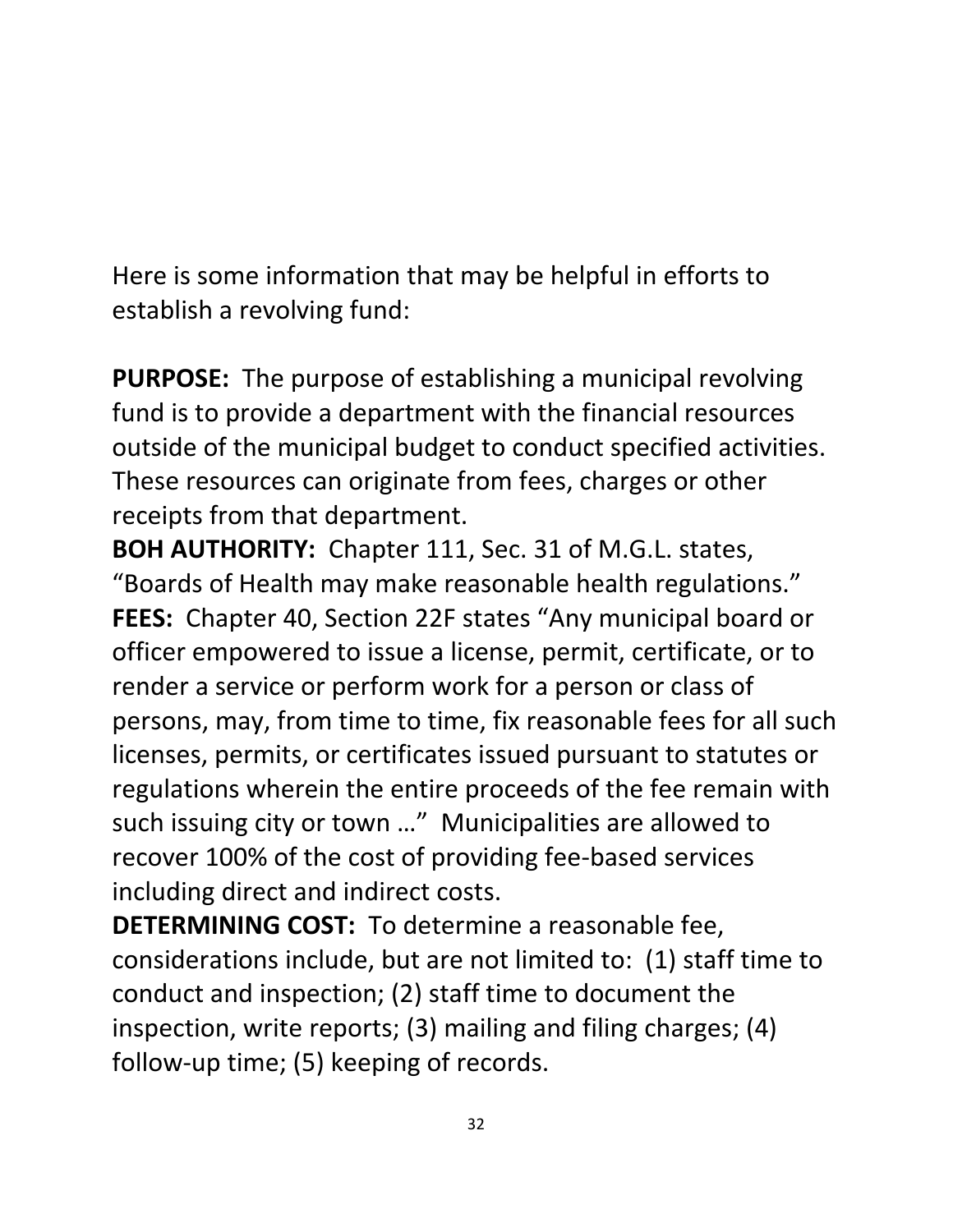**PROCESS:** When a department has determined that a fund of money is available that can be certified as not having been used to compute the most recent tax levy, the process can begin to establish a revolving fund which would give that department the resources to conduct specified activities. In obtaining the approval of the Select Board or Mayor, the requesting department should be prepared to: (1) give an overview of Board of Health responsibilities in the area of concern; (2) describe the projected costs of the activities to be conducted; (3) identify the resources which would pay for these activities or services without utilizing property tax dollars. The same information should be presented to the finance Committee or Budget Office. For towns, once approval to proceed is received, the warrant article should be drafted and submitted for approval of the appropriate voting body.

A revolving fund must specify: (1) the program or activities for which the fund may be expended; (2) the departmental receipts in connection with those programs or activities that shall be credited to the revolving fund;(3) the board, department or officer authorized to expend from such fund; and (4) any reporting or other requirements the city or town my impose.

### **RELEVANT LAWS:**

Title VII, Chapter 44, Section 53E1/2: No revolving fund can be made for the purpose of paying wages or salaries for full-time employees unless the fund is also charged with the costs of fringe benefits associated with those wages. The total amount of income and expenses must be reported annually. If a fund is not being reauthorized or the purpose for the fund is being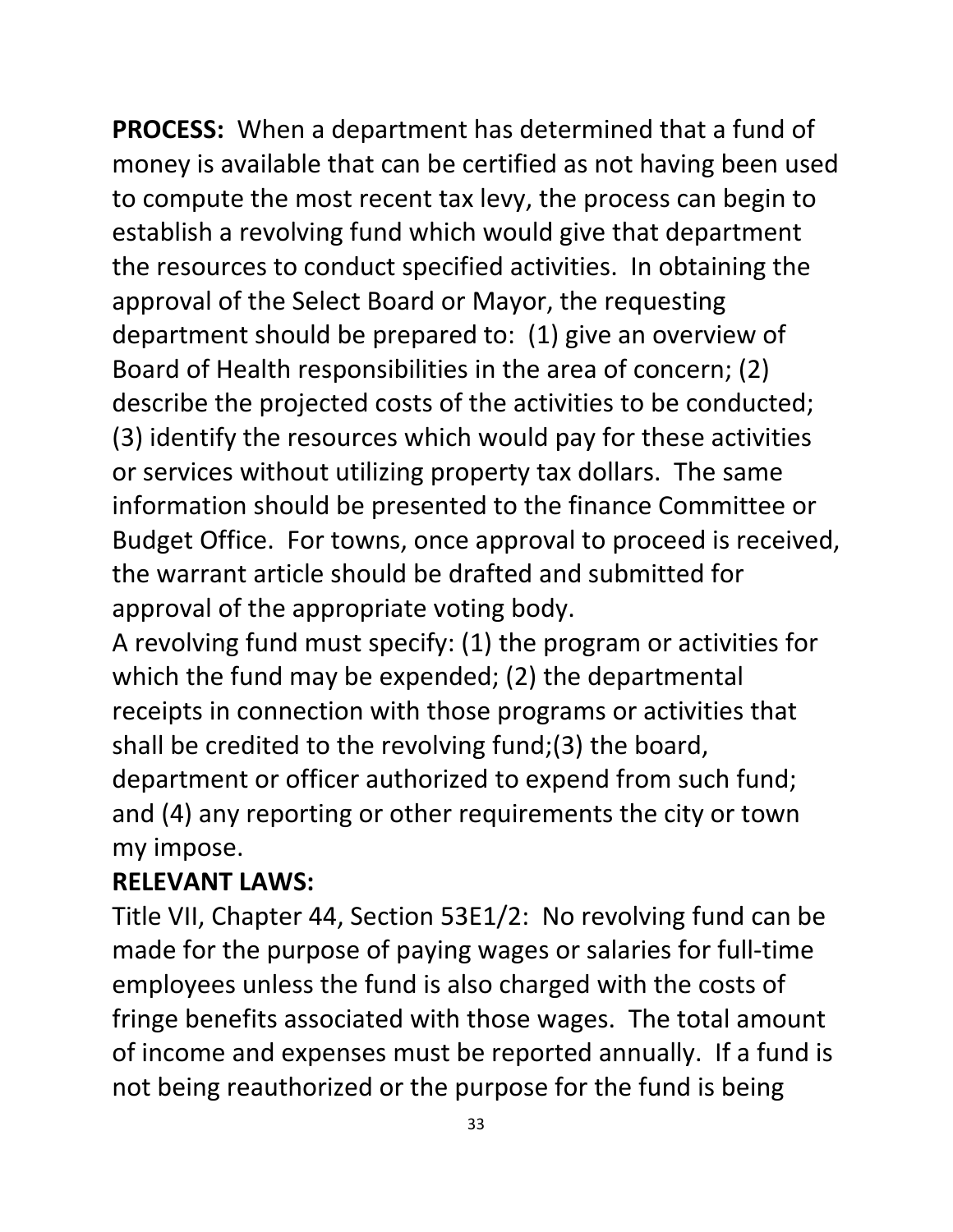changed, at the end of the fiscal year the balance of the fund reverts to surplus revenue unless the legislative body votes to transfer the balance to another fund established under this section. The ordinance or by-law establishing a revolving fund shall specify: (1) the programs or activities for which the fund may be expended; (2) the departmental receipts that will be credited to the fund; (3) the board, department or officer authorized to spend the fund; and (4) any reporting or other requirements the city or town may impose. The establishment of the fund cannot begin later than the beginning of the fiscal year.

Municipal Modernization Act: Enacted during the 2015-2016 legislative session. The relevant change it brought to revolving funds for Board of Health tobacco control was that the fund can be established through a one-time enactment of a by-law or ordinance at the local level, eliminating annual authorization for everything except the total budget amount. The Act also eliminated the cap that can be spent from the funds.

### **MODEL BY-LAW OR ORINANCE:**

Prior to using the model, municipalities should consult with municipal counsel to ensure consistency with style, organization and format, and compliance with applicable charter provisions and statutory requirements.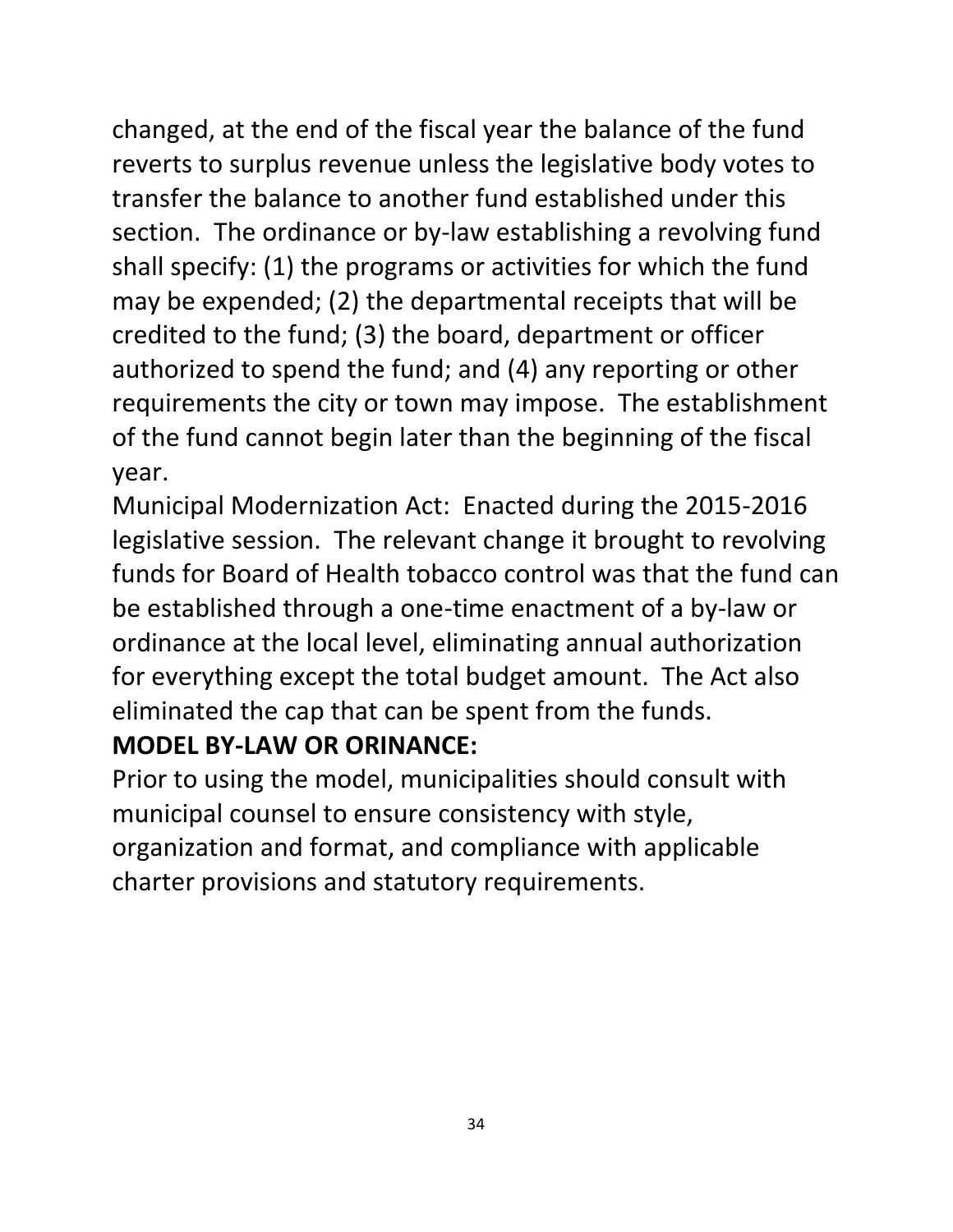### **MODEL DEPARTMENTAL REVOLVING FUND BY-LAW/ORDINANCE G.L. c. 44, § 53E½**

**Model should not be used without the advice of municipal counsel Footnotes are not part of Model and are informational only**

**ARTICLE/ORDER.** To see if the town/city will vote to amend the general bylaws/ordinances of the town/city by adding a new section to establish and authorize revolving funds for use by certain town/city departments, boards, committees, agencies or officers under Massachusetts General Laws Chapter 44, § 53E½, or take any other action relative thereto. **(Majority vote to adopt or amend general by-law/ordinance)**

**VOTED:** To amend the general by-laws/ordinances of the town/city by adding the following new section:

### [FOR ALL MUNICIPALITIES] DEPARTMENTAL REVOLVING FUNDS

1. Purpose. This by-law/ordinance establishes and authorizes revolving funds for use by town/city departments, boards, committees, agencies or officers in connection with the operation of programs or activities that generate fees, charges or other receipts to support all or some of the expenses of those programs or activities. These revolving funds are established under and governed by General Laws Chapter 44, § 53E½.

2. Expenditure Limitations.1 A department or agency head, board, committee or officer may incur liabilities against and spend monies from a revolving fund established and authorized by this by-law/ordinance without appropriation subject to the following limitations:

 A. Fringe benefits of full-time employees whose salaries or wages are paid from the fund shall also be paid from the fund [, except for those employed as school bus drivers2].

B. No liability shall be incurred in excess of the available balance of the fund.

 C. The total amount spent during a fiscal year shall not exceed the amount authorized by town meeting/town/city council on or before July 1 of that fiscal year, or any increased amount of that authorization that is later approved during that fiscal year by the select board and finance committee/mayor and city council.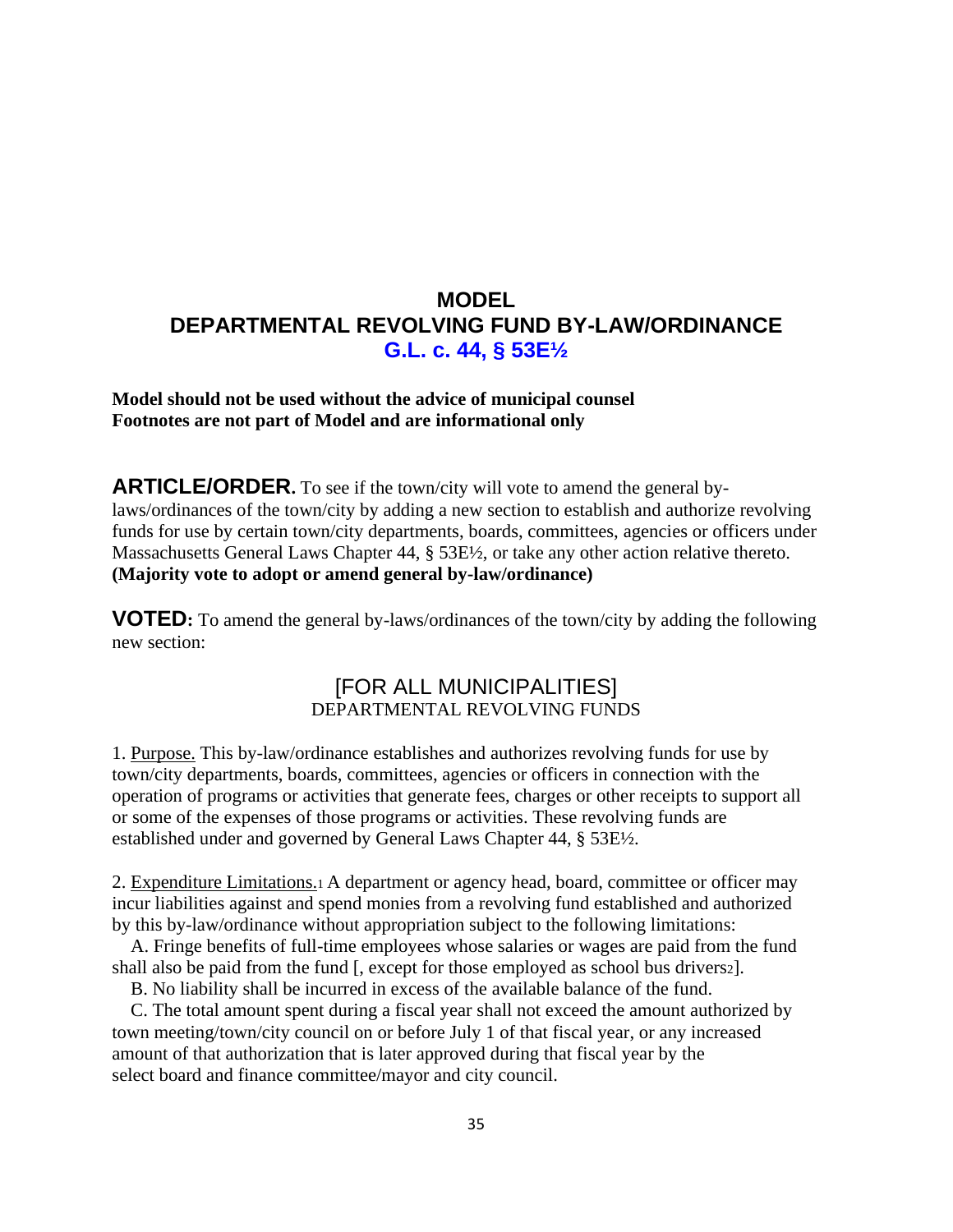3. Interest.3 Interest earned on monies credited to a revolving fund established by this bylaw/ordinance shall be credited to the general fund.

<sup>1</sup>Expenditure limitations set by G.L. c. 44, § 53E½.

<sup>2</sup>Add exception set by G.L. c. 44, § 53E½ if authorizing a fund for non-mandated school bus service. <sup>3</sup>Interest treatment set by G.L. c. 44, § 53E½.

4. Procedures and Reports. Except as provided in General Laws Chapter 44, § 53E½ and this by-law/ordinance, the laws, charter provisions, by-laws/ordinances, rules, regulations, policies or procedures that govern the receipt and custody of town/city monies and the expenditure and payment of town/city funds shall apply to the use of a revolving fund established and authorized by this by-law/ordinance. The town accountant/city auditor shall include a statement on the collections credited to each fund, the encumbrances and expenditures charged to the fund and the balance available for expenditure in the regular report the town accountant/city auditor provides the department, board, committee, agency or officer on appropriations made for its use.

5. Authorized Revolving Funds

### . **[FORMAT 1 – Separate subsections establishing each fund]**

5.1 **Revolving Fund.** 

5.1.1 Fund Name. There shall be a separate fund called the \_\_\_\_\_ Revolving Fund authorized for use by the \_\_\_\_\_\_\_\_\_\_\_\_ Department/Board/Committee/Agency/Officer.

5.1.2 Revenues.4 The town accountant/city auditor shall establish the Revolving Fund as a separate account and credit to the fund all of the **(Insert list of specific fees, charges or other receipts to be credited to the fund)** charged and received by the Department/Board/Committee/Agency/Officer in connection with \_\_\_\_\_\_\_\_\_\_\_\_ **(Insert departmental program or activity generating the monies).**

5.1.3 Purposes and Expenditures.5 During each fiscal year, the \_\_\_\_\_\_\_\_ Department Head/Board/Committee/Agency/Officer may incur liabilities against and spend monies from the \_\_\_\_\_\_\_\_\_ Revolving Fund for **(Insert list of types of program or activity expenses that may be charged to the fund)** in connection with \_\_\_\_\_\_\_\_\_\_\_\_ (I**nsert departmental program or activity generating the monies**).

**(Insert any program or activity expenses that may not be charged to the fund, i.e., will be funded through a regular budget appropriation, require prior approval or are subject to some other limitation or condition).**

5.1.4 Other Requirements/Reports. **(Insert any specific reporting or other requirements the town/city wants to apply to this fund).**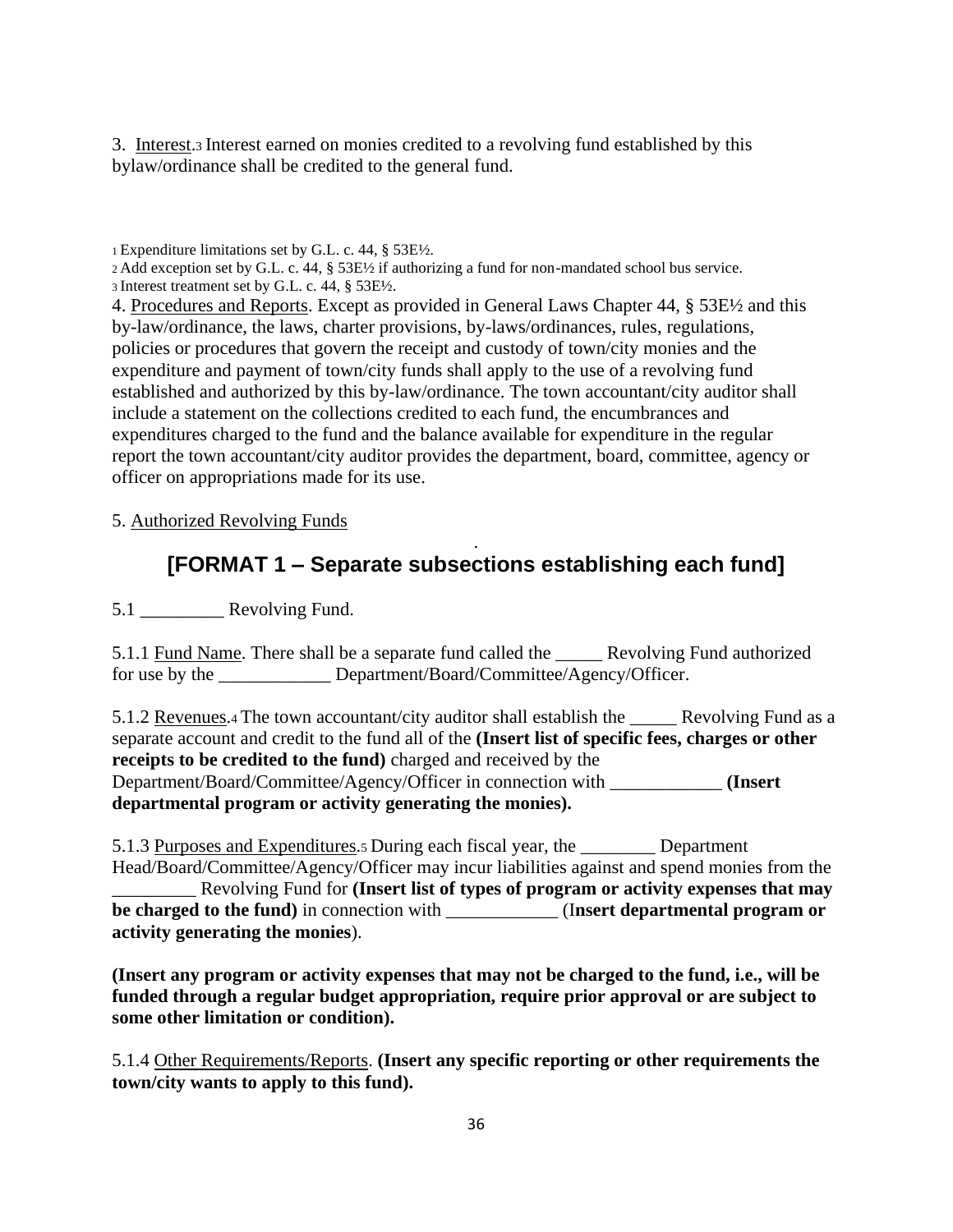5.1.5 Fiscal Years. The \_\_\_\_\_\_\_\_\_ Revolving Fund shall operate for fiscal years that begin on or after July 1, \_\_\_\_\_\_. **(Insert any sunset or termination provision that the town/city wants to apply to this fund)**

<sup>4</sup>G.L. c. 44, § 53E½ requires by-law/ordinance to specify fund revenues.

<sup>5</sup>G.L. c. 44, § 53E½ requires by-law/ordinance to specify who is authorized to spend from fund and the expenses of the program or activity for which fund monies may be spent.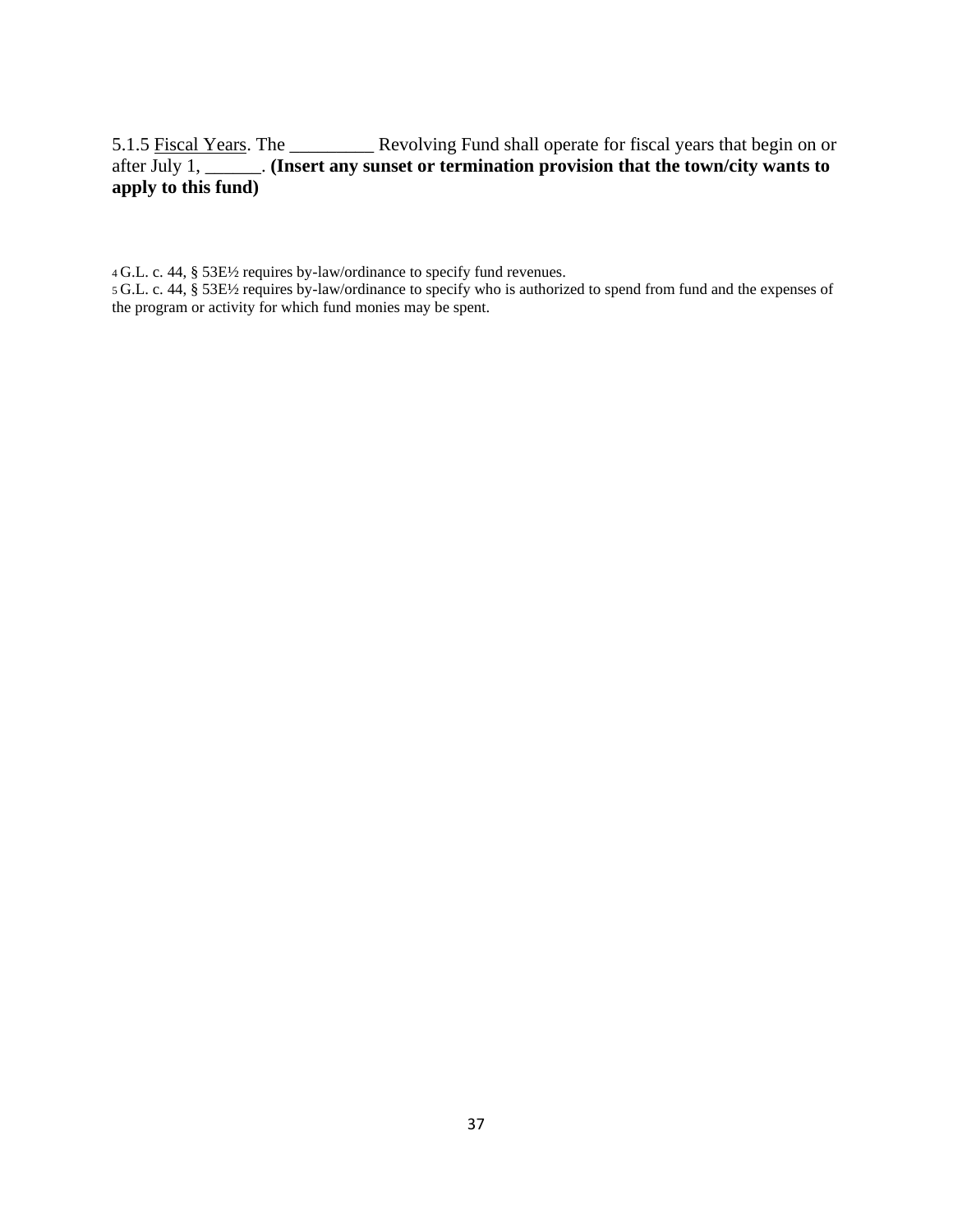### **[FORMAT 2 – Table establishing each fund]**

The Table establishes:

A. Each revolving fund authorized for use by a town/city department, board, committee, agency or officer,

B. The department or agency head, board, committee or officer authorized to spend from each fund,<sup>6</sup>

C. The fees, charges and other monies charged and received by the department, board, committee, agency or officer in connection with

the program or activity for which the fund is established that shall be credited to each fund by the town accountant/city auditor,<sup>7</sup>

D. The expenses of the program or activity for which each fund may be used,<sup>8</sup>

E. Any restrictions or conditions on expenditures from each fund;

F. Any reporting or other requirements that apply to each fund, and

G. The fiscal years each fund shall operate under this by-law/ordinance.

| A<br><b>Revolving</b><br><b>Fund</b> | В<br>Department,<br>Board,<br>Committee,<br>Agency or<br><b>Officer</b><br><b>Authorized to</b><br><b>Spend from</b><br><b>Fund</b> | C<br>Fees,<br><b>Charges or</b><br>Other<br><b>Receipts</b><br><b>Credited to</b><br><b>Fund</b> | D<br>Program or<br><b>Activity</b><br><b>Expenses</b><br>Payable from<br><b>Fund</b> | Е<br><b>Restrictions</b><br>or Conditions<br>on Expenses<br>Payable from<br><b>Fund</b> | Other<br>Requireme<br>nts/<br><b>Reports</b> | G<br><b>Fiscal</b><br>Years |
|--------------------------------------|-------------------------------------------------------------------------------------------------------------------------------------|--------------------------------------------------------------------------------------------------|--------------------------------------------------------------------------------------|-----------------------------------------------------------------------------------------|----------------------------------------------|-----------------------------|
|--------------------------------------|-------------------------------------------------------------------------------------------------------------------------------------|--------------------------------------------------------------------------------------------------|--------------------------------------------------------------------------------------|-----------------------------------------------------------------------------------------|----------------------------------------------|-----------------------------|

<sup>6</sup>G.L. c. 44, § 53E½ requires by-law/ordinance to specify who is authorized to spend from fund.

<sup>7</sup>G.L. c. 44, § 53E½ requires by-law/ordinance to specify fund revenues.

<sup>8</sup>G.L. c. 44, § 53E½ requires by-law/ordinance to specify the expenses of the program or activity for which fund monies may be spent.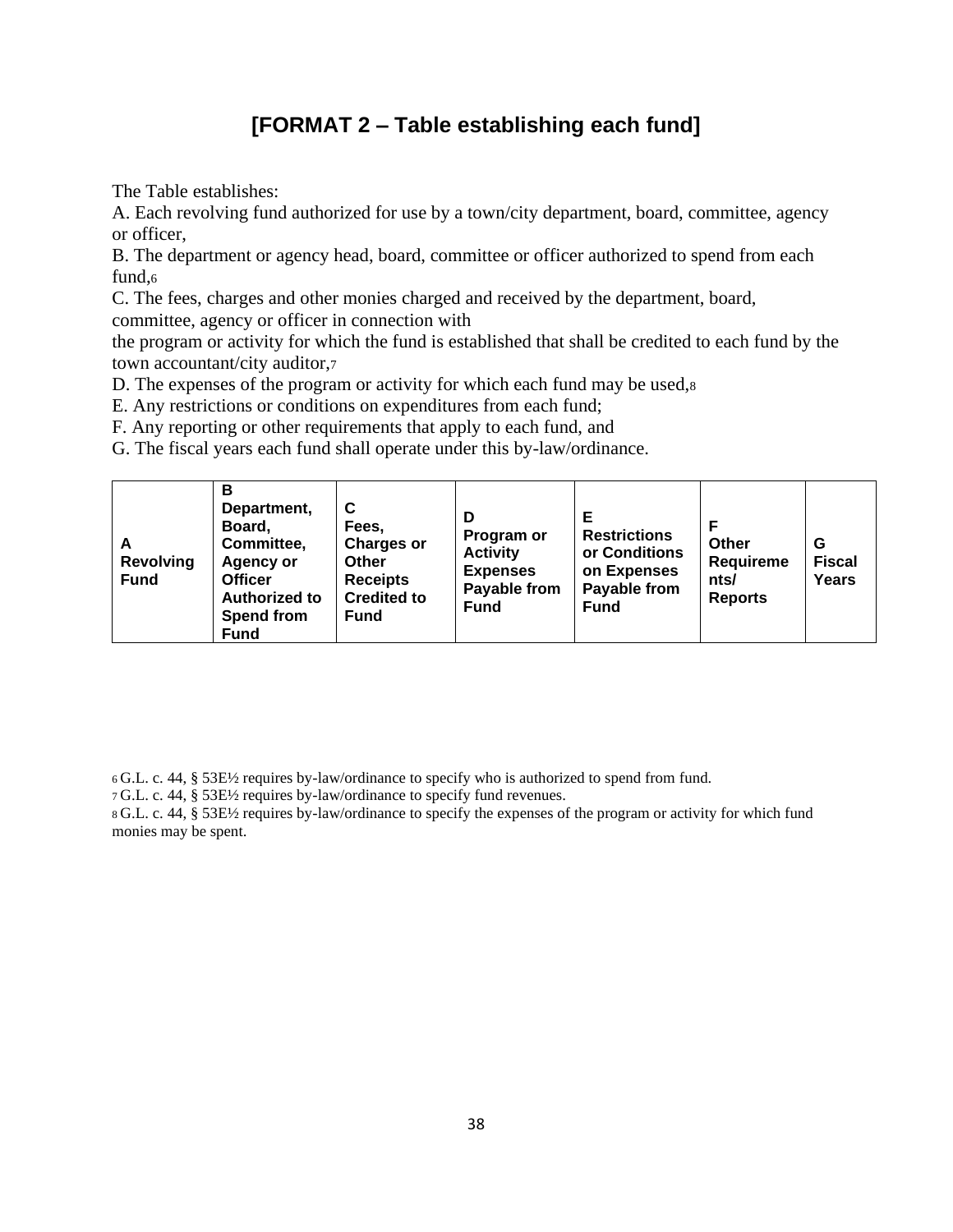|                                               |          | <b>Store Inspection Form</b>                              |  |  |
|-----------------------------------------------|----------|-----------------------------------------------------------|--|--|
| <b>Inspector Name:</b>                        |          | Date: $/$ /                                               |  |  |
| <b>Store Name:</b>                            | Address: |                                                           |  |  |
|                                               | City:    | MA, zip:                                                  |  |  |
|                                               | Time     | <b>O</b> AM<br>O PM                                       |  |  |
|                                               |          |                                                           |  |  |
| 1. Can you visit this store?                  |          |                                                           |  |  |
| <b>O</b> Yes                                  |          | No, store does not exist or is permanently<br>O<br>closed |  |  |
| O No, store closed at time of visit           |          | O No, temporary/short-term or seasonal closure            |  |  |
| O No, members only                            |          | O No, unsafe                                              |  |  |
| O No, other reason not listed                 |          |                                                           |  |  |
| 2. Purpose of visit                           |          |                                                           |  |  |
| <b>O</b> Routine inspection visit             |          | Complaint received<br>O                                   |  |  |
| O Failed compliance check follow-up           |          | Suspension of permit<br>O                                 |  |  |
| <b>O</b> Retailer requested education         |          | O Other:                                                  |  |  |
|                                               |          |                                                           |  |  |
| <b>3. Was the inspection completed? O</b> Yes | $O$ No   | If NO, please select the reason:                          |  |  |
| O Do not sell tobacco                         |          | <b>O</b> Complaint received                               |  |  |
| O Other:                                      |          |                                                           |  |  |

| Signage                                                             |     |    |  |  |  |
|---------------------------------------------------------------------|-----|----|--|--|--|
|                                                                     | Yes | No |  |  |  |
| 4a. Is the local board of health permit posted?                     |     |    |  |  |  |
| 4b. Is the DOR tax license posted?                                  |     |    |  |  |  |
| 4c. Is required state law signage (MGL ch 270, G<br>and 6A) posted? |     |    |  |  |  |
| 4d. Is a "no smoking" sign(s) posted? Yes/No                        |     |    |  |  |  |
| 4e. Is a minimum legal sale age sign posted?                        |     |    |  |  |  |
| 4f. Is a cessation sign(s) posted?                                  |     |    |  |  |  |
| 4g. Is a vaping health warning sign(s) posted?                      |     |    |  |  |  |
| 4h. Is a cigar health warning sign(s) posted?                       |     |    |  |  |  |
| 4i. Is a sale of flavored tobacco prohibited sign<br>posted?        |     |    |  |  |  |
| <b>Adult-Only Retailers and Smoking Bars ONLY</b>                   |     |    |  |  |  |
| 4j. Is a "Must be 21+ to enter" exterior sign<br>posted?            |     |    |  |  |  |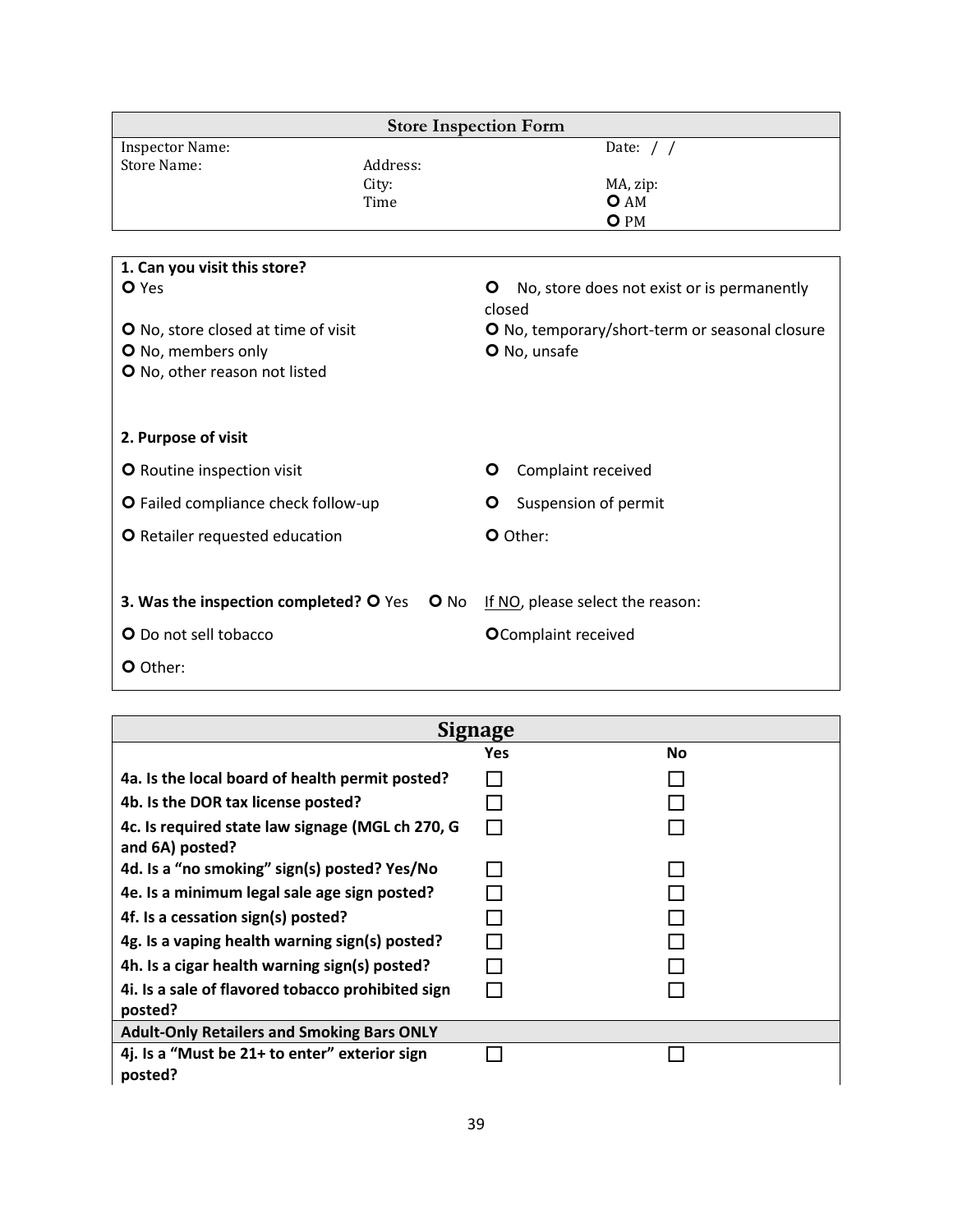| 4k. If smoking or tobacco use is allowed inside,<br>is there an exterior warning sign that |        |  |
|--------------------------------------------------------------------------------------------|--------|--|
| smoking/vaping allowed inside?<br>4l. If smoking or tobacco use is allowed inside, is      | $\Box$ |  |
| there an interior warning sign that                                                        |        |  |
| smoking/vaping allowed inside?                                                             |        |  |

| Location Compliance: Adult-Only Retailers and Smoking Bars ONLY                                                               |     |    |
|-------------------------------------------------------------------------------------------------------------------------------|-----|----|
|                                                                                                                               | Yes | No |
| 5a. Does the establishment have a doorbell,<br>buzzer, or locking mechanism for preventing<br>minors from entering the store? |     |    |
| 5b. Is any tobacco in a self-serve location?                                                                                  |     |    |
| 5c. Do all self-service locations meet legal<br>standards?                                                                    |     |    |
| 5d. Are any tobacco vending machines present?<br>Yes/No                                                                       |     |    |
| 5e. Do tobacco vending machines meet all<br>regulation standards?                                                             |     |    |

#### **Violations**

**6. Were any violations found? Check ALL that apply** 

 $\square$  None

 $\square$  Loose cigarettes sold

 $\Box$  Flavored products or flavored enhancers (including mint/menthol flavors) sold

 $\Box$  Missing or incomplete manufacturer document certifying products are not flavored

 $\square$  Vape products with nicotine content over 35 mg/ml sold

 $\Box$  Missing or incomplete manufacturer document displaying nicotine content of available vape products

 $\square$  Missing local BOH and DOR permits

 $\square$  Missing signage

 $\square$  Advertising for products not sold in store

 $\square$  Tobacco products sold on or in front of counter

 $\square$  Noncompliance with local cigar packaging/pricing regulation

 $\Box$  Other:

#### **7. What action was taken? Check ALL that apply**

 $\square$  Educational warning

 $\square$  \$1,000 fine

 $\square$  \$2,000 fine

 $\square$  \$5,000 fine

 $\square$  Other fine (please specify):

 $\square$  Cease and desist order issued

 $\square$  Establishment referred for suspension

 $\Box$  Referral given to another agency (e.g. Department of Revenue, Attorney General's office, local

Board of Health)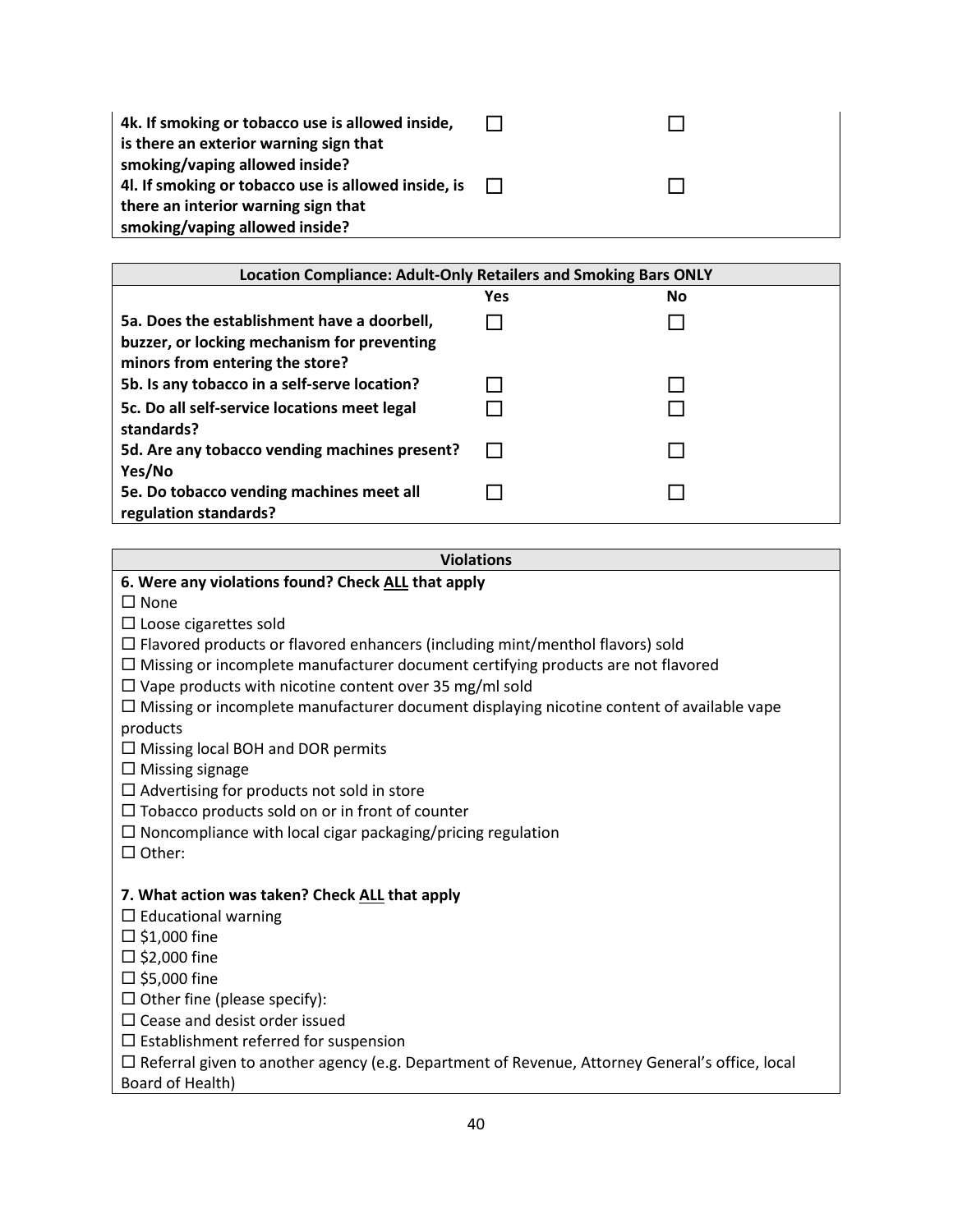| <b>Merchant Education</b>                                                                                                                                                                                                                                                                                                                                                                                                                                  |
|------------------------------------------------------------------------------------------------------------------------------------------------------------------------------------------------------------------------------------------------------------------------------------------------------------------------------------------------------------------------------------------------------------------------------------------------------------|
| 8. Employee/Merchant Name:                                                                                                                                                                                                                                                                                                                                                                                                                                 |
| 9. Employee/Merchant Title: O Owner<br><b>O</b> Manager<br>O Clerk<br><b>O</b> Supervisor                                                                                                                                                                                                                                                                                                                                                                  |
| 10. Which of the following topics were discussed with the merchant? Check ALL that apply<br>$\Box$ Checked local BOH and DOR permits<br>$\square$ Reviewed regulations/tobacco sales laws<br>$\square$ Retailers' responsibilities<br>$\Box$ Proper identification<br>$\Box$ Compliance checks (minors may look older)<br>$\square$ Penalties<br>$\Box$ Trainings<br>$\Box$ Required signage and placement<br>$\square$ Smoke-free/vape-free workplace law |
| 11. Which of the following materials were given? Check ALL that apply<br>$\Box$ Copy of regulations<br>$\Box$ State signage (MGL ch 270, G and 6A)<br>$\Box$ Local signage<br>$\Box$ Retailer kit/training materials<br>$\Box$ Other:                                                                                                                                                                                                                      |
| 12. If state or local signage was provided to retailers, specify which signs:                                                                                                                                                                                                                                                                                                                                                                              |
| 13. Any field notes?                                                                                                                                                                                                                                                                                                                                                                                                                                       |
|                                                                                                                                                                                                                                                                                                                                                                                                                                                            |
|                                                                                                                                                                                                                                                                                                                                                                                                                                                            |
|                                                                                                                                                                                                                                                                                                                                                                                                                                                            |
|                                                                                                                                                                                                                                                                                                                                                                                                                                                            |
|                                                                                                                                                                                                                                                                                                                                                                                                                                                            |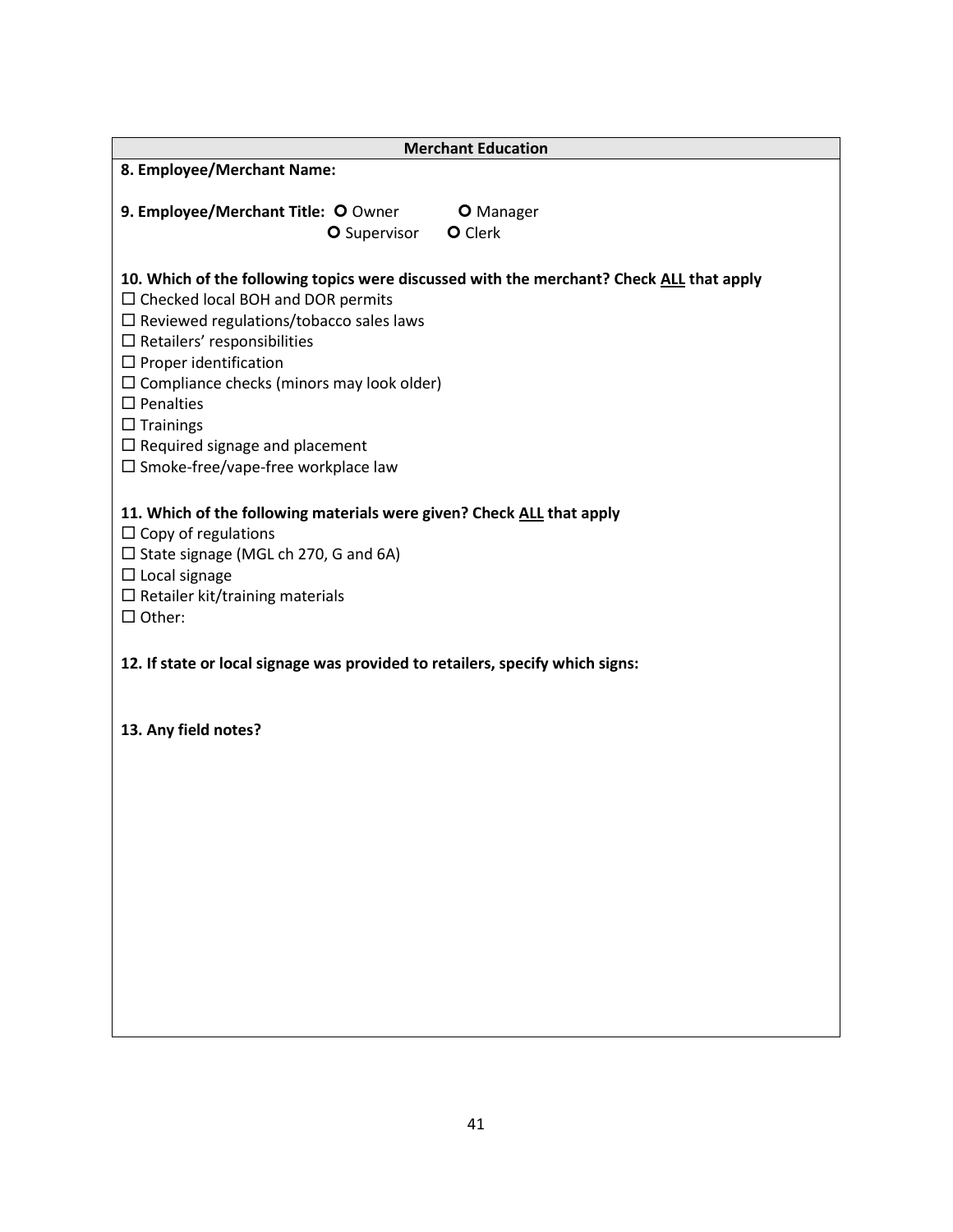| <b>Store Enforcement Form</b>                                                                             |                      |              |                                                |
|-----------------------------------------------------------------------------------------------------------|----------------------|--------------|------------------------------------------------|
| <b>Inspector Name:</b>                                                                                    |                      |              | Date: $/ /$                                    |
| <b>Store Name:</b>                                                                                        | Address:<br>City:    |              | MA, zip:                                       |
|                                                                                                           | Time                 |              | <b>O</b> AM                                    |
|                                                                                                           |                      |              | O PM                                           |
|                                                                                                           |                      |              |                                                |
| 1. Were you able to conduct the check?                                                                    |                      |              |                                                |
| <b>O</b> Yes                                                                                              |                      | O<br>closed  | No, store does not exist or is permanently     |
| O No, store closed at time of visit                                                                       |                      |              | O No, temporary/short-term or seasonal closure |
| O No, members only                                                                                        |                      | O No, unsafe |                                                |
| O No, other reason not listed                                                                             |                      |              |                                                |
|                                                                                                           |                      |              |                                                |
| 2. Enter Adult Supervisor's Name or ID:                                                                   |                      |              |                                                |
| 3. Enter youth ID:                                                                                        |                      |              | Enter youth date of birth: / /                 |
| Select youth gender: O Female                                                                             | <b>O</b> Male        | O Other      |                                                |
|                                                                                                           |                      |              |                                                |
| 4. Was the inspection completed? O Yes                                                                    |                      | O No         | If NO, please select the reason:               |
| O Do not sell tobacco                                                                                     |                      |              | O Wholesale only/cartons                       |
| O Machine broken                                                                                          | O Presence of police |              |                                                |
| O Youth inspector knows the clerk                                                                         |                      |              | O Drive-thru only                              |
| <b>O</b> Tobacco out of stock                                                                             |                      |              | O Permit suspended                             |
| O Clerk reports they "don't sell" even<br>though they have a permit and tobacco is<br>visible<br>O Other: |                      |              | O Youth under 21 denied entrance at door       |

| <b>Age Verification</b>                                                              |            |           |
|--------------------------------------------------------------------------------------|------------|-----------|
|                                                                                      | <b>Yes</b> | <b>No</b> |
| 5. If purchaser is under 21, were they able to<br>enter an adult-only establishment? |            |           |
| 6. Was the purchaser asked for ID?                                                   |            |           |
| 7. Was the purchaser asked their age?                                                |            |           |
| 8. Was this an ID-based check?                                                       |            |           |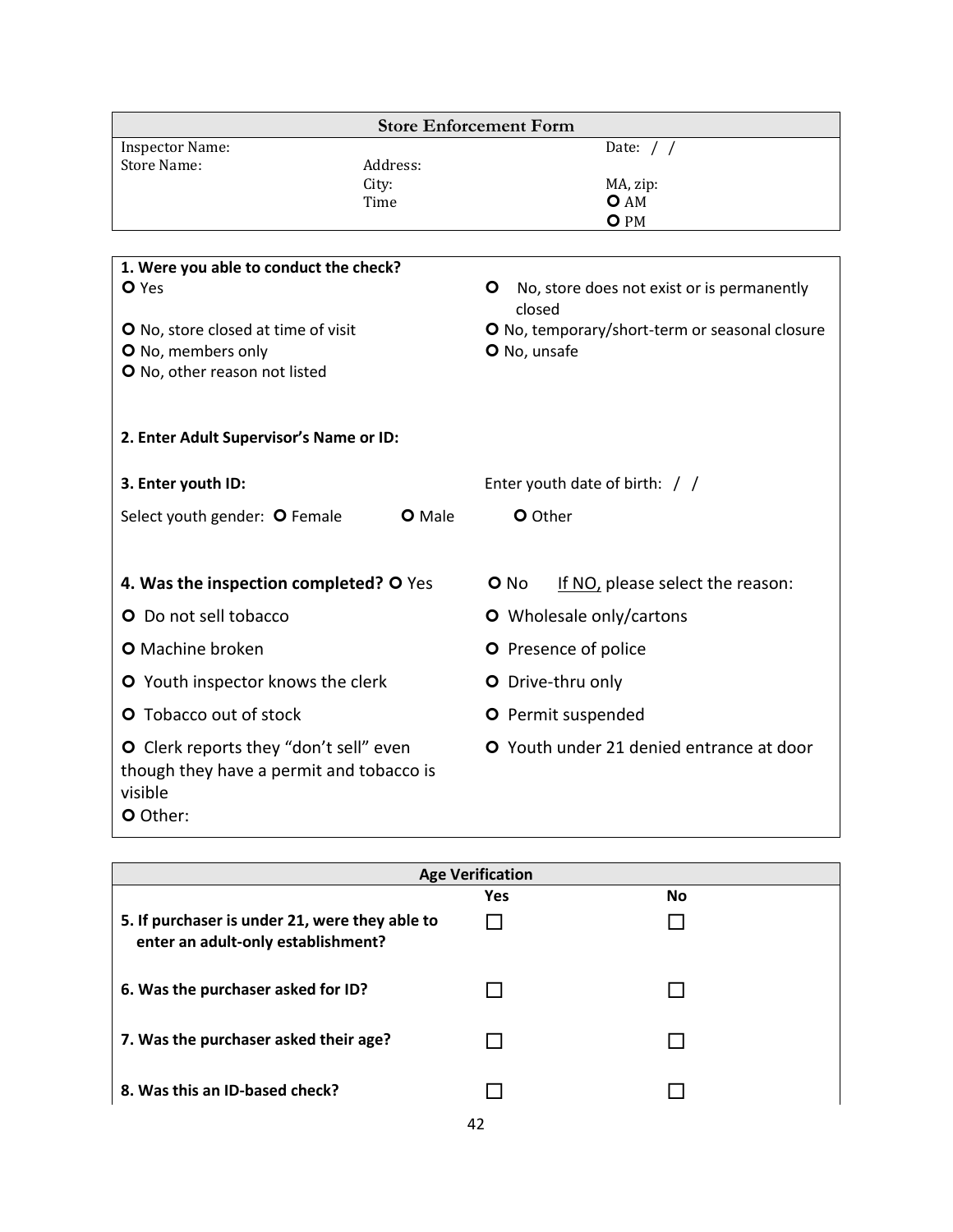| <b>Visit Details</b>                                                                                                                                             |                                                 |           |  |
|------------------------------------------------------------------------------------------------------------------------------------------------------------------|-------------------------------------------------|-----------|--|
| 9. What type of tobacco did the purchaser attempt to purchase?                                                                                                   |                                                 |           |  |
| O Loose cigarette                                                                                                                                                | <b>O</b> Cigarettes                             |           |  |
| O Cigarette tobacco/roll-your-own                                                                                                                                | O Cigarillos/little cigars/blunts               |           |  |
| O Large premium cigars                                                                                                                                           | O Chew/snuff/dip/snus                           |           |  |
| O Hookah tobacco                                                                                                                                                 | O Electronic nicotine delivery system (ENDS)/E- |           |  |
| O Other:                                                                                                                                                         | liquid                                          |           |  |
| 10. Enter Product Brand:                                                                                                                                         |                                                 |           |  |
|                                                                                                                                                                  | <b>Yes</b>                                      | <b>No</b> |  |
| 11. Was the product flavored (including<br>mint/menthol)?                                                                                                        | ΙI                                              | H         |  |
| 12. Was the sale made?                                                                                                                                           | ΙI                                              | ΙI        |  |
|                                                                                                                                                                  |                                                 |           |  |
| 13. Was the purchaser asked their age?                                                                                                                           |                                                 |           |  |
| <b>Smoking Bars ONLY</b>                                                                                                                                         |                                                 |           |  |
| 14. If product was flavored, could purchaser<br>take product off-site?                                                                                           | ΙI                                              | ΙI        |  |
| 15. How much did the product cost?                                                                                                                               |                                                 |           |  |
| 16. Was a receipt given?                                                                                                                                         |                                                 |           |  |
| 17. Purchaser made payment using:<br>$O$ \$1 bill(s)<br>$O$ \$5 bill(s)<br>$O$ \$5 and \$1 bills<br>$O$ \$10 bill(s)<br>$O$ \$20 bill(s)<br>O Change<br>O Other: |                                                 |           |  |
| 18. Were other products purchased?                                                                                                                               |                                                 |           |  |
| 19. What action was taken? Check ALL that apply<br>O Educational warning<br>$O$ \$1,000 fine<br>$O$ \$2,000 fine<br>O \$5,000 fine                               |                                                 |           |  |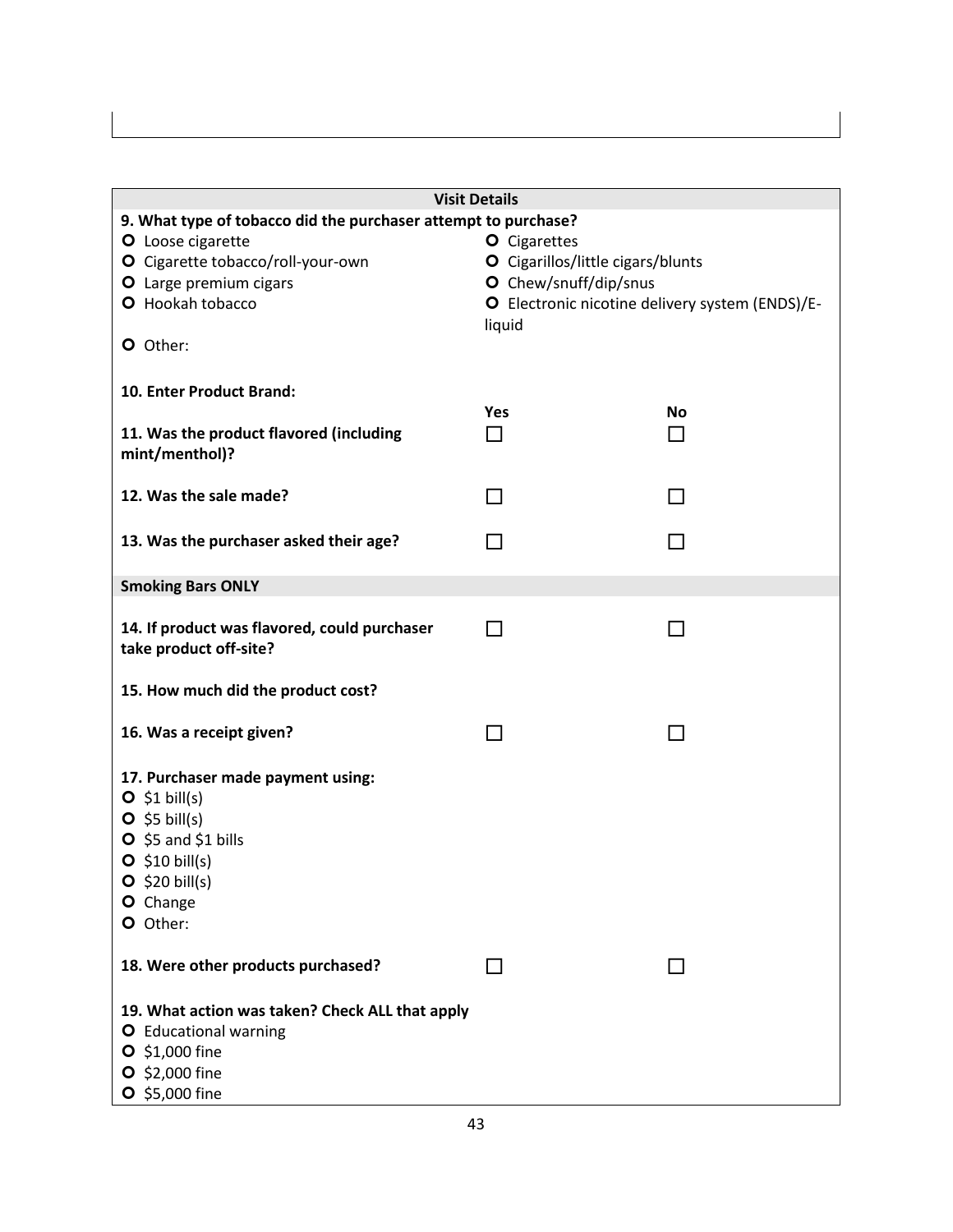- O Other fine (please specify):
- O Cease and desist order issued
- O Establishment referred for suspension

O Referral given to another agency (e.g. Department of Revenue, Attorney General's office, local Board of Health)

|                                                  | <b>Merchant Education</b> |                                |
|--------------------------------------------------|---------------------------|--------------------------------|
| 20. What is the clerk's gender?<br><b>O</b> Male | O Female                  | O Unknown                      |
|                                                  |                           |                                |
| 21. What is the approximate age of the clerk?    | O Teen<br>O Adult         | O Young Adult<br>O Older Adult |
|                                                  |                           |                                |
| 22. Any field notes?                             |                           |                                |
|                                                  |                           |                                |
|                                                  |                           |                                |
|                                                  |                           |                                |
|                                                  |                           |                                |
|                                                  |                           |                                |
|                                                  |                           |                                |
|                                                  |                           |                                |
|                                                  |                           |                                |
|                                                  |                           |                                |
|                                                  |                           |                                |
|                                                  |                           |                                |
|                                                  |                           |                                |
|                                                  |                           |                                |
|                                                  |                           |                                |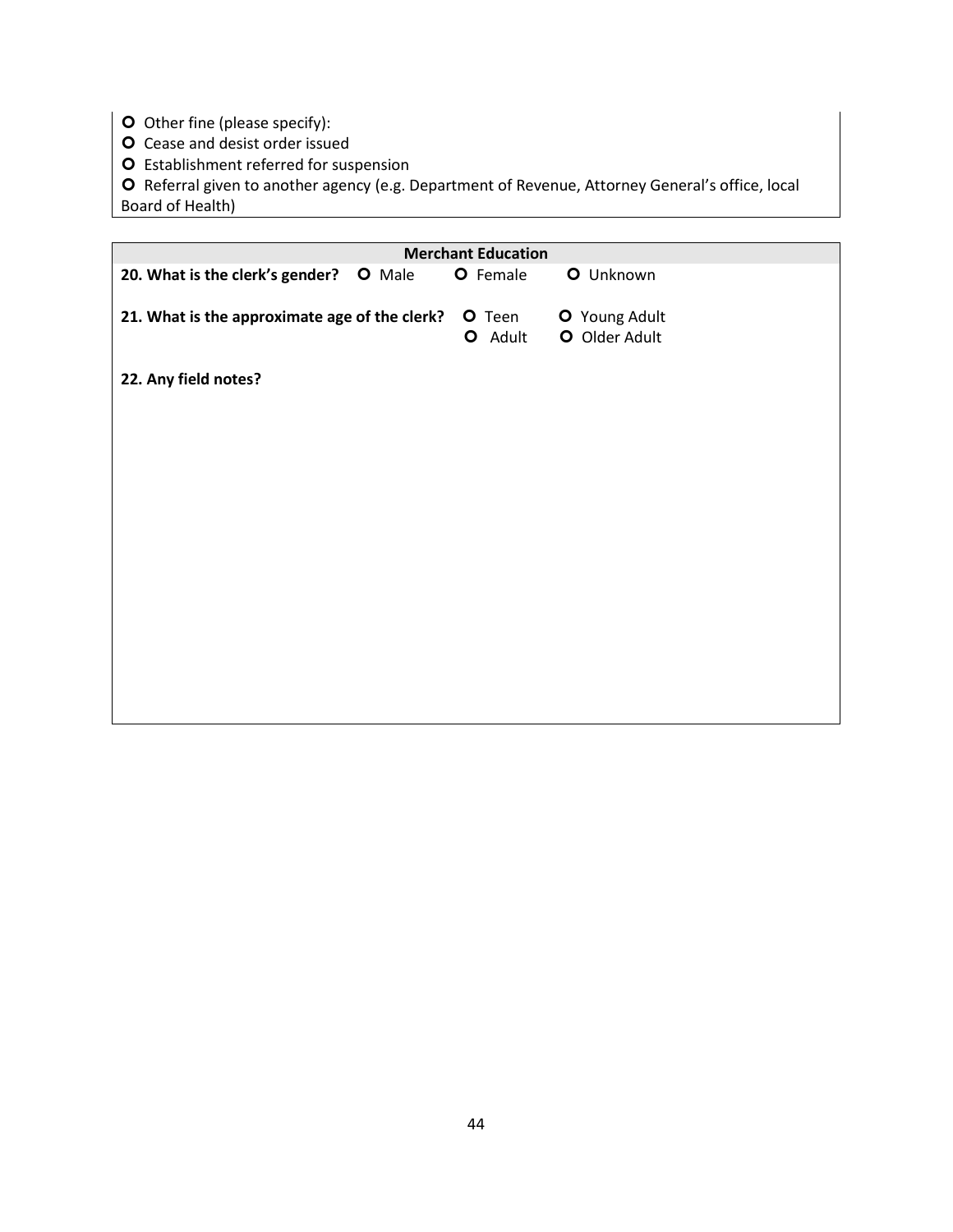### **Sample Underage Buyer Tobacco Compliance Application**

All information will be kept confidential!

|            |                                                 |                                                              | The following information is needed so that Underage Buyer can be contacted about the training,             | <b>Board of</b> |
|------------|-------------------------------------------------|--------------------------------------------------------------|-------------------------------------------------------------------------------------------------------------|-----------------|
|            | 50 cent raise for each six month period worked. |                                                              | Health will be contacting you to set up the training. Starting pay is \$13.00/hr with the opportunity for a |                 |
|            |                                                 |                                                              |                                                                                                             |                 |
|            |                                                 |                                                              |                                                                                                             |                 |
|            |                                                 |                                                              |                                                                                                             |                 |
|            |                                                 |                                                              |                                                                                                             |                 |
|            |                                                 |                                                              |                                                                                                             |                 |
|            |                                                 |                                                              |                                                                                                             |                 |
|            |                                                 |                                                              |                                                                                                             |                 |
|            |                                                 |                                                              |                                                                                                             |                 |
|            |                                                 |                                                              |                                                                                                             |                 |
|            |                                                 |                                                              |                                                                                                             |                 |
|            |                                                 |                                                              | Have you used any tobacco products (cigarettes, JUUL /vapes, cigars, cigarillos, chewing tobacco, snus,     |                 |
|            | etc.) in the past 30 days?                      |                                                              |                                                                                                             |                 |
|            | A. Yes                                          | B. No                                                        | C. Don't know                                                                                               |                 |
|            |                                                 |                                                              | *Please note: the use of tobacco products does not exclude you from working for the Tobacco                 |                 |
|            | Compliance Check program.                       |                                                              |                                                                                                             |                 |
|            |                                                 |                                                              | Please tell us anything about your availability (Ex. Not available in the fall because of sports).          |                 |
|            |                                                 |                                                              | Preferred Method of Communication: (Please circle) Text Hone Phone Cell Phone                               | Email           |
|            |                                                 |                                                              |                                                                                                             | Board           |
| of Health: |                                                 |                                                              |                                                                                                             |                 |
|            |                                                 | √ Underage Purchaser Tobacco Compliance Application          |                                                                                                             |                 |
| ✓          | Parent Consent and Release Form                 |                                                              |                                                                                                             |                 |
| ✓          | Underage Purchaser Agreement                    |                                                              |                                                                                                             |                 |
| ✓          | A clear photograph of yourself                  |                                                              |                                                                                                             |                 |
| ✓          | <b>Medical Treatment Authorization Form</b>     |                                                              |                                                                                                             |                 |
| ✓          |                                                 | Government Issued Birth Certificate (copy) or Identification |                                                                                                             |                 |
| ✓          | Social Security Card (copy)                     |                                                              |                                                                                                             |                 |
| ✓          |                                                 | CORI Acknowledgement Form (if the Buyer is 18 +)             |                                                                                                             |                 |
|            |                                                 |                                                              |                                                                                                             |                 |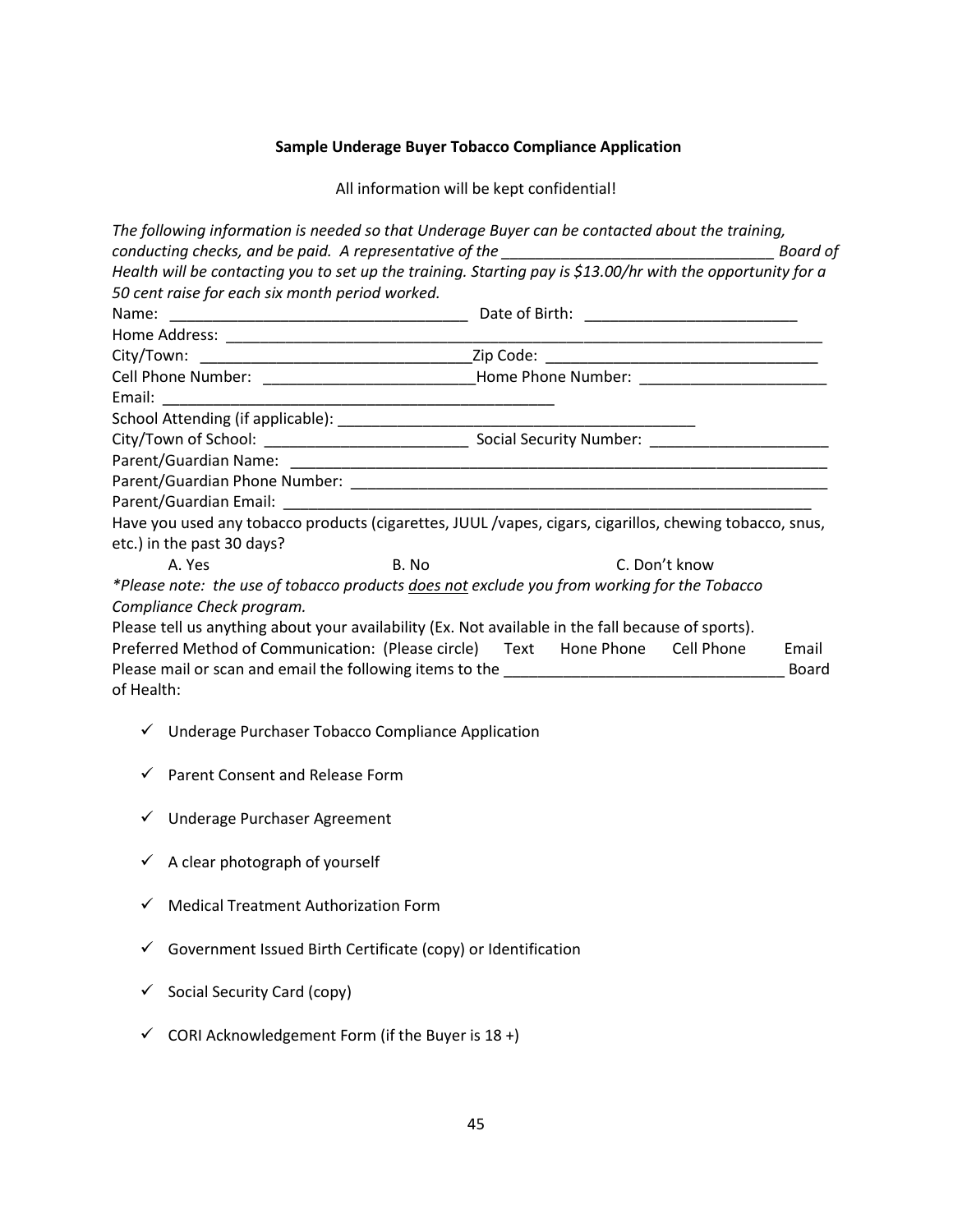#### **Sample Parent/Guardian Consent and Release Form**

Dear Parent/Guardian:

Your son or daughter has expressed an interest in assisting, the

Board of Health and the Massachusetts Tobacco Cessation and Prevention (MTCP) Program in preventing the illegal sale of tobacco products to underage persons. With your permission, your son/daughter will help us to conduct compliance checks by visiting local tobacco retailers and attempting to purchase tobacco products. Your son's/daughter's activities will be under the direct supervision of a representative from the end of Health. Each potential undercover purchaser will be trained with respect to standard compliance check procedure. Money to purchase tobacco products will be provided. Any tobacco products purchased by the underage purchaser involved in this project will be retained by the staff person and labeled as evidence. Massachusetts law does not prohibit those underage from buying tobacco, so your son/daughter will not be violating any law by participating in compliance checks. While your son/daughter will spend the majority of their time conducting checks, they may also need to be called as a witness to testify regarding the compliance check in which they participated. Stipends will vary based on the program your son/daughter is conducting checks for. If you have any questions about what the project will entail, please feel free to call the \_\_\_\_\_\_\_\_\_\_\_\_\_\_\_\_\_\_\_\_\_\_\_\_\_\_\_Board of Health at  $($   $)$ 

#### PARENT OR GUARDIAN CONSENT AND RELEASE FORM

• I give my consent for my son/daughter's participation in the tobacco compliance check project described above, including the orientation and training.

• I give my consent for my son/daughter's information to be submitted on the Criminal Offended Record Information Acknowledgement form. (for Buyers 18 +)

• I give consent for my son/daughter to ride in a vehicle with an adult working on the compliance check.

• Identities of Underage Purchasers are to remain as confidential as possible. However, in the event of possible enforcement or judicial action, the Underage Purchaser's identity may be revealed and the Underage Purchaser may need to provide a declaration and/or give testimony in a hearing.

• I give consent for my son/daughter's contact information to be shared with representatives from Boards of Health in order to contact my son/daughter to conduct compliance checks. As parent and/or legal guardian, I agree on behalf of myself, my son/daughter, or our heirs, successors and assigns, to hold harmless and defend the the the control of Health, and its agents, employees, officers and directors, as well as the sponsors of the activity and their agents, employees, officers and directors from any and all actions, claims, demands, damages, costs, expenses and all consequential damage arising from or in connection with my son/daughter attending the activity or in connection with any illness or injury or cost of medical treatment in connection therewith; provided, however, that this indemnity will not apply with respect to any claims for injury to the extent of any available and applicable motor vehicle insurance or other liability insurance. If I have any questions about this program, I understand that I can contact the \_\_\_\_\_\_\_\_\_\_\_\_\_\_\_\_\_\_\_\_\_\_\_\_\_\_\_\_\_\_\_\_\_ Board of Health at (\_\_\_\_\_\_\_) \_\_\_\_\_\_\_\_\_\_\_\_\_\_\_\_\_\_\_\_\_\_\_\_\_\_\_\_\_\_\_\_\_.

| Underage Purchaser Name (please print): | Date of Birth: |
|-----------------------------------------|----------------|
| Parent/Guardian's Name (please print):  |                |
| Parent/Guardian's Signature:            | Date:          |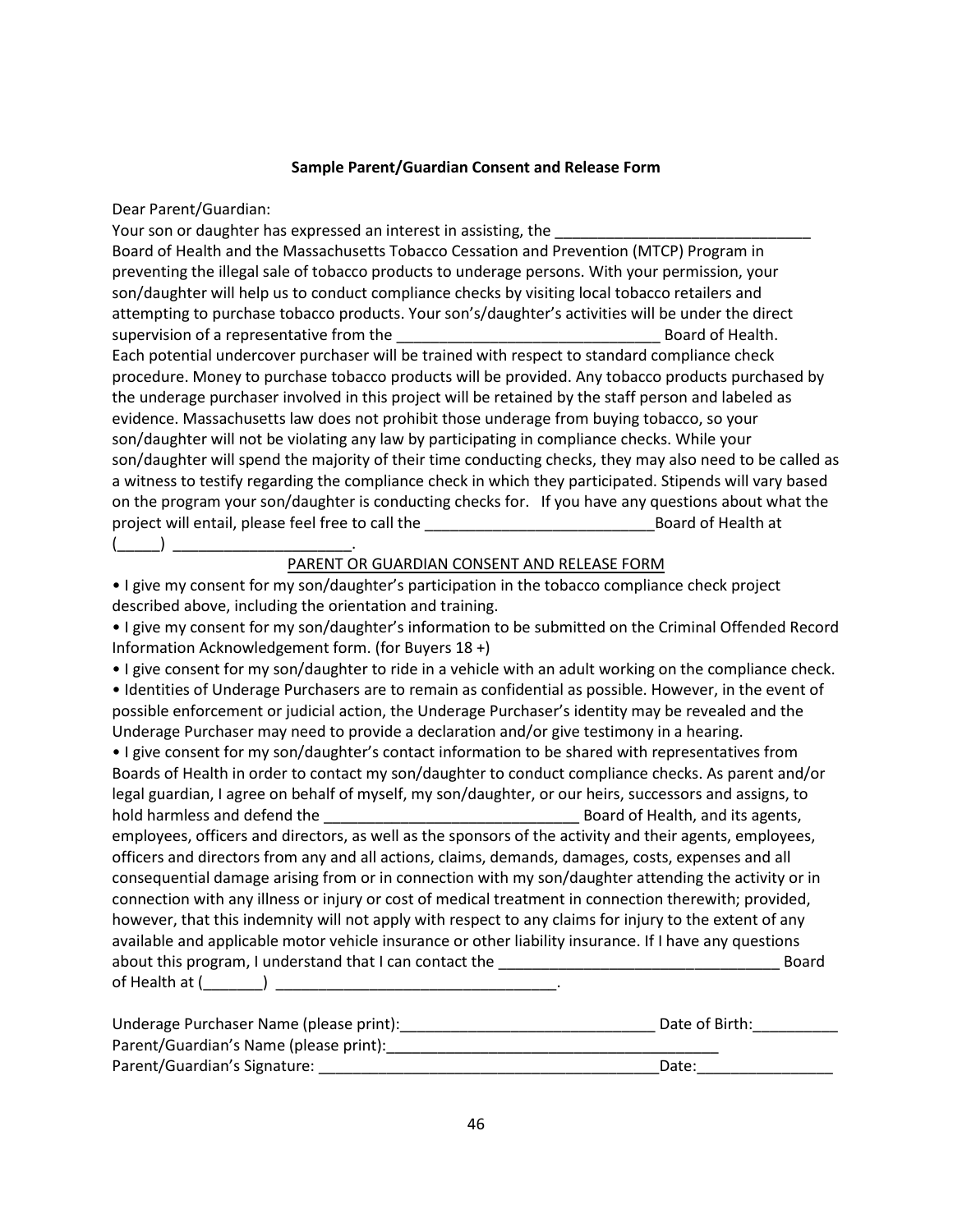#### **Underage Buyer Agreement**

Name (please print):

**INSTRUCTIONS:** Please read each item below. **Your signature signifies your agreement to the following:**

1. I understand that the purpose of the Tobacco Compliance Check project is to encourage the increased enforcement of laws that ban the sale of tobacco to underage young people.

2. I agree that I will meet with Tobacco Compliance Officers at the location and time specified for each compliance check.

3. I certify that I will not work with any Tobacco Compliance Officer that I am related to.

4. I understand that specific information about the compliance checks I will conduct are confidential, and that I will not discuss such details such as store names and locations unless directed to do so by Tobacco Compliance Officers.

5. I understand that Massachusetts law does not ban underage persons from attempting to purchase tobacco; therefore, I will not be violating any laws while participating in this activity.

6. I agree not to pursue or participate in any attempt to purchase tobacco products except when I am supervised by Tobacco Compliance Officers.

7. I agree to give any tobacco products, change or unused money that is not my own to the Tobacco Compliance Officers.

8. I am aware that I may need to complete narrative reports and/or may be called as a witness to testify regarding the compliance check in which I participated.

9. I agree to follow the procedures explained to me during the Tobacco Compliance Check training session while conducting tobacco compliance checks. I will alert my Tobacco Compliance officer of any conflicts of interest that I may have, including if any member of my family or anyone I know owns or works at an establishment that I am assigned to check.

10. I understand that I must be available to testify as a witness in administrative hearings.

11. I understand that this position requires that I be of good moral character including being honest, fair, ethical and of high integrity.

\_\_\_\_\_\_\_\_\_\_\_\_\_\_\_\_\_\_\_\_\_\_\_\_\_\_\_\_\_\_\_\_\_\_\_\_\_\_\_\_\_\_\_\_\_\_\_\_\_\_\_ \_\_\_\_\_\_\_\_\_\_\_\_\_\_\_\_\_\_\_\_\_\_\_\_\_\_\_\_\_\_\_\_

Underage Buyer's Signature **Date** Date Date